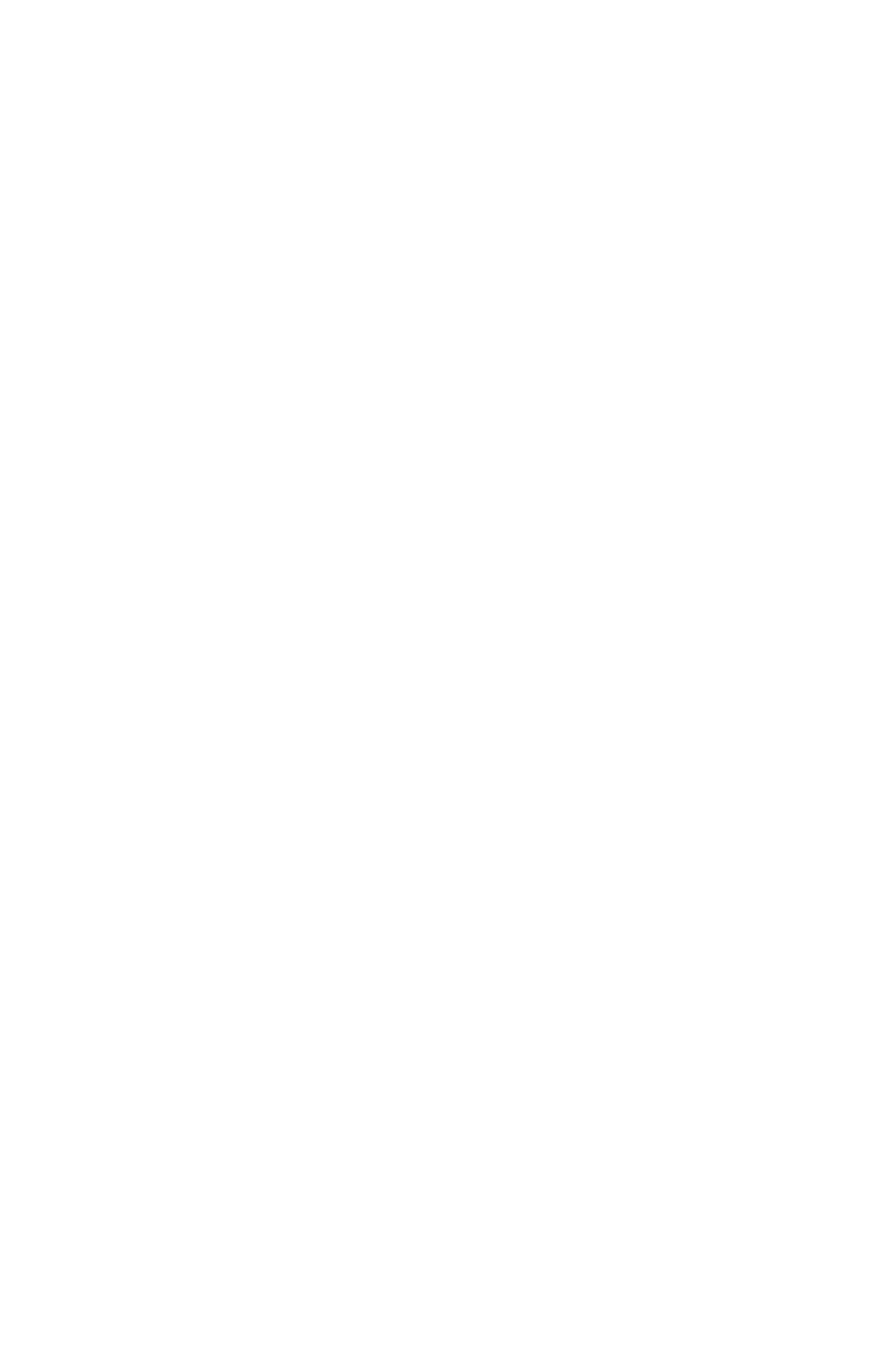# **The Redemption of Howard Gray**

**By C. W. Naylor**

**FAITH PUBLISHING HOUSE**

*Digitally Published by*  **THE GOSPEL TRUTH <www.churchofgodeveninglight.com>**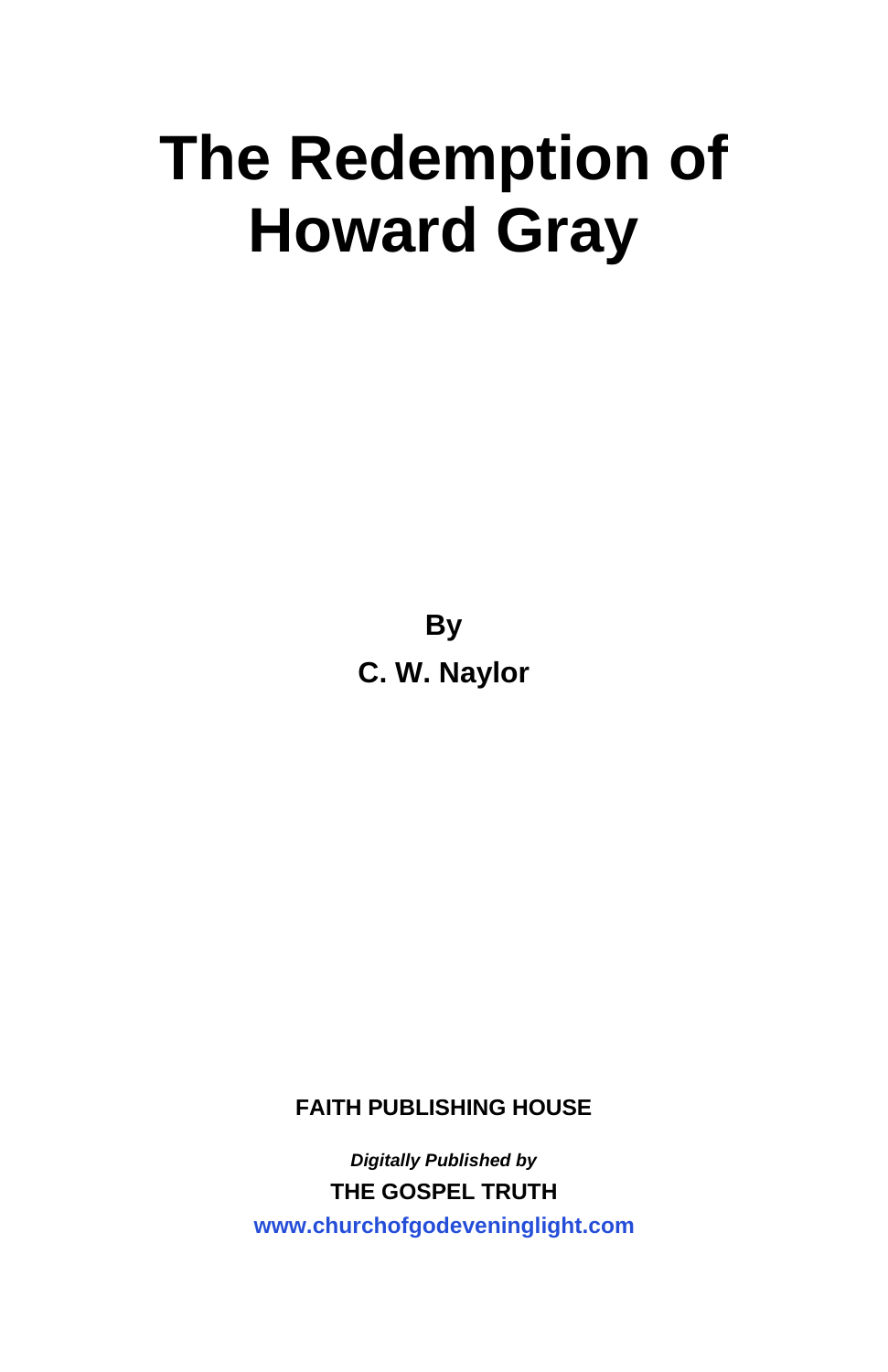Originally Published by Gospel Trumpet Company 1925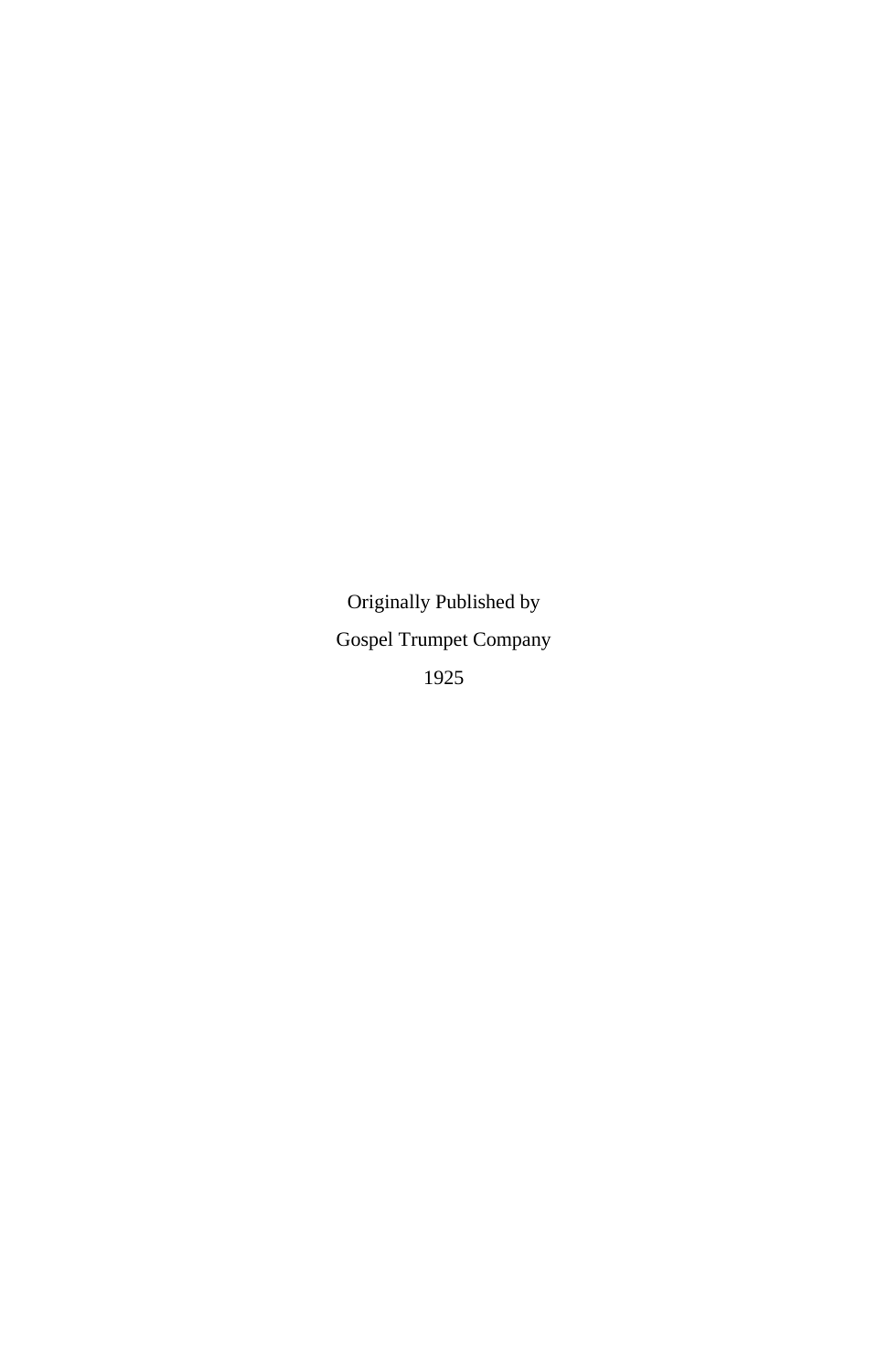# **Foreword**

Howard Gray, with whom we walk in the pages that follow, is no mythical character. His story is not an idle tale of fiction. There lies enshrined therein the experiences, longings, hopes, and the very heart-throbs of a real man whose life story it has been the privilege of the author intimately to know. Obviously, it was necessary so to draw the picture that the actual scenes and persons would not be disclosed. Otherwise the story, in its outlines, is actual experience with the needful links supplied to give coherence and continuity.

It is the hope of the chronicler that the story of Howard Gray may throw light on the way of salvation, so that pilgrims on life's journey may be guided into the path of peace and soul-rest. There is only one way of true happiness. Outside that way disappointment is certain. Fellowship with God is the source of the deepest and truest joy that man can know.

That the reader may be brought to know, if he does not already know, the blessed reality of this fellowship in his own life is the prayer of

—The Author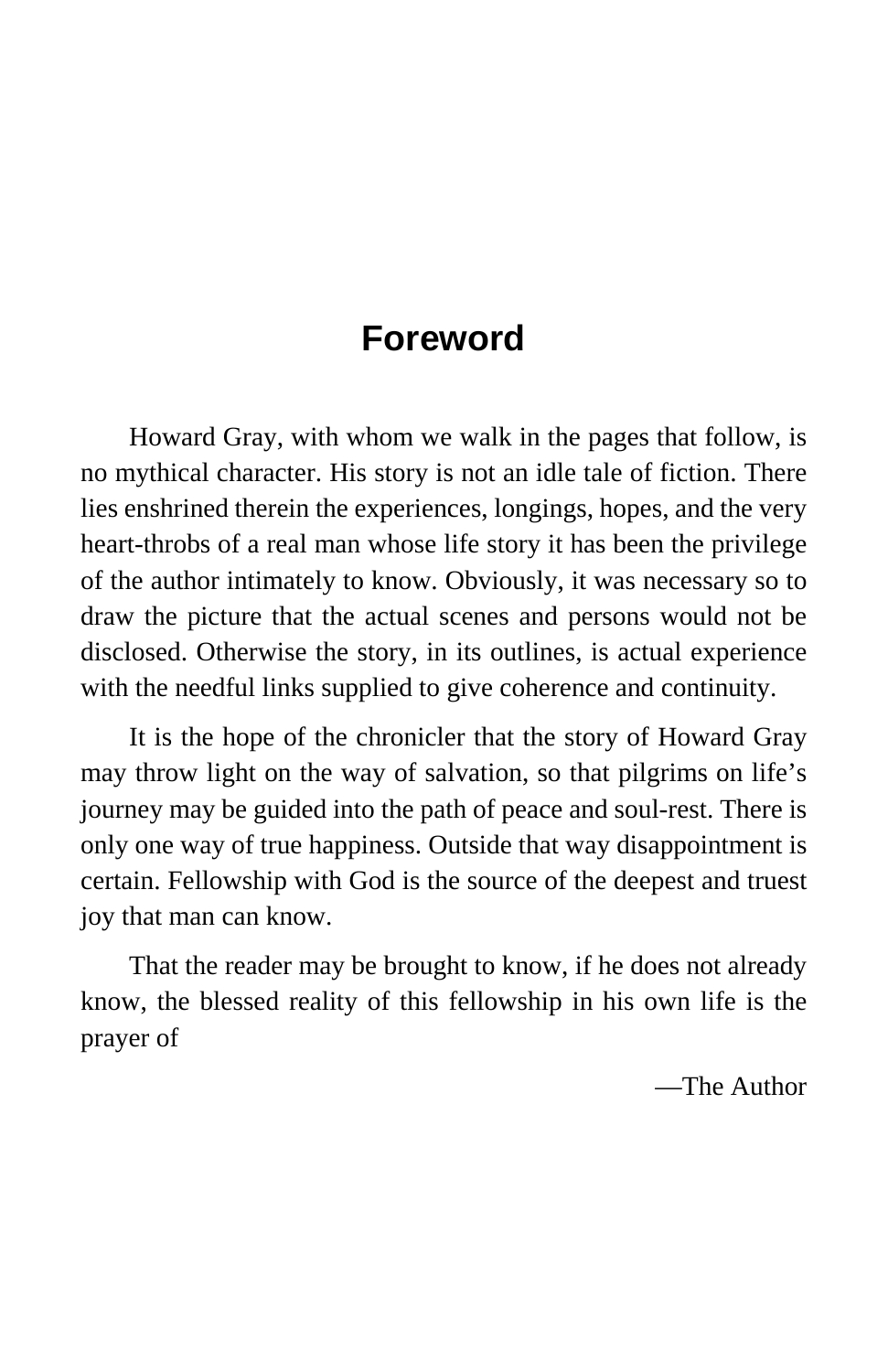# **Contents**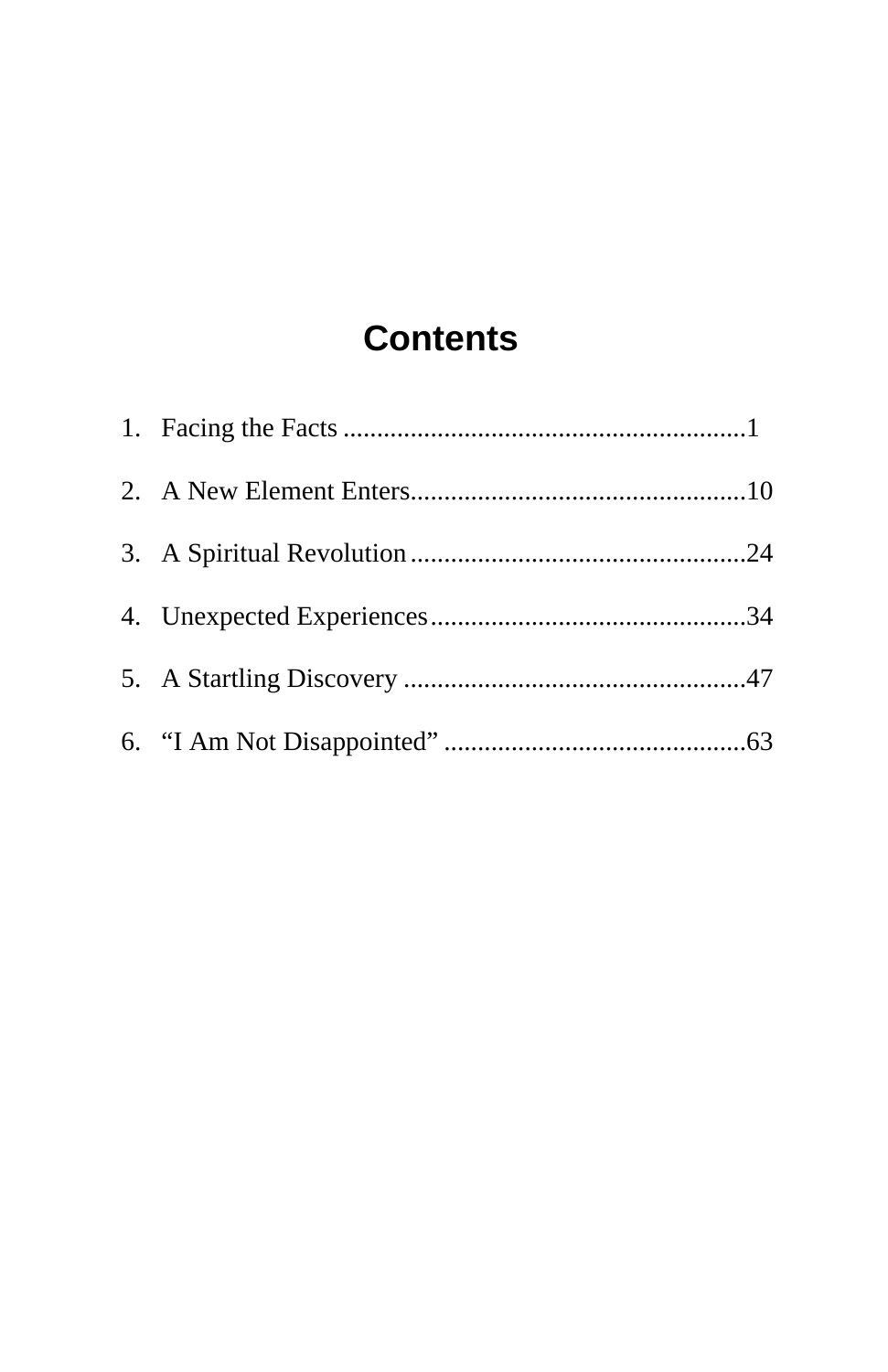#### <span id="page-6-0"></span>**Chapter One**

# **Facing the Facts**

It was a bright Sunday morning in late summer. The noise of week-day activities was hushed. A peaceful calm seemed to rest everywhere. The blue sky above and the luxuriant green on every side, with the golden sunlight falling over it, made a picture of serenity. Nature was in peace.

But the heart of Howard Gray did not respond. As he stood at the front gate of his country home, his eyes were fixed upon the ground in thoughtful and serious meditation. He was sorely perplexed. He was just at that age when the hand of experience begins to pull back the curtains of the future and to reveal some of the real problems of life. His nineteenth summer was swiftly passing by. This year had brought new experiences to him. It had awakened in him new hopes and new ambitions. It had brought him into new relations. The high thoughts and dreams of youth had come face to face with some of the realities of life, and he had found that dreaming was easier than bringing his dreams into reality. He was learning what all must learn—that life is not the easy thing that youthful dreams have pictured it. He had found that well-laid plans often meet unexpected obstacles, and that life to a large extent is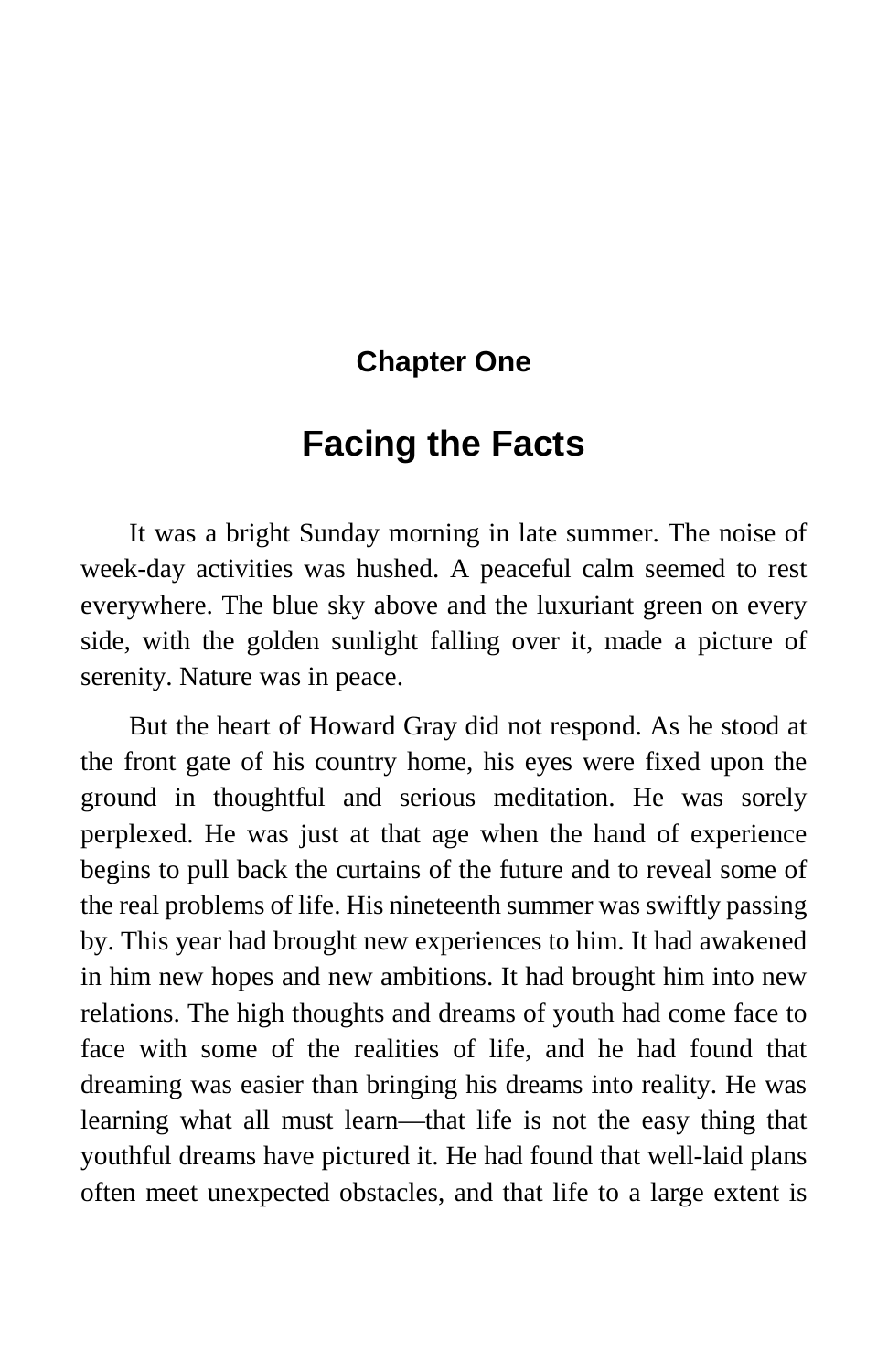made up of overcoming obstacles or of being overcome and thwarted by them.

Howard was a serious, thoughtful young man who liked to think things through to a conclusion. He was usually light-spirited and full of vigor. To his companions he appeared light and gay. But beneath this superficial joyousness was a current of deep, serious thoughtfulness. On this morning he had abundant reason for serious thought.

As he stood by the gate he heard the notes of the church bell in the distance, mellow and soft, calling the worshipers to Sundayschool and to church. To this call he usually responded, for in his soul there was a deep reverence for God and for His worship. However, he was in no mood to be in a crowd today. He wished to be alone with his thoughts. So he walked down the road, climbed the fence, and entered into the broad expanse of forest that lay near his home. He walked far out into its depths where no eye could see him. Sitting down upon a fallen log, he began his solitary meditations. Usually he would have been keenly alive to every movement and to every noise. He would have been watching the squirrels in their play, listening to the notes of birds as to the voices of his friends. He loved the forest and knew all its sounds; its inhabitants were all his friends. But today all around him was forgotten. A squirrel chattered at him from a tree that was nearby, but he did not look up. The glorious beauty of the summer morning was lost upon him. There was a heavy burden resting upon his soul.

This morning he meant to think this problem through to a solution. He was dissatisfied. Sitting thus in solitude he asked himself, "Why is it that I am not happier in my religion? Why is it that there is such a sense of dissatisfaction in my soul?" His mind ran back in review over his life to the time a few months before when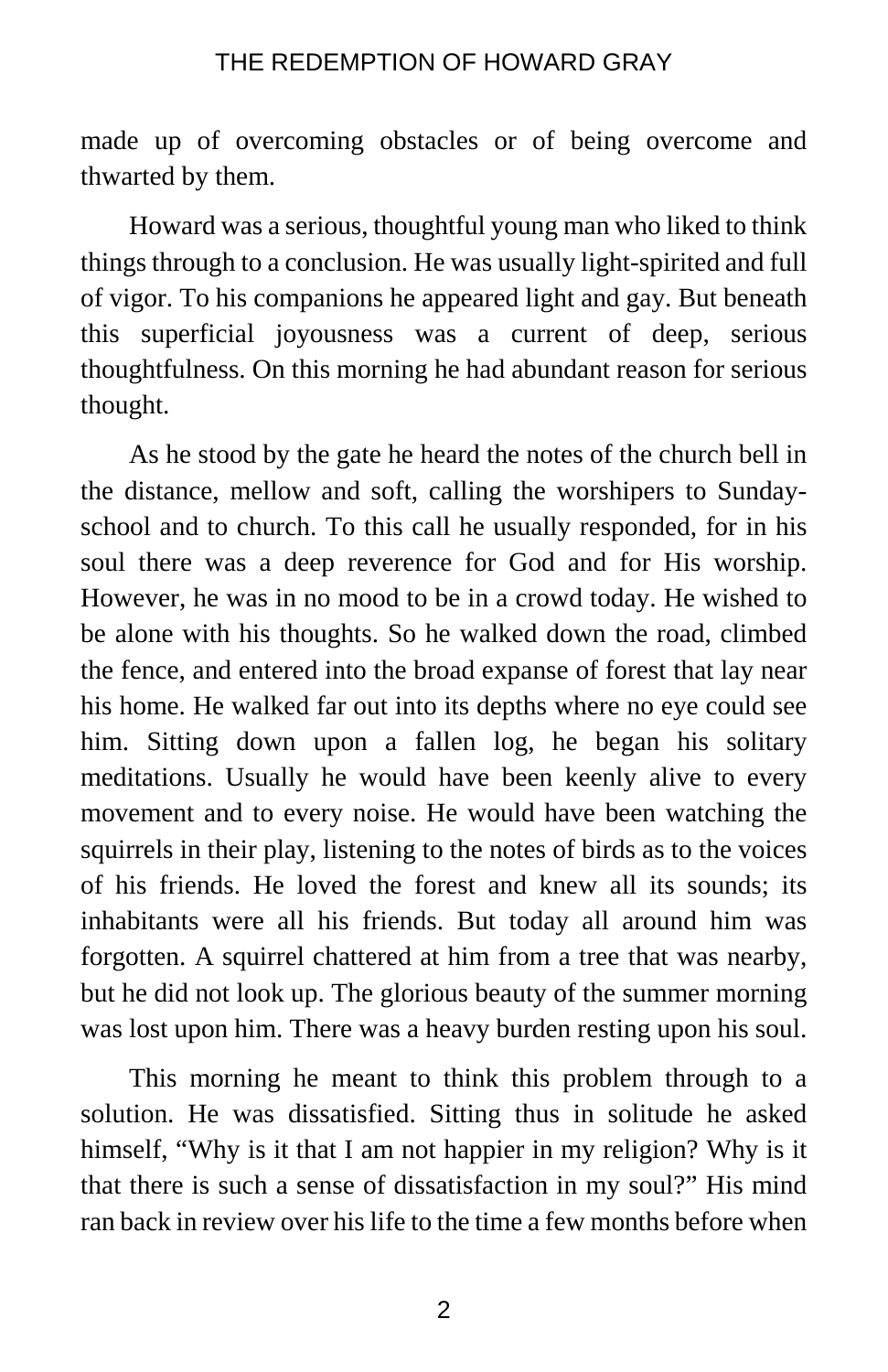on a Sunday morning he had walked down the aisle of the church, and had taken upon himself the solemn obligations of a member of the church.

But that had not been the beginning of religious things for him. As he sat with downcast eyes, his thoughts went back to his youth and he remembered how at his mother's knee he had been taught the principles of right and wrong. He heard again the sound of his mother's voice telling him stories from the good old Book. He remembered the careful earnestness of his parents in their teaching and in their guidance of his life. He remembered how, as that beloved mother had lain upon her dying bed, she called him to speak her last goodbye. How vivid was the scene before him! And he remembered as though it were but yesterday how he, although then only a child, had knelt by her bedside. He remembered the pressure of her hand upon his head and heard again her words, "Howard, be a good boy and meet me in heaven." Those words had followed him through the years. Again and again when he had been tempted to participate in evil things with his companions, he had heard those tones repeated in his soul, "Howard, be a good boy and meet me in heaven." They had held him back from many things. They had swayed a powerful influence in his life. As he remembered that departed mother this morning, he thought, "Oh, if she could have lived, she would have taught me. I might not now be in such perplexities."

In memory, Howard came down over the years. Some things he had done filled him with regret. No, he had not lived as he now wished he had lived. There were many things in the past upon which he could not look back with satisfaction. He had always wanted to do right. For some years now he had made it a practice to bow by his bedside in secret prayer every night. He had wanted to be a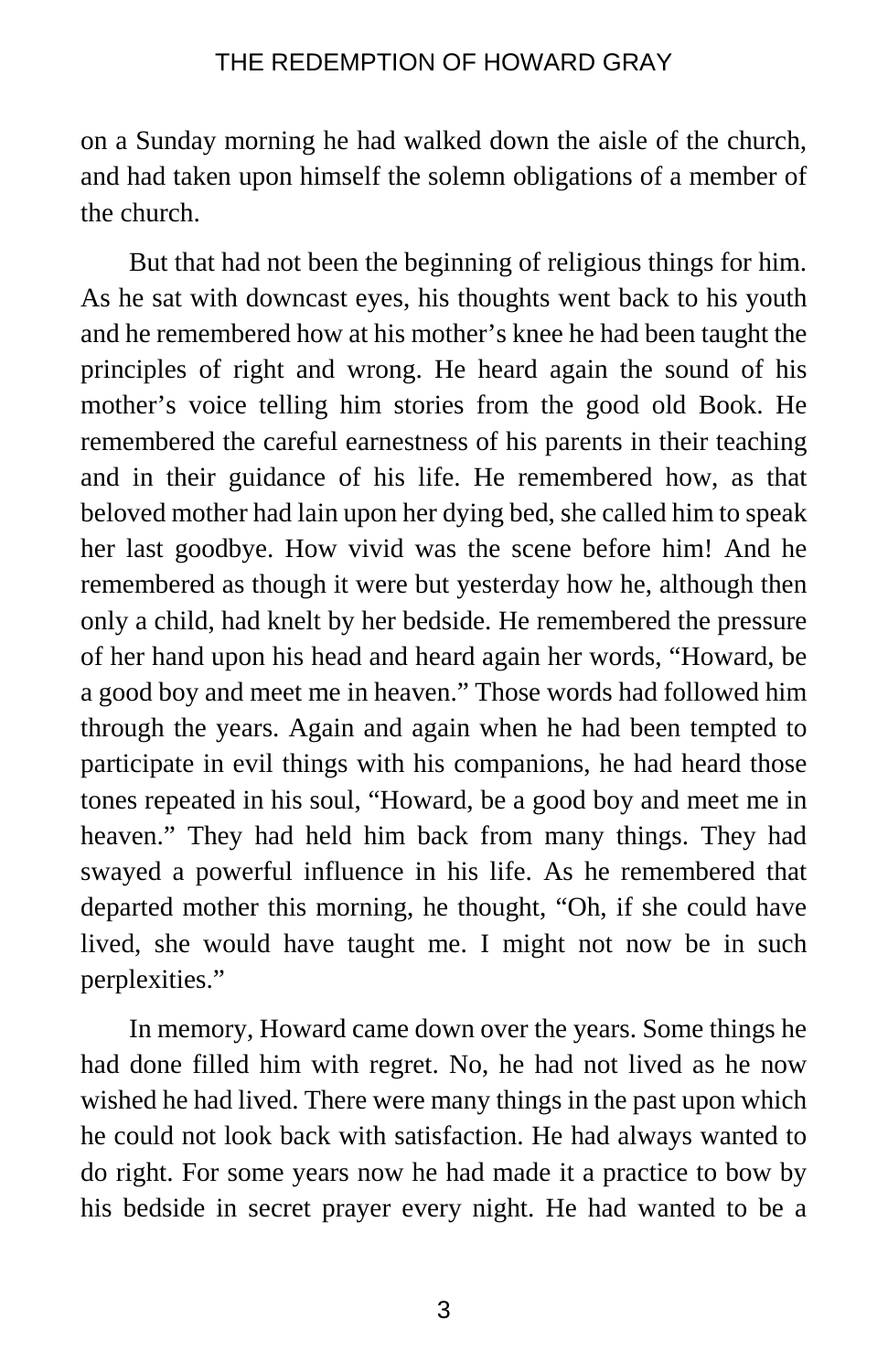Christian, a true Christian, but in some way he had seemed to miss that for which his soul craved. He had tried to live a Christian secretly, but he had found such a life unsatisfactory. At times he had been overwhelmed with a sense of his own cowardice.

Howard had often felt that he ought to come out boldly and take his stand for Christ. He had hesitated to do this for two reasons. In the first place, he did not feel that he had within his soul that for which he yearned. He had felt himself overcome again and again in spite of his resolutions. He had found himself full of weakness in the face of temptation. He had not felt the confidence in his life that would enable him to step out boldly and call himself a Christian. Another thing that held him back was his natural timidity. He was very sensitive. He had always been very shy and backward. He had trembled to think of trying to pray or to confess Christ in public. He looked back to the time two or three years previously when he had been in a revival meeting held in the church he was used to attending. His heart then had longed for salvation. It had longed to have a knowledge of the forgiveness of its sins. He remembered how, standing in the rear of the crowded church, members of that church had come and talked to others near him and had invited them to go forward to be prayed for. He had not the courage to go without an invitation. He had wished that someone would ask him to go. That would have made it easier. But no one had said anything to him. They had passed him by for others. So he let his timidity keep him from seeking the Lord.

But Howard's soul had been touched by an influence that lingered with him. That desire to be a Christian was not lost. He looked back over the time he had tried to be a Christian without publicly confessing Christ, but he saw little in it to give him satisfaction. It was a record of failure. He had never been able to live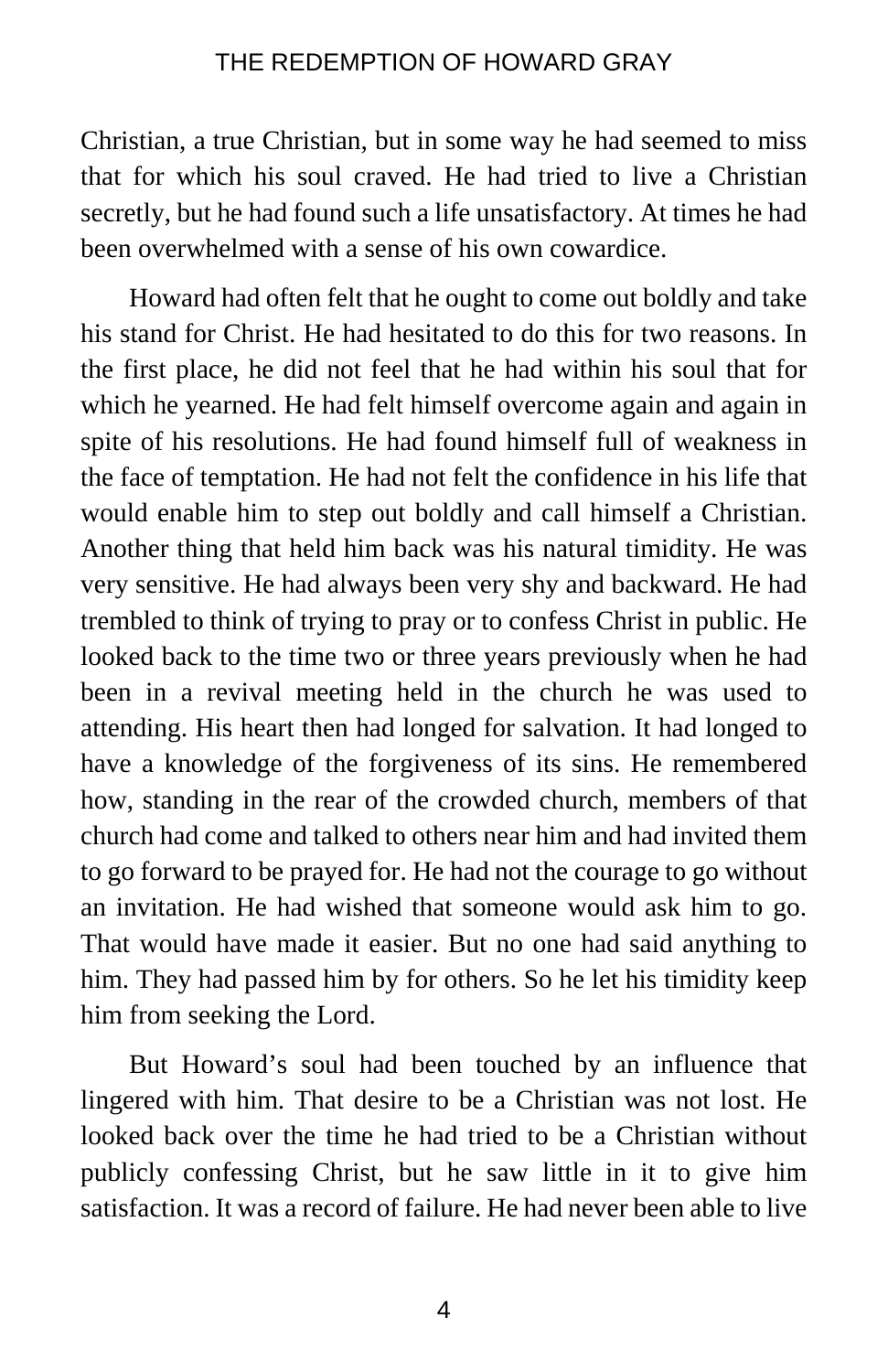up to the standards to which he felt a Christian ought to live. He had earnestly tried, but he realized that he had been trying in his own strength. He had no consciousness of divine help. He could see many manifestations of the providence of God in his life, but he seemed to lack that one thing that in his consciousness he felt he must have. A few months before he had come in contact, for a short time, with some earnest Christians. There seemed to be something in their lives that was not in his own. It was the something for which he longed. Under the influence of these Christians he had joined the church, and now for a few months he had been participating in its services. He had done so with fear and trembling. The result that he had expected to follow his membership in the church had not followed. He was conscious that sin still had a prominent place in his life.

To be sure, Howard had seen the same thing manifested in the lives of some of his fellow church-members. This morning he thought of the lives of the other church-members whom he well knew. The question arose in his mind, "What is the difference between these men and women and those other attendants of the church who are not members and who do not profess to be Christians?" He knew all of their lives. He had worked for some of them. He had done business with some of them. He was frequently in the homes of some of them. He had entered into their social life and their business life. He had often seen thoughts and feelings mirrored in their faces. He had listened to the testimony of some of these church-members that they had "a hard row to hoe," that they had "many ups and downs," that they had "many shortcomings." He had no difficulty to believe that this was true. When they had testified thus, they had told his own experiences. He could understand it very well. But in what respect did he and the others differ from those who did not claim to be Christians?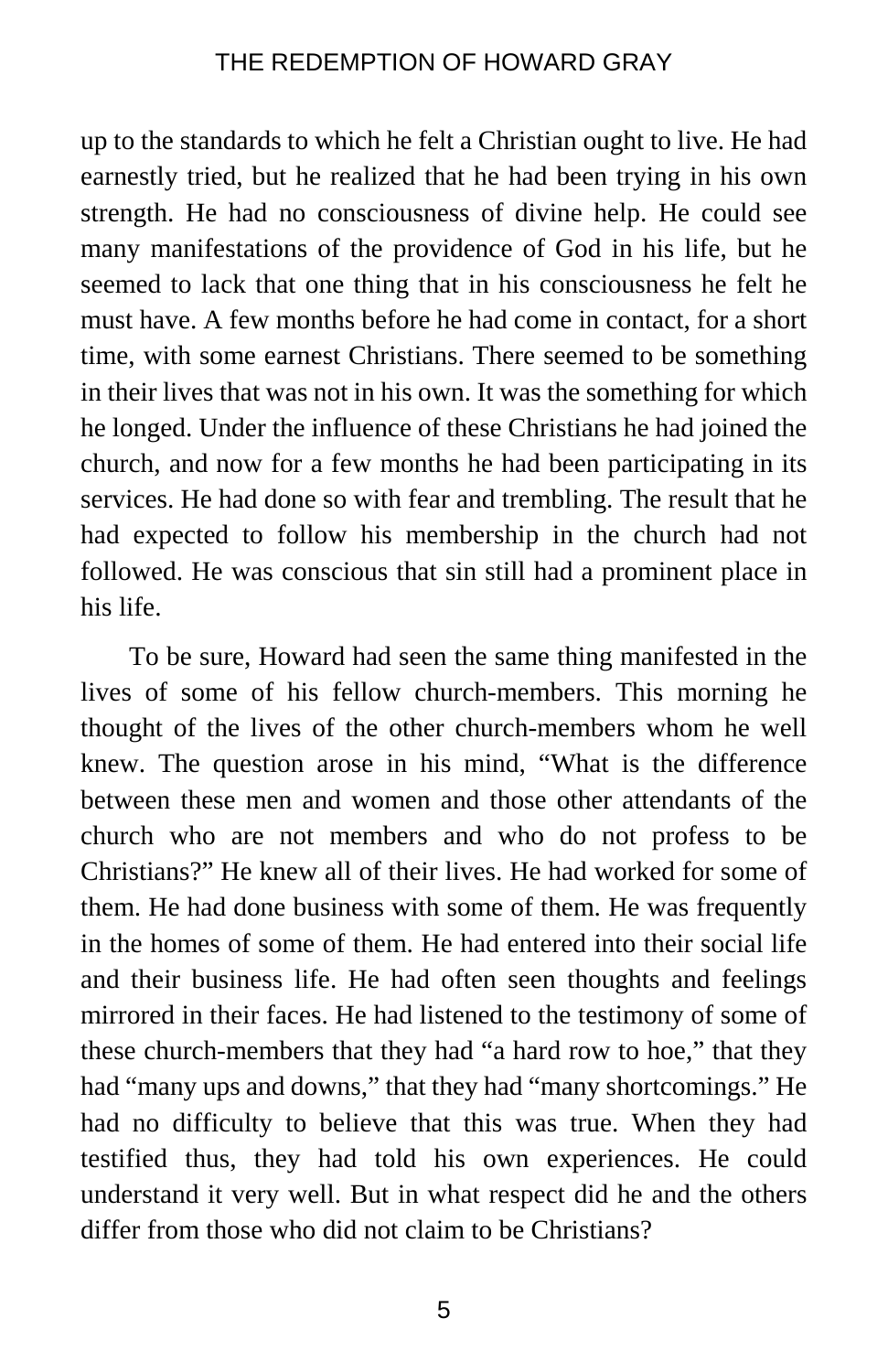Howard thought of one of his nearest neighbors, a man for whom he had frequently worked. He knew from experience that this neighbor was not strictly honest. He had seen him act in a very cruel manner toward his stock and display a temper that was anything but Christian. He thought of a neighbor that lived in the opposite direction from his house. This man made no profession of religion. He was a profane man. But after all, he had to admit that he was much better as a neighbor than the man that was not only a church member, but a member of the official board and a deacon in the church. He contrasted the lives of other church members with nonmembers. His heart sank with heaviness. "Are we better than they?" he exclaimed. "After all, has our Christianity made any real change in us?" He knew that he was trying to live right more earnestly than he had tried before he became a member of the church. He knew that his sense of responsibility to the church and to the community had kept him out of some of his old sins. Nevertheless, he had the consciousness that from time to time he was coming short, not only of reaching his ideals, but of living up to that standard of practical Christianity which had been instilled into him at his mother's knee. He had seen that standard lived out in her life and in his father's life. He could not help but contrast his own shortcomings with the examples that had been set before him. He was dissatisfied with his own life, thoroughly dissatisfied.

As Howard sat in solemn meditation, he began to recall some of the things he had heard preached. He remembered the familiar text, "If we say that we have no sin, we deceive ourselves, and the truth is not in us." Then he remembered how the Apostle Paul had said, "Oh, wretched man that I am."

"I suppose," he sighed, "that that is about the best we can hope for. I may be as good as most of the other members of our church.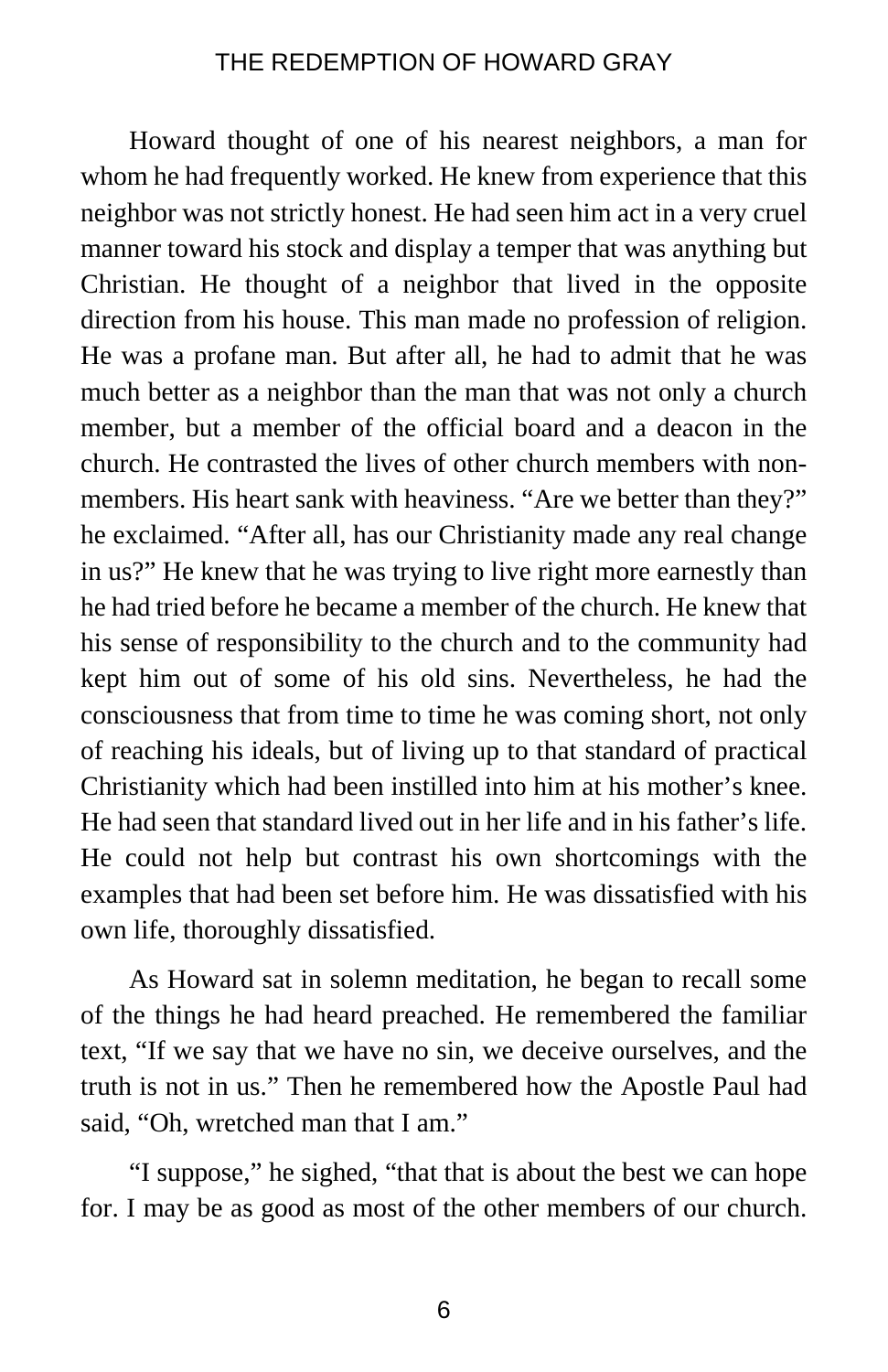In fact, I believe I am. But is this the life the Bible really pictures as the Christian life? Must our souls be forever unsatisfied? Must we be always coming short of our expectations? Is there not a place that can be reached where we shall be at peace? I know they say that such an experience is not for us in this world, and I suppose it must be true. But oh, my soul longs for something else! I suppose we shall have to make the best of it. Perhaps in heaven things will be different. Of course, they will. People are happy in heaven, but why cannot they be happy in this world? Why does not the Christian religion really satisfy? Why must I always have this consciousness that I am not what I ought to be? But many others seem to be just the same as I. I suppose I may hope for nothing better."

And then Howard's mind suddenly reverted to a time two or three years in the past, and he remembered his school teacher. Yes, she had been different. There had been a something in her life that had made a profound impression upon him. There had been about Miss Burns a gentle, quiet, restful something that had made him like to be in her presence. There had seemed to be an undercurrent of joy in her life. She was different from the others. There was something about her that he had not seen in others. He had loved and admired her as a teacher. He had been deeply impressed with her noble Christian character.

Howard thought also of Mr. Peters, who some years before had been his Sunday-school teacher, but now lived in a distant city. "Yes," he mused, "he had that same thing that Miss Burns had. I do not know what it is. I do not know how people get it, but I should like very much to have it. But then, I suppose it is not for everybody. It seems that there are some people who are different from others. They seem to be naturally better or something. If I were like that, I believe I could be happy. Now, I really have less happiness than I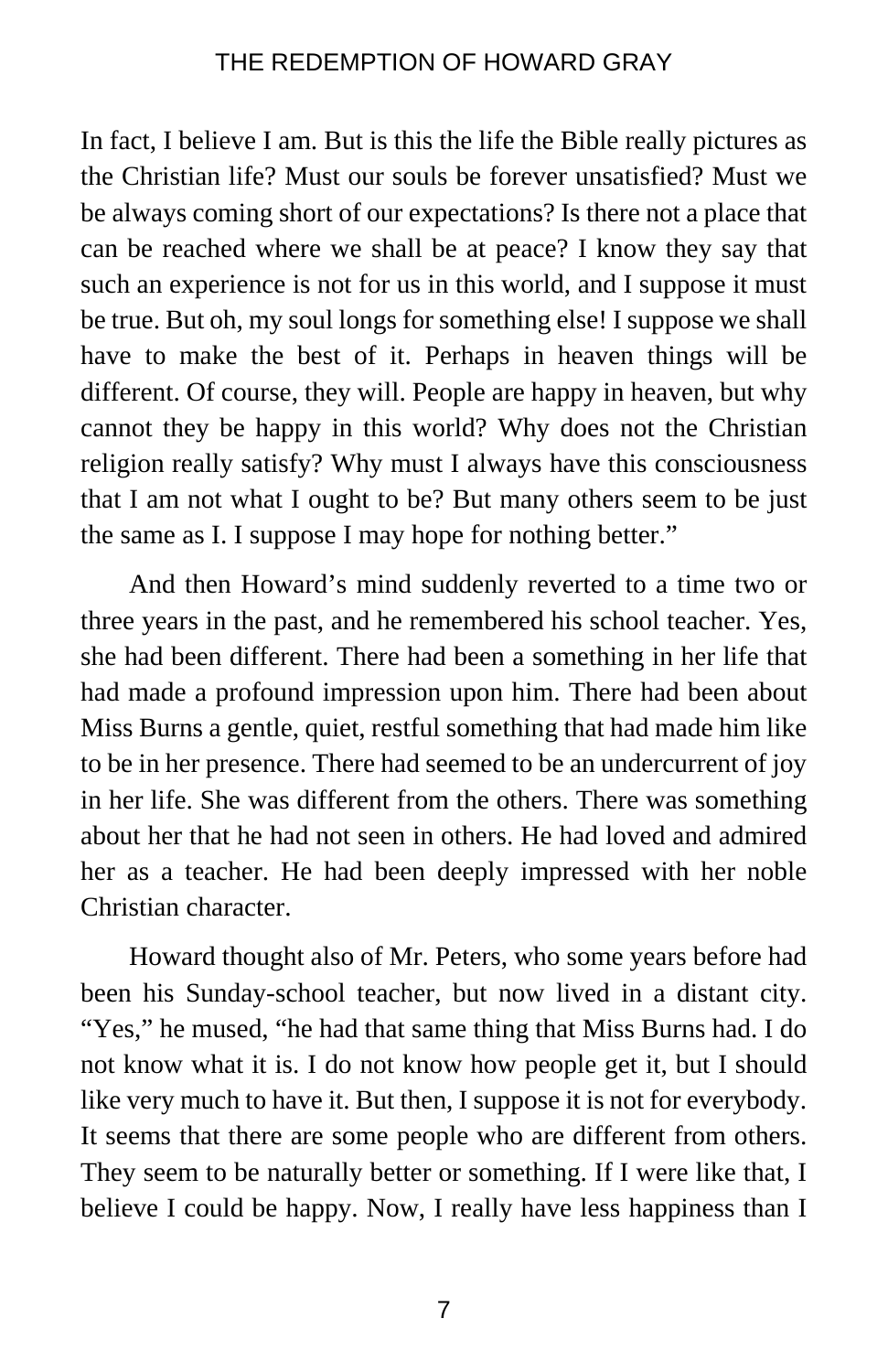did before I tried to be a Christian. I do not know what more I can  $d\alpha$ "

He sat thus in deep meditation for a long time. He began to think how that he had heard the preacher say at various times that people must be born again. He had heard other people tell about having been converted and how happy they had been at that wonderful time. What was it to be born again? What did it mean to be converted? If any such thing had taken place in his life he could not recall it. He had wanted to be a Christian. He had tried to be a Christian. He was a member of the church. What more could he do? Being born again was to him a great mystery and when he faced that mystery he felt a feeling of helplessness come over him. How did people become born again? Frankly, he had no idea whatever. He should like to have the experience, if such a thing were for him. "Here I have been listening to preaching all my life," he exclaimed, "and yet I seem to know no more with certainty about religion than a cat knows about trigonometry. Of course, I know the difference between right and wrong. I know how to do wrong, and I find that easy enough. But the thing I want to know most—how to do right, I do not know at all. When Paul said, 'When I would do good, evil is present with me,' he certainly told my experience. I certainly am not one of those favored souls who seem to do everything right and to be good just naturally. I suppose the best that I can do is to go on doing the best I can. I think I am doing about as well as the rest of the members of our church, and if they get through all right I suppose I shall, too."

He tried to comfort himself with this, but as he walked homeward there was still in his heart that same sense of dissatisfaction that had been there hitherto. In the days that followed he tried to console himself as best he could and to adapt himself to what he felt was the best that he could do, even though it did not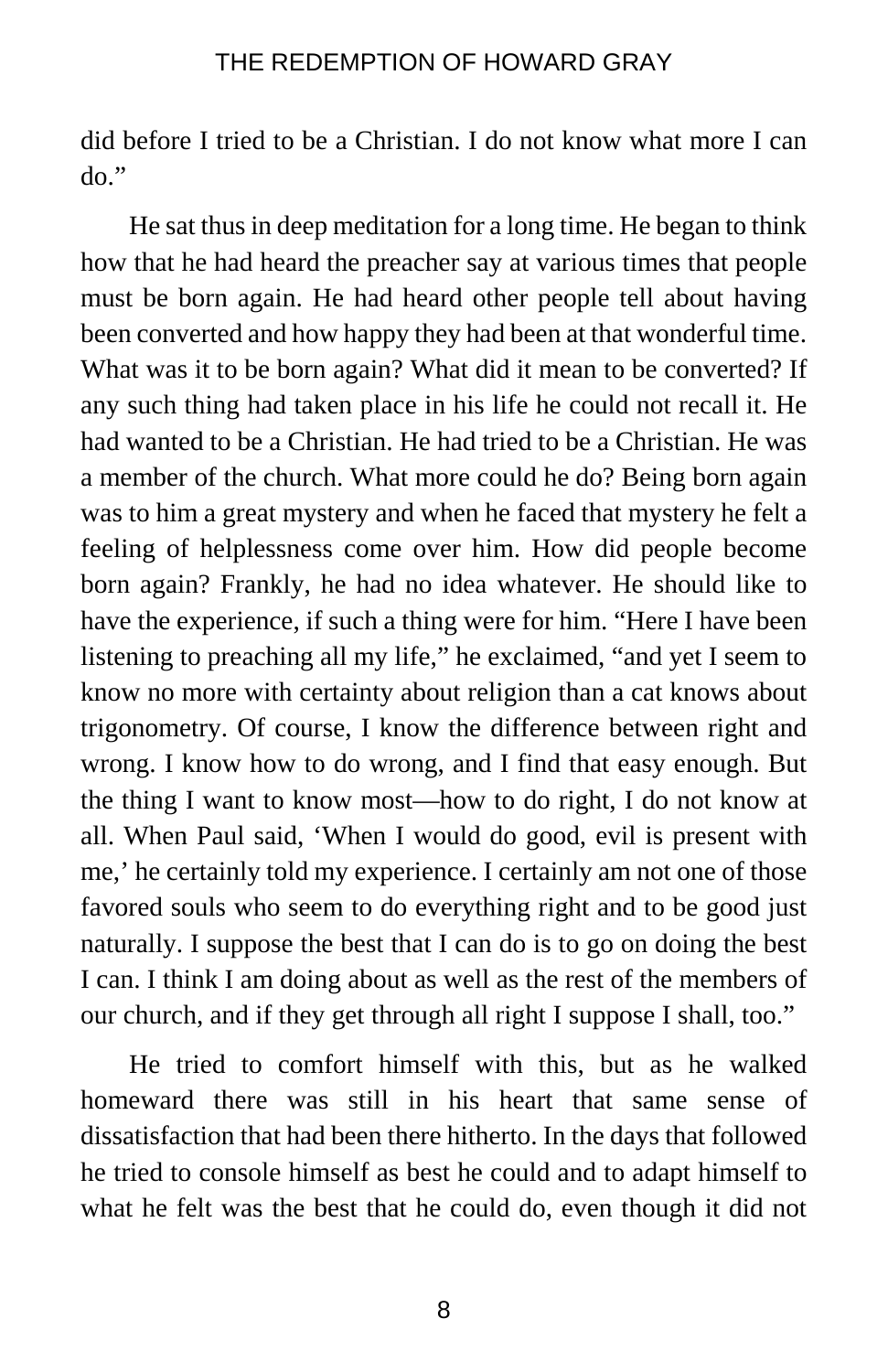give him that soul-satisfaction for which there was a continuous inner craving. Thus he went on until another event happened to disturb him again.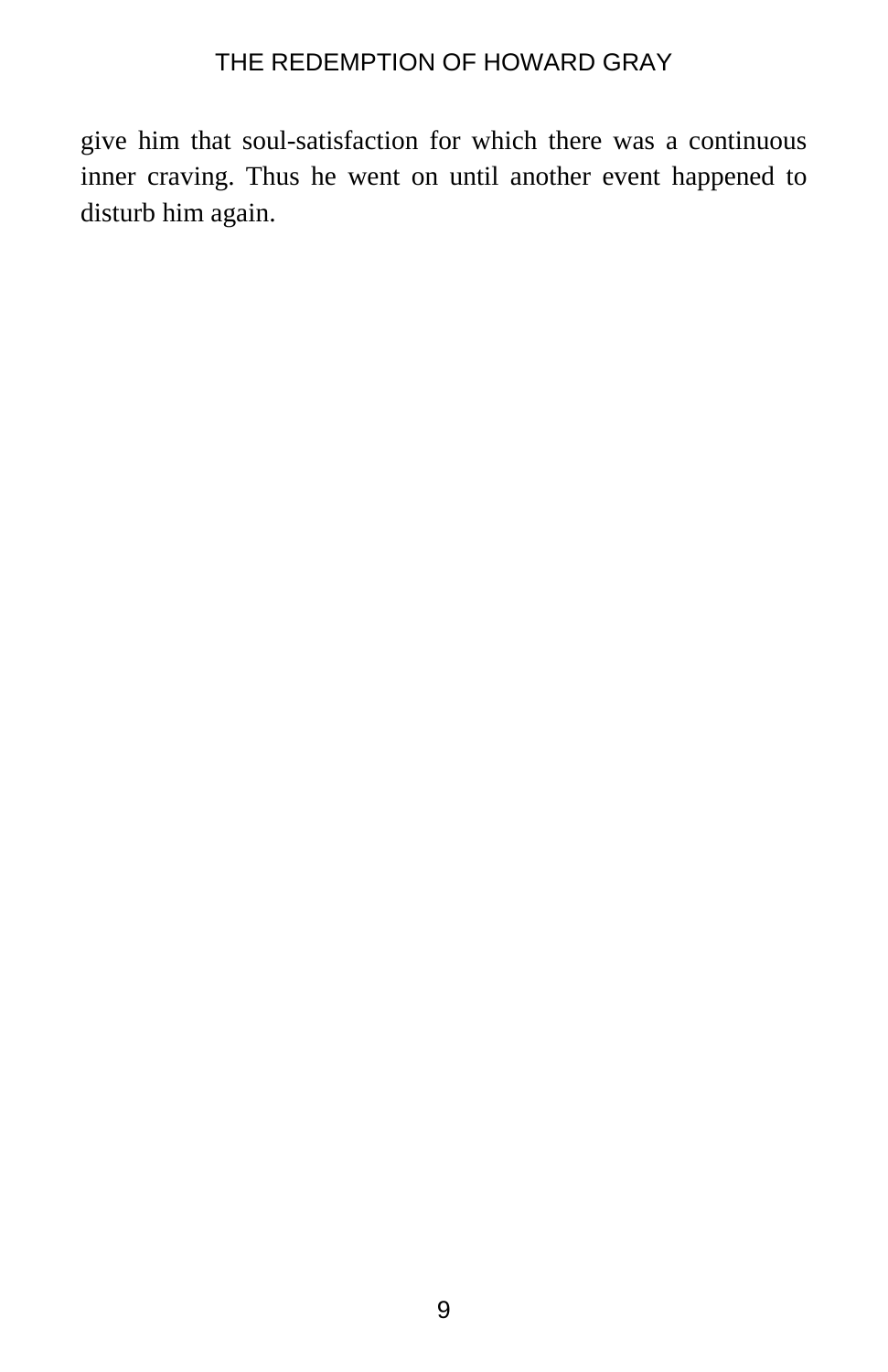#### **Chapter Two**

# <span id="page-15-0"></span>**A New Element Enters**

Howard Gray had just finished supper and was standing in the doorway when a neighbor drove up. He was a young man of about the same age as Howard. They were used to being much in each other's company. He drew up by the gate and called, "Hello, Howard. Say, there are two new preachers holding meeting over at the Ridge. I was over there last night. They are making a great stir. Come and go with me tonight, will you?"

"Why, yes," replied Howard, "I shall not mind going. But who are the fellows?"

"Well, I hardly know who they are, but they are preaching things I never heard before. I will stop for you on my way over."

"All right," said Howard, "I will be ready."

His curiosity was aroused. Still, he had only a mild interest in what they might be preaching. More than two months had passed since the events of the past chapter. He had tried to satisfy his conscience with the argument that he was just as good as the other church-members, and they were all right. Did not the preacher, when one of them died, assure his hearers that this member was safe in heaven? Then, too, when he was doing the best that he could, could God require anything more of him?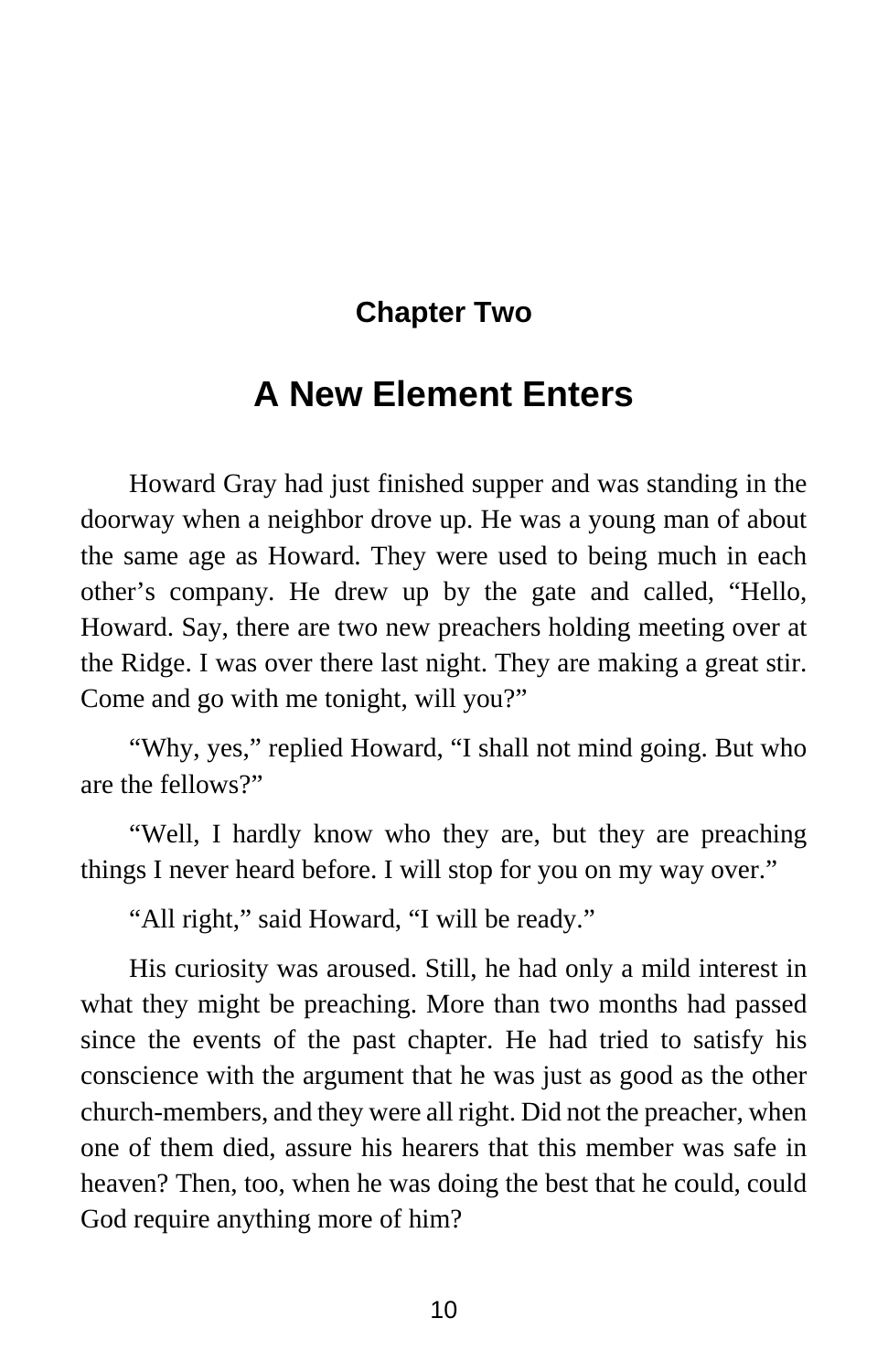Nevertheless, there were times when his conscience was not at rest. He rather resented this, for he did not like to be disturbed. Like everyone else, he wanted peace of mind, and when anything arose to disturb this peace he shrank away from it and tried to forget it. But he could not get away from that something that kept telling him there was something amiss somewhere, something lacking, even though he might not be able to tell what it was. He would go to the meetings this night and hear some of those new things. He did not fear that he would be disturbed by what he would hear, for he was not used to being disturbed by what he heard preachers say. The disturbance seemed to arise in his own heart. He could find an answer to what the preacher said, or forget it, but there was something that would not let him forget for more than a short time the stirrings of dissatisfaction within his own bosom.

Arriving at the place of meeting, which was a few miles from his home, Howard and his neighbor found that a large crowd had gathered. The commodious church was well filled. Two strange ministers were sitting in the pulpit. They looked like intelligent, forceful men. Soon the service began. The opening exercises did not differ particularly from what he was used to until the time for prayer. Then Howard listened to a prayer that filled him with mingled feelings of awe and wonder. He could hardly tell why, but there was something in this prayer that seemed to talk right to his conscience. There were two things in the prayer that especially attracted his attention: the first was its simplicity and earnestness; the second, that the speaker addressed God as though he were well acquainted with Him. He talked to Him as a man talking to his friend.

Presently, one of the ministers arose to preach. "For my text this evening," said he, "I shall read the first clause of Psa. 11:4: 'The Lord is in his holy temple.' " Then followed a brief description of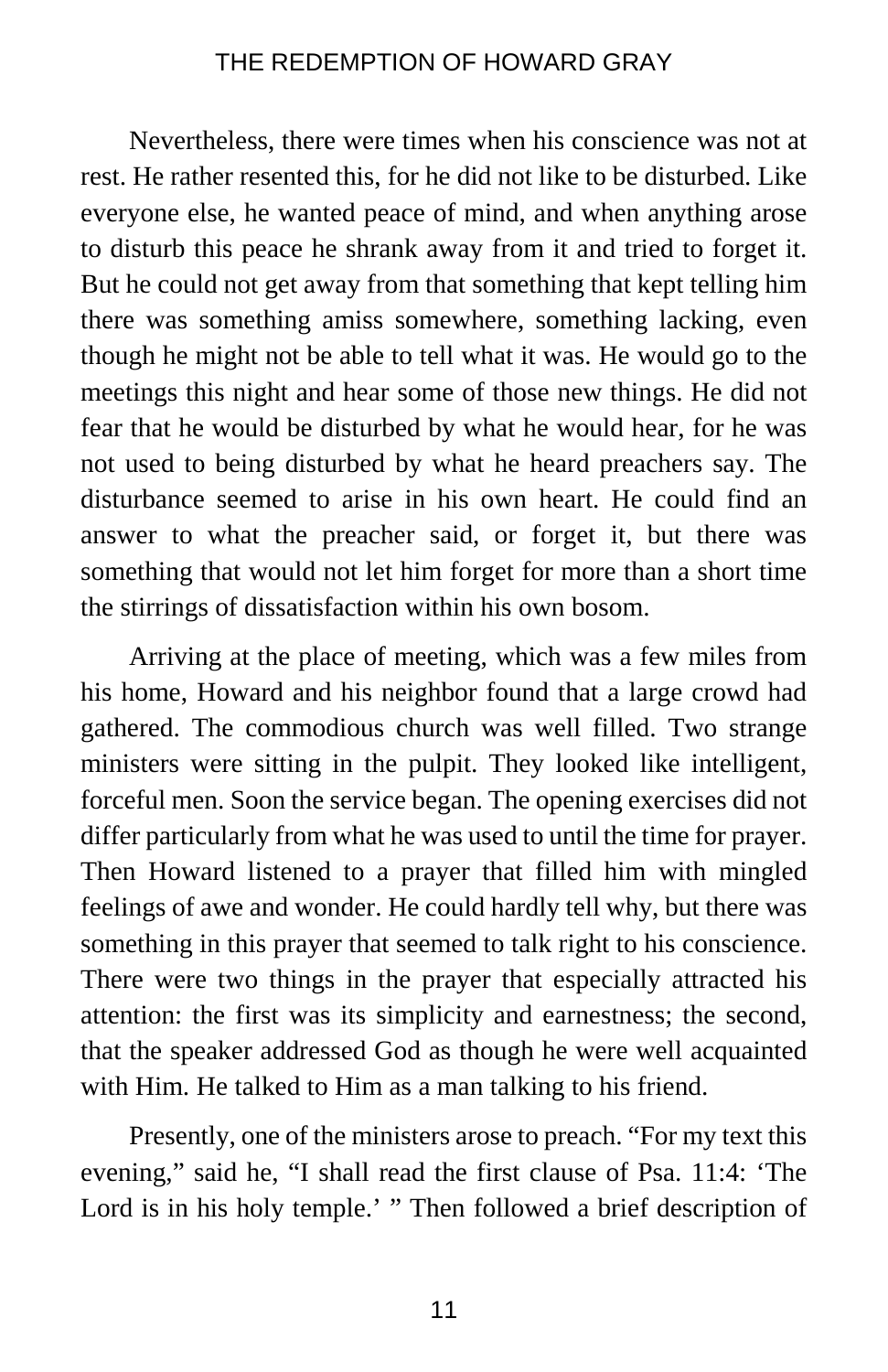the ancient temple of Israel and the tabernacle that had preceded it. Attention was called to its dedication, how that it had been set apart as a dwelling-place of the Lord among His people. As the minister proceeded, he showed how God had revealed His glory there and how that temple had been kept sacred; how everything in it had been holy. He showed that when those evil-minded persons had defiled God's temple by offering strange fire there, the judgments of God fell upon them. He showed how God manifested Himself in the tabernacle and in the temple only when those structures were undefiled.

After impressing upon his audience the great importance of the holiness of the Old Testament temple, the preacher said, "But that temple is no more. It was utterly destroyed. God has now no temple of wood and stone that is the center of the Old Testament worship. Now we have a New Testament and a new worship. But instead of one temple we have many temples. In 1 Cor. 3:16, 17 we read, 'Know ye not that ye are the temple of God, and that the Spirit of God dwelleth in you? If any man defile the temple of God, him shall God destroy; for the temple of God is holy, which temple ye are.' Turning to 1 Cor. 6:19, we read, 'Know ye not that your body is the temple of the Holy Ghost which is in you, which ye have of God, and ye are not your own?' While this first text speaks of God's people in a collective sense, the latter speaks of each one of them in the individual sense. And it is this individual sense in which we are to be temples of God of which I wish to speak."

He then proceeded to bring out the thought that the word "temple" used of an individual Christian was meant to carry the mind back to the old temple with all its sacredness and holiness. He showed how the individual life must be dedicated to God, how the life must be a holy life, and how everything must be kept out of it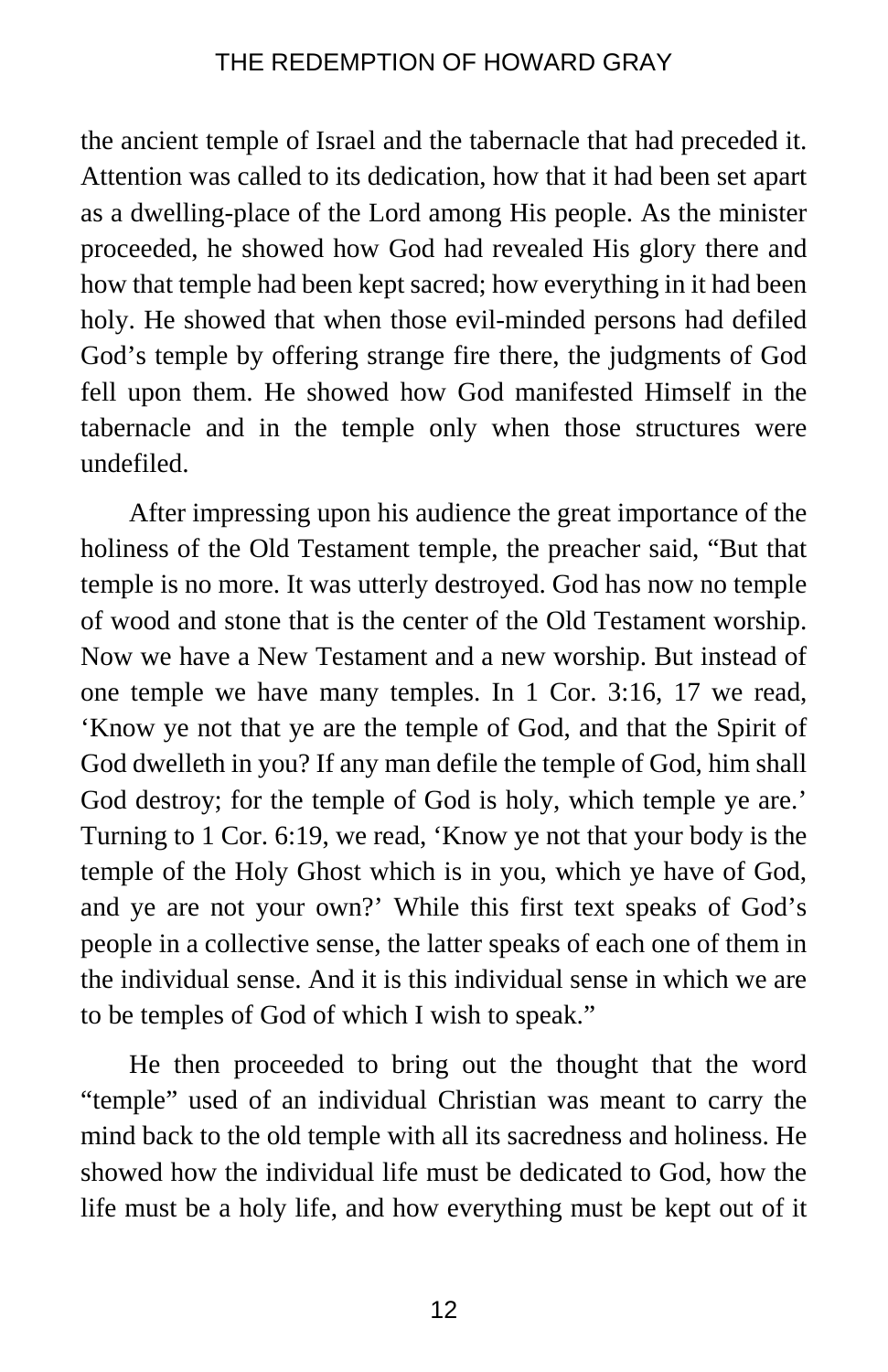that would defile it. He showed how sin defiles God's temple, and that therefore God requires true Christians to abstain from sin. To establish his point he read other texts of Scripture, such as the following:

"But as he which hath called you is holy, so be ye holy in all manner of conversation; because it is written, be ye holy; for I am holy" (1 Pet. 1:15, 16).

"He hath chosen us in him before the foundation of the world, that we should be holy and without blame before him in love" (Eph. 1:4).

"To present you holy and unblamable and unreprovable in his sight" (Col. 1:22).

"What manner of persons ought ye to be in all holy conversation and godliness" (2 Pet. 3:11).

He then showed how the people of God were called a holy people: "Put on therefore, as the elect of God, holy and beloved, bowels of mercies, kindness," etc. In Heb. 3:1, the Christians are addressed as "holy brethren." 1 Pet. 3:5 speaks of "holy women . . . who trusted in God."

"This holiness," said he, "is not a mere imaginary thing. It is not merely a ceremonial holiness. It is an actual holiness. It consists of two things—first, a holiness or purity of character; second, a holy life. There is but one thing that creates unholiness; that thing is sin. It defiles the whole course of nature, shuts us out from communion and fellowship with God, and stirs up every turbulent element of the nature. It poisons the whole spiritual being, is hateful to God, and He cannot excuse it. It ruins our lives and our happiness for time and eternity.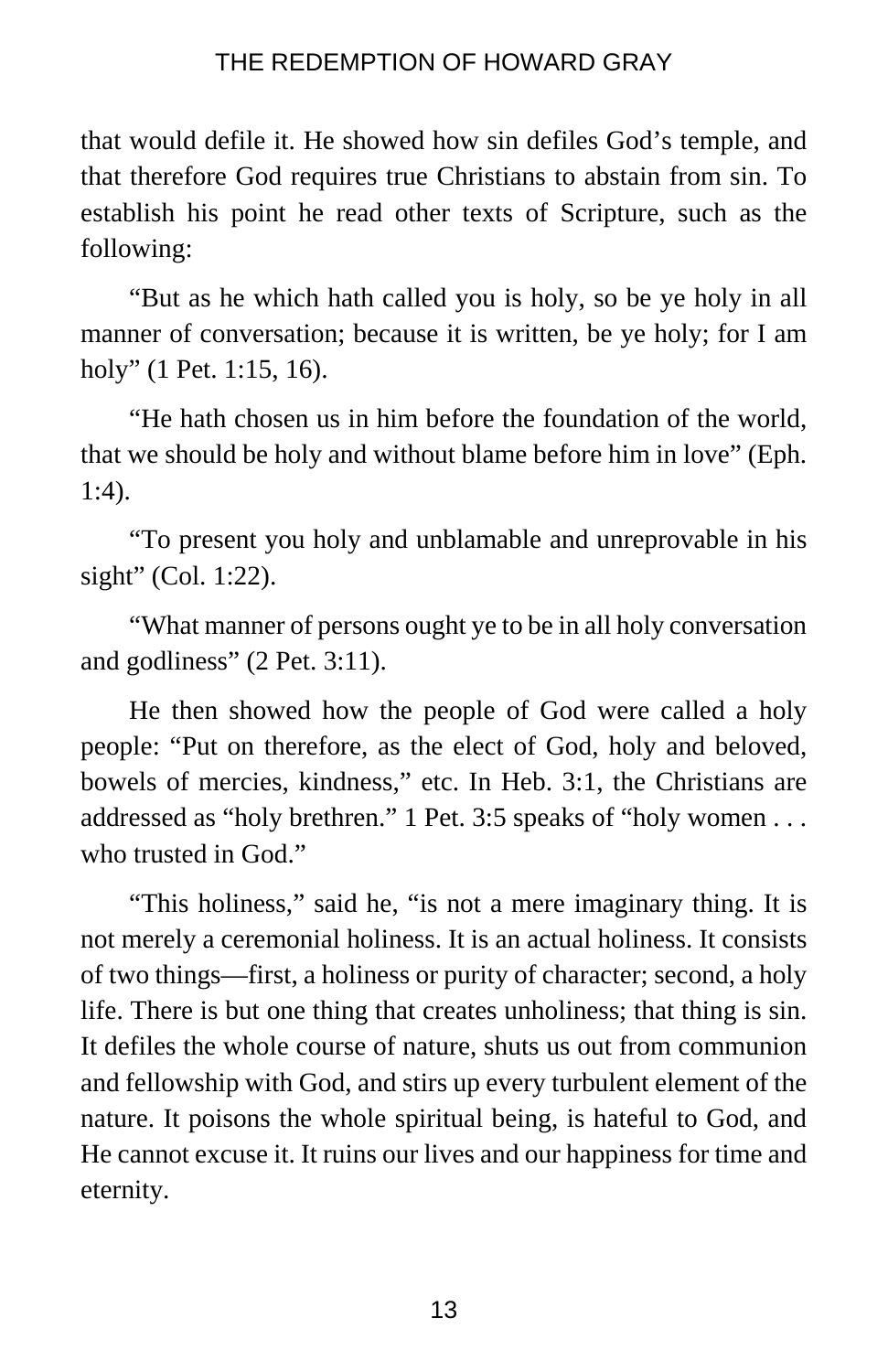"But is there any remedy for sin in this life, or must we be sinful throughout life? Paul said that 'Christ Jesus came into the world to save sinners.' John said, 'The blood of Jesus Christ his Son cleanseth us from all sin' (1 John 1:7). Speaking of Christ, he says, 'Unto him that loved us, and washed us from our sins in his own blood' (Rev. 1:5). The blood of Christ cleanses away all the defilement of our past sins. It washes away all the crimson stains. It has power to make us whiter than snow. Do you remember the old song we have sung from childhood, one line of which is, 'Now wash me and I shall be whiter than snow'? This is the teaching of the Scriptures. Jesus said, 'Blessed are the pure in heart; for they shall see God' (Matt. 5:8). I repeat 1 Cor. 3:17: 'The temple of God is holy, which temple ye are.' Holiness is a thing of character. Therefore, we must be holy in our characters in order to be Christians. We must be washed from our sins in the precious blood of Christ. As the prophet said, 'Wash you, make you clean.' And Jesus said to His disciples, 'Ye are clean' (John 13:10). The voice of God speaking to Peter about those who had been saved from among the Gentiles said, 'What God hath cleansed, that call not thou common' (Acts 10:15). The lesson Peter got out of this was, 'God hath showed me that I should not call any man common or unclean' (v. 28). From this we are to understand that those whom God has cleansed are different from others and different from what they were before.

"The idea that is prevalent that a Christian will be sinful in his character all his days is contrary to the Scriptures. We must be holy, for God has commanded it. To be unholy is to be unacceptable with Him. He has taught us to 'love one another with a pure heart fervently' (1 Pet. 1:22), and we cannot love one another in that way unless we have pure hearts. In the first part of the verse he says, 'Seeing ye have purified your souls in obeying the truth.' It is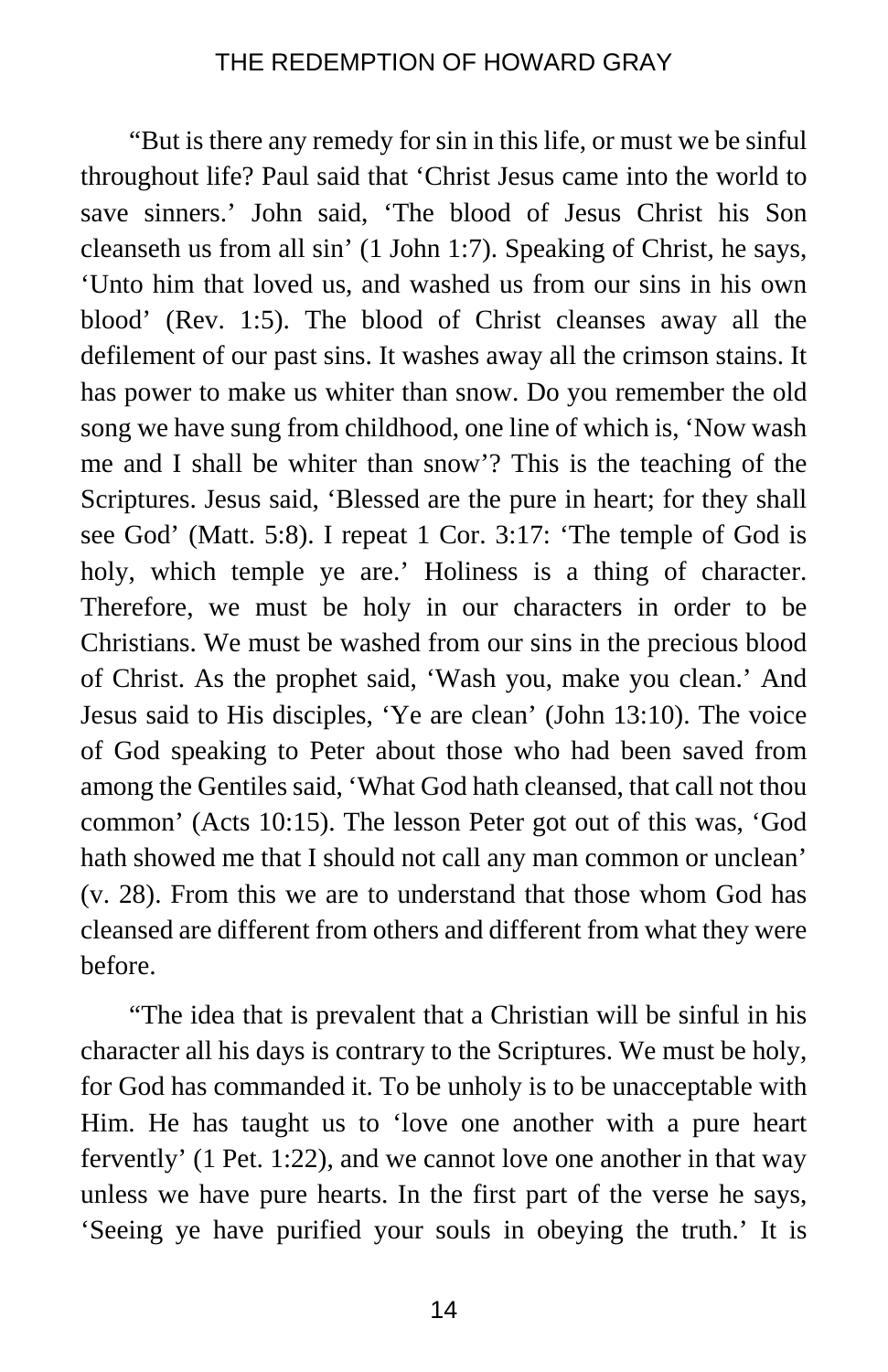possible, therefore, for the human soul to be purified from its sin. 'The blood of Jesus Christ his Son cleanseth us from all sin.'

"Holiness is not only a thing of character, it is a characteristic of the Christian life. Christ is our example. Peter tells us, 'Christ also suffered for us, leaving us an example, that ye should follow his steps: who did no sin, neither was guile found in his mouth' (1 Pet. 2:21, 22). To follow His steps is to do as He did, to act as He acted, to be holy as He is holy. 'Like as he who called you is holy, be ye yourselves also holy in all manner of living' (1 Pet. 1:15, A. S. V.). Again it is written, 'For the grace of God that bringeth salvation hath appeared to all men, teaching us that, denying ungodliness and worldly lusts, we should live soberly, righteously, and godly, in this present world' (Titus 2:11, 12). Again I read, 'That he would grant unto us, that we being delivered out of the hand of our enemies might serve him without fear, in holiness and righteousness before him, all the days of our life' (Luke 1:74, 75).

"But some tell us that this is an impracticable standard; that it is quite out of reach of man. They say that God only means us to aim at the mark and that we are sure to miss it. This challenges the wisdom of God. He knows what we can do; He knows what we can be; He knows what His grace will accomplish for us. To say that He raises up an impossible standard for us is almost, if not quite, to be guilty of blasphemy. The temple of God is holy. The Bible asserts it. The Bible is true. Men must be holy in their characters and they must be holy in their lives or they shall be under the condemnation of God. It is the lack of holiness that makes so many unhappy lives as there are. It is this that makes so many professing Christians live in continuous uncertainty. They want to please God, they want to do what is right in His sight, but they are constantly coming short. They are frequently overcome by sin. They are humiliated over and over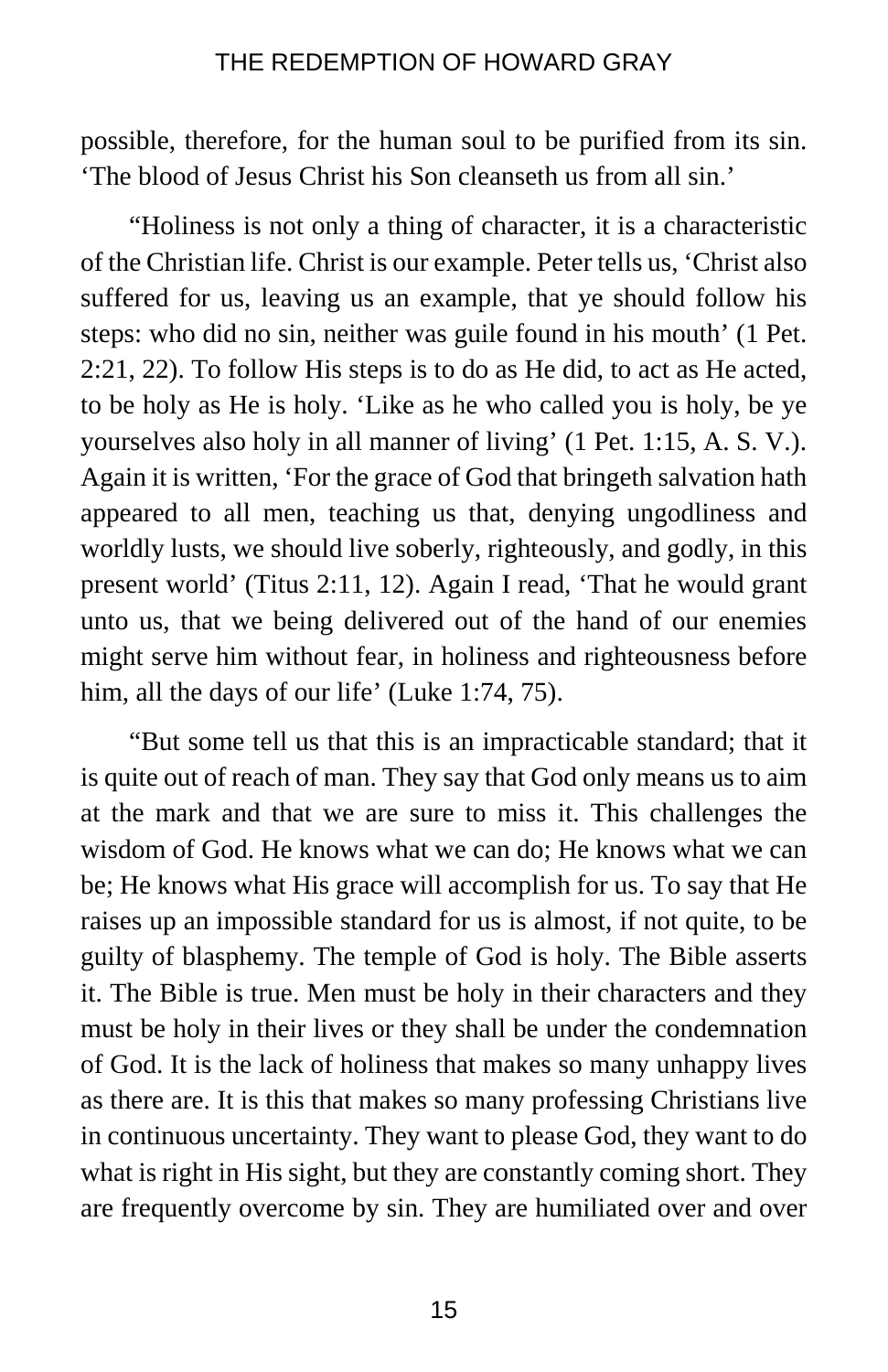by their conscious lack of conformity to the will of God. My friends, there is a better life than that. Christianity is something higher than that. The grace of God will lift us above sin. As it is written, 'We know that whosoever is born of God sinneth not' (1 John 5:18). 'Whosoever abideth in him sinneth not' (1 John 3:6).

"And now we shall note some texts on the negative side of the question. 'He that saith, I know him, and keepeth not his commandments, is a liar, and the truth is not in him' (1 John 2:4). Again we read, 'Whosoever is born of God doth not commit sin' (1 John 3:9), and in the next verse, 'Whosoever doest not righteousness is not of God.' And again, 'He that saith he abideth in him ought himself also so to walk, even as he walked' (1 John 2:6).

"These, my friends, are only a few of the multitude of Scriptures that might be read showing that a Christian is a man who acts from pure motives and lives a holy life, free from sin. The question that confronts you and me tonight, friends, is, Do we live holy? Do we live righteously before God? Let me read you one more text of Scripture, 'He that committeth sin is of the devil' (1 John 3:8). In view of all these texts that I have read in your hearing, all should give most serious attention to the text which I read which says, 'The temple of God is holy, which temple ye are.' There is power in the blood to cleanse from all sin. There is power in the grace of God to keep us from sin. But a sinful Christian life is not a Christian life. A sinner is not a Christian. And now I leave this with you, quoting again that text from Peter which says, 'As he which hath called you is holy, so be ye holy.' "

After the meeting had been dismissed, the people stood in groups in the churchyard discussing what they had heard. Some approved the preacher's message; some disapproved it. Howard and his companion took no part in this discussion except as listeners. On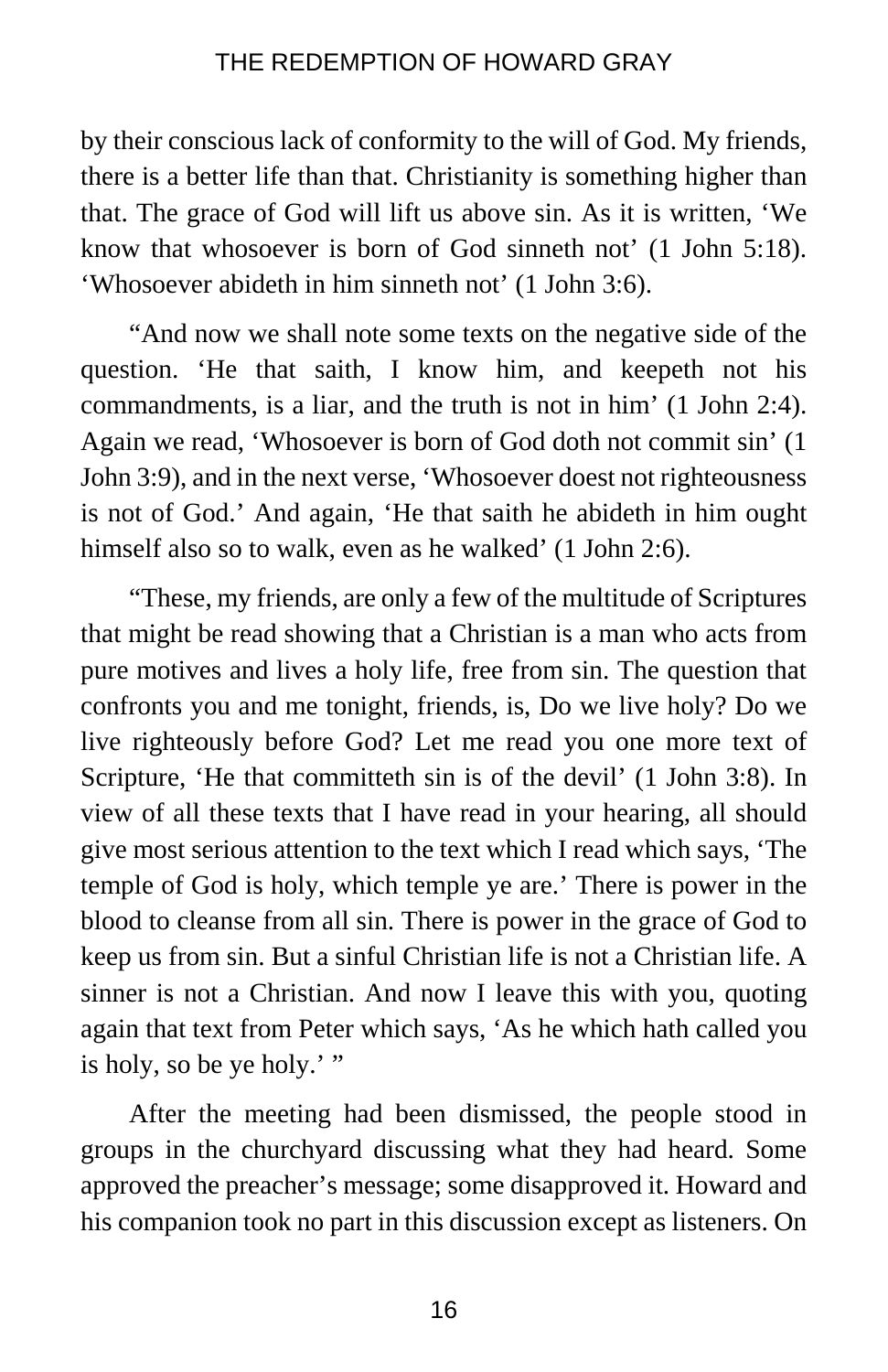their way home they were for the most part silent, though they discussed the sermon and came to the conclusion that the minister must have been mistaken in his application of the text he read. In the quiet of his own room Howard thought over what he had heard. He was more disturbed over the sermon than he had been aware, and the more he thought of it, the more disturbed he became. If he should accept what the preacher taught, it would place him in a very embarrassing situation. If he rejected it, what would he do with the Scriptures that had been read? Presently he began to grow indignant. "The idea," he said to himself, "of any one teaching that we can be holy in this life; that we can live without sin here, surrounded as we are by sin on every side, and with temptation prevailing continually. It is unreasonable. That man does not know what he is talking about. I know very well I have tried, and have tried sincerely to live right and still I find myself coming short frequently. I know I do not live without sin and yet I believe I try as hard as I can to do so. I do not believe God would be just to require more of me than I can do." So he resolved that he would go to hear that preacher no more. He kept his resolve throughout the meeting. Nevertheless, he could not rid himself of the influence of the sermon he had heard.

A few days later Howard met old Mr. Benton, who had been a member of the church for "forty odd years." Mr. Benton had not attended the meetings, but he had heard of them, and when Howard mentioned having been to the meeting, Mr. Benton asked him to give him a summary of what he had heard preached there. Howard did so. The ire of Mr. Benton was immediately aroused. "Yes, I heard that they have been preaching holiness there and that people can live without sin, but anyone who has had as much experience as I have in serving the Lord knows very well that such a thing is impossible in this world. When we cross over into the glorious promised land, then we shall be free from sin. But as long as we live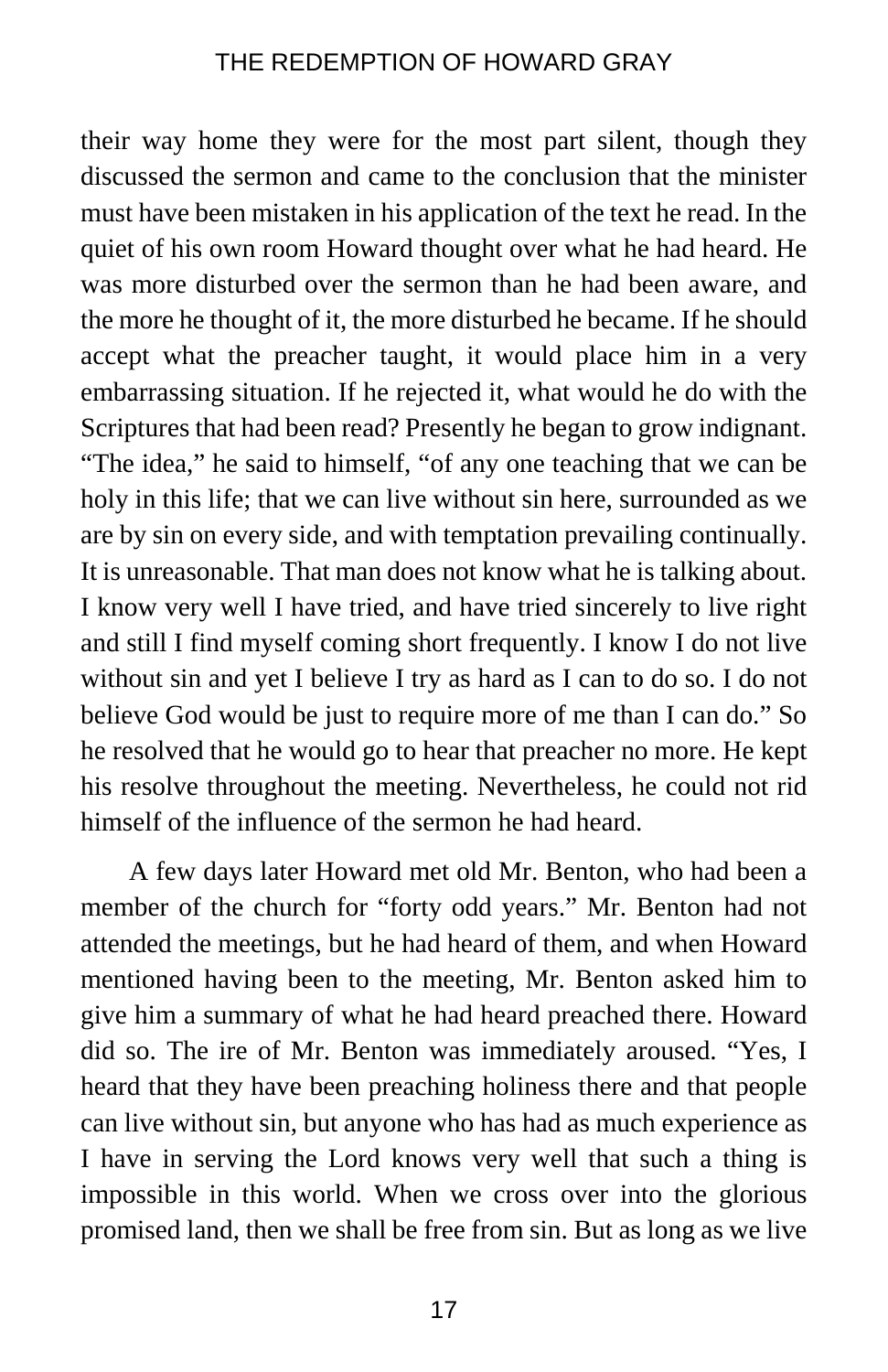in this world we shall be sinners. For, Howard, the Bible says, 'If we say we have no sin we deceive ourselves, and the truth is not in  $\mathrm{us}$ .''

"Yes," said Howard, "I know it does. I have read it."

"Yes," said Mr. Benton, "and it also says, 'For there is not a just man upon earth, that doeth good, and sinneth not.' That you will find in Eccl. 7:20."

Howard noted down the text and Mr. Benton proceeded: "And in Prov. 20:9 it says, 'Who can say, I have made my heart clean, I am pure from my sin?' And did not Jesus Himself say in Matt. 19:17, 'Why callest thou me good? There is none good but one, that is, God.' There are other texts, too, that teach the same thing, but I cannot just remember what they are now. I will look them up and let you know where they are."

"All right," said Howard, "I wish you would. And if I see that preacher again I shall tell him something."

These Scriptures were quite comforting to Howard, but still there were times when he was disturbed in his spirit. It exasperated him that it should be so. But every time he thought of Miss Burns or Mr. Peters, a feeling came over him that was very unpleasant. He went on thus for several weeks. One night he attended a party to which he had received an invitation a few days before, but the weather was rather inclement, so there were but few present. One of these was a young man a few years older than himself who had formerly been a schoolmate. The ministers who had held the meeting before referred to, had stayed at this young man's home during the meeting, being entertained there by his parents. He and Howard got into a conversation concerning the meeting, and Howard voiced his objections to what had been preached. The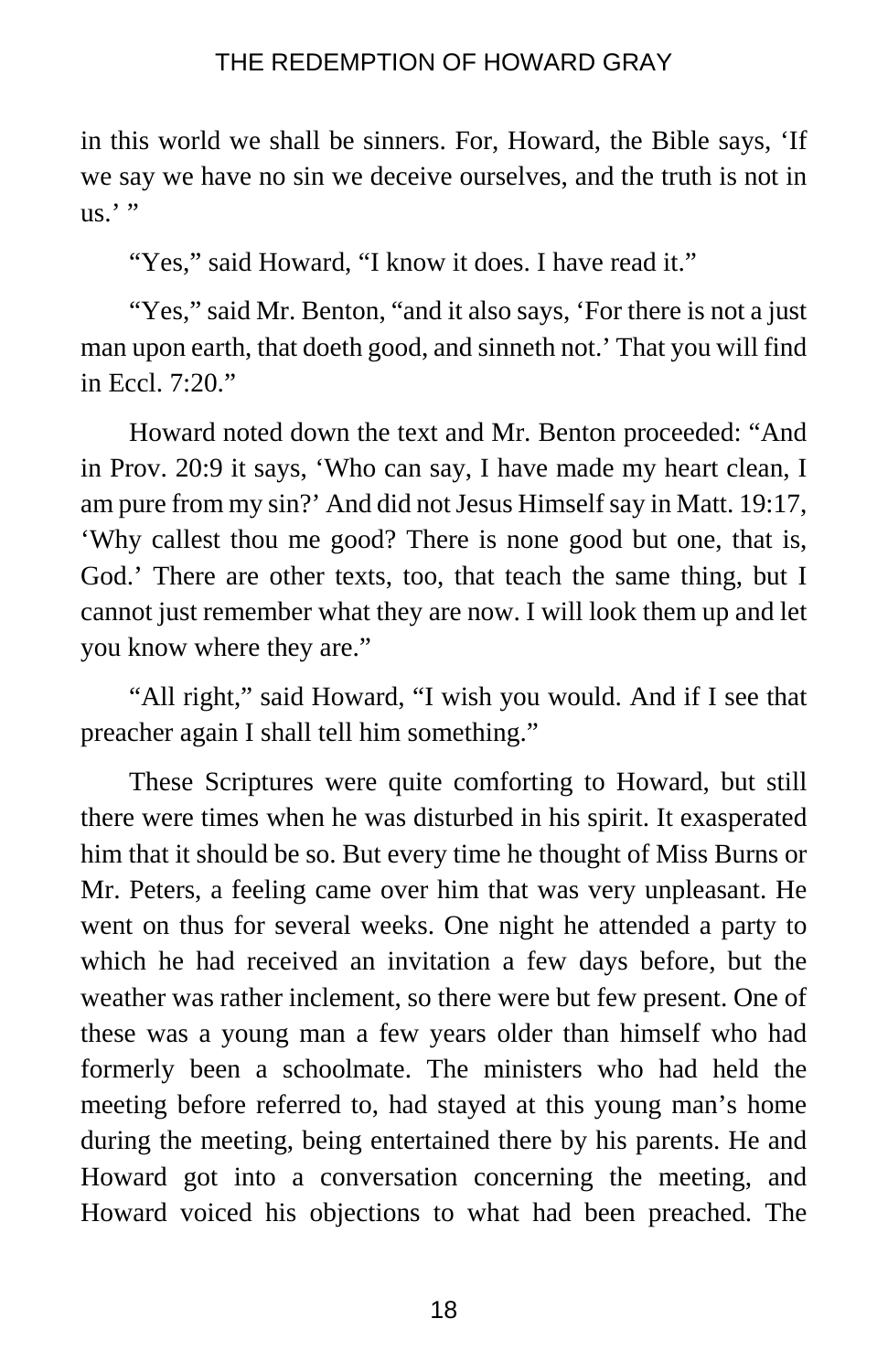young man drew a New Testament from his pocket and said, "I heard both of those preachers preach when they were holding that meeting. I had many talks with them in our home. I believe what they preached is Scriptural and right."

Howard was surprised to hear his friend express himself thus, and he quoted to him some of the texts that had been the support of his position during the past weeks. "Now, John," said he, "you surely cannot say that those preachers were right in view of what these texts say."

"Let us go over here where we may talk this over undisturbed," said John. "I am not a Christian, and do not profess to be one, but I have been reading the Bible a great deal lately, and I have found that what those preachers preach is true. I know the Bible says what you say it does, and I asked those preachers about those texts, and they gave me an explanation of them which entirely satisfies my mind. Now let us consider some of these texts. Take 1 John 1:8, 'If we say that we have no sin, we deceive ourselves, and the truth is not in us.' Perhaps you have noticed what it says in the preceding verse. I quote it: 'The blood of Jesus Christ his Son cleanseth us from all sin.' Now if one is cleansed from all sin, how much sin remains? John is talking here of one who has not been cleansed by the blood of Christ, but who declares that he has no need of being cleansed because he has no sin from which to be cleansed. This, of course, is contrary to the Scriptures, for everyone who has not been cleansed is defiled by sin, for the Bible says, 'All have sinned, and come short of the glory of God.' Then, you will notice that the ninth verse tells us how to get rid of sin: 'If we confess our sins, he is faithful and just to forgive us our sins, and to cleanse us from all unrighteousness.' Now, if 'the blood of Jesus Christ . . . cleanseth us from all sin,' as verse seven says, and 'from all unrighteousness,' as verse nine says, cannot we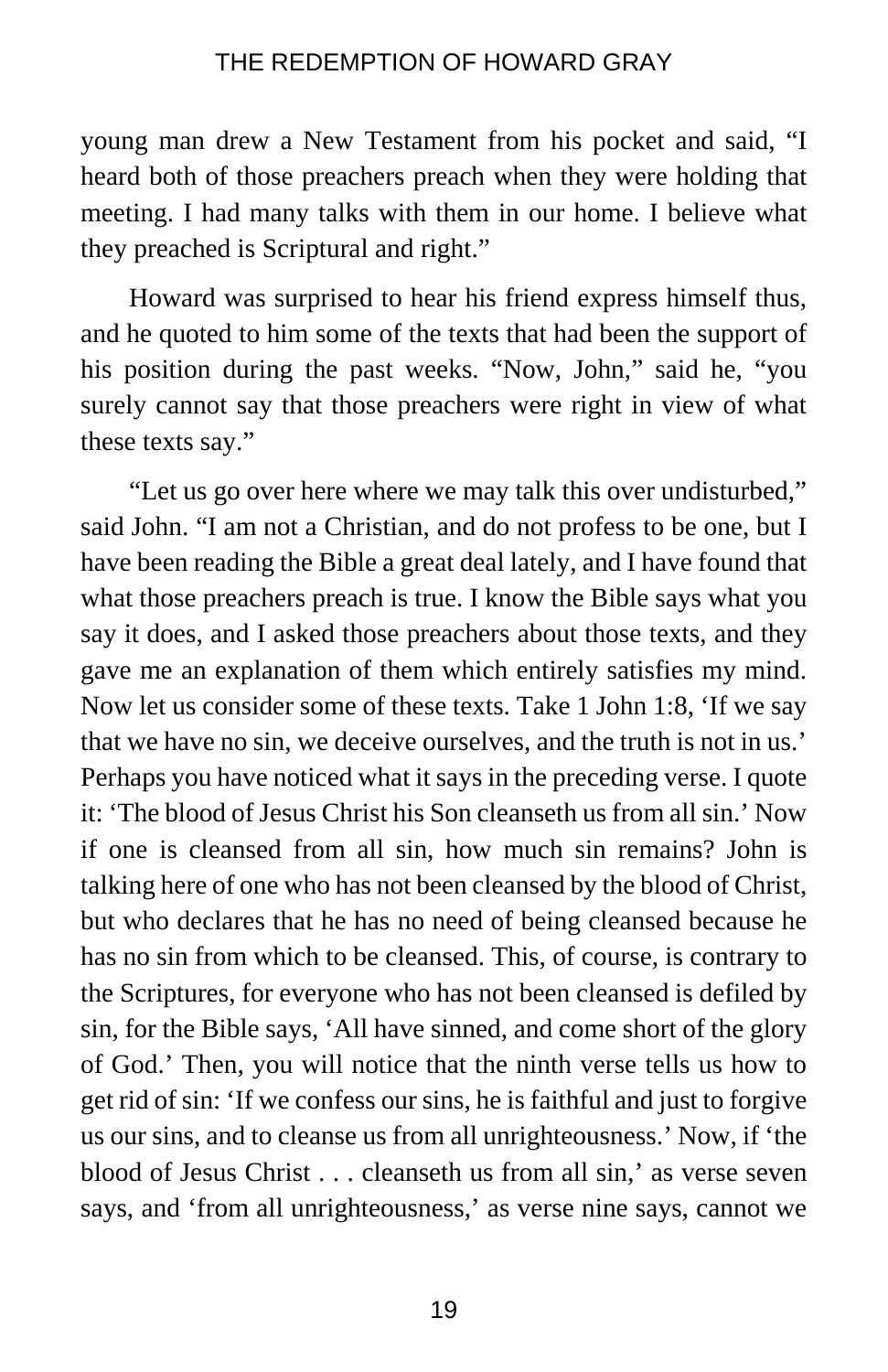then say that we have no sin? It must be true of one so cleansed, or else these texts are not true."

"Yes," said Howard, "but the Bible says, 'There is not a just man upon earth, that doeth good, and sinneth not' (Eccl. 7:20)."

"Well," answered John, "let us put up by the side of this 1 John 3:9: 'Whosoever is born of God doth not commit sin.' What are you going to do with that text?"

Howard was perplexed. The two texts seemed to contradict each other very strongly.

"Well," Howard said at length, "I do not know that I can explain that last verse, but I know the first one is true."

"Yes," said John, "the first one is true and so is the last one. What is needful is to get a correct understanding of the two and their relation to each other. You will have to take into consideration that this statement and some others like it were made in Old Testament times before Jesus had come and offered Himself for our redemption. In that time people did not have the experience of divine grace that people have since Jesus came. But now 'the blood of Jesus Christ his Son cleanseth us from all sin,' and the statement is true that 'Whosoever is born of God doth not commit sin.' "

"Yes," said Howard sarcastically, "I heard those fellows were teaching they couldn't sin. When anybody gets that good, he is getting too good for this world. The Bible says, 'There is none that doeth good, no, not one.'"

"Yes," said John, "the Bible says that in the third chapter of Romans. But of whom is Paul talking there? Is he speaking of Christian people? In the tenth verse he says, 'There is none righteous, no, not one;' and in the twelfth verse he says, 'There is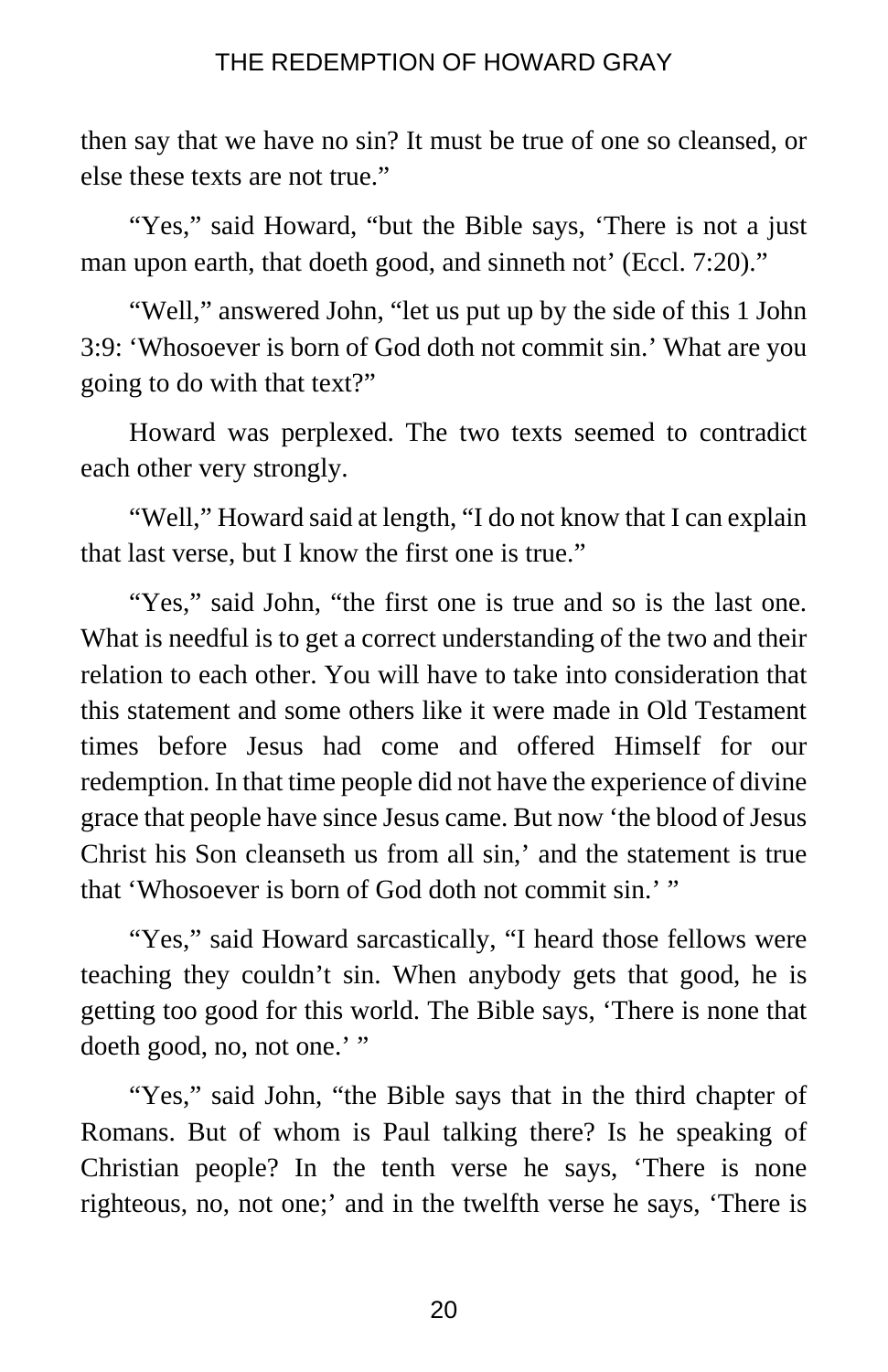none that doeth good, no, not one;' and in the ninth verse he said, 'We have before proved both Jews and Gentiles, that they are all under sin.' But what does he mean? Let us read a little further, beginning with verse 13, 'Their throat is an open sepulchre; with their tongues they have used deceit; the poison of asps is under their lips: whose mouth is full of cursing and bitterness: their feet are swift to shed blood: destruction and misery are in their ways: and the way of peace have they not known: there is no fear of God before their eyes.' Does this sound like Christian people? Are they such characters as are represented here? By no means. Christians do have the fear of God before their eyes. They have known and do know the way of peace. Their feet are not swift to shed blood. Their mouths are not full of cursing and bitterness. Paul is talking of the world without Christ. Jesus said, 'Either make the tree good, and his fruit good; or else make the tree corrupt, and his fruit corrupt: for the tree is known by his fruit. A good man out of the good treasure of the heart bringeth forth good things: and an evil man out of the evil treasure bringeth forth evil things' (Matt. 12:33, 35). So you see, Jesus understood that there were good men who lived good lives and had good things, not evil things in their hearts."

So they went on considering text after text, but Howard saw that the argument was going against him no matter what text he brought up, for his friend had a ready answer for all his objections to a sinless life. Finally his friend turned upon him and said, "Now you are a church member, and I am not. I know I commit sin. I admit that I do. You say that you commit sin. Now in what respect are you better than I? We both do the same thing. We both live the same kind of a life; you sin and I sin. Wherein are you better than I? If God should send me to hell for my sins, will He not send you there for yours? But that isn't all; just let me read you something. Let me read John 8:34, 'Jesus answered them, Verily, verily, I say unto you,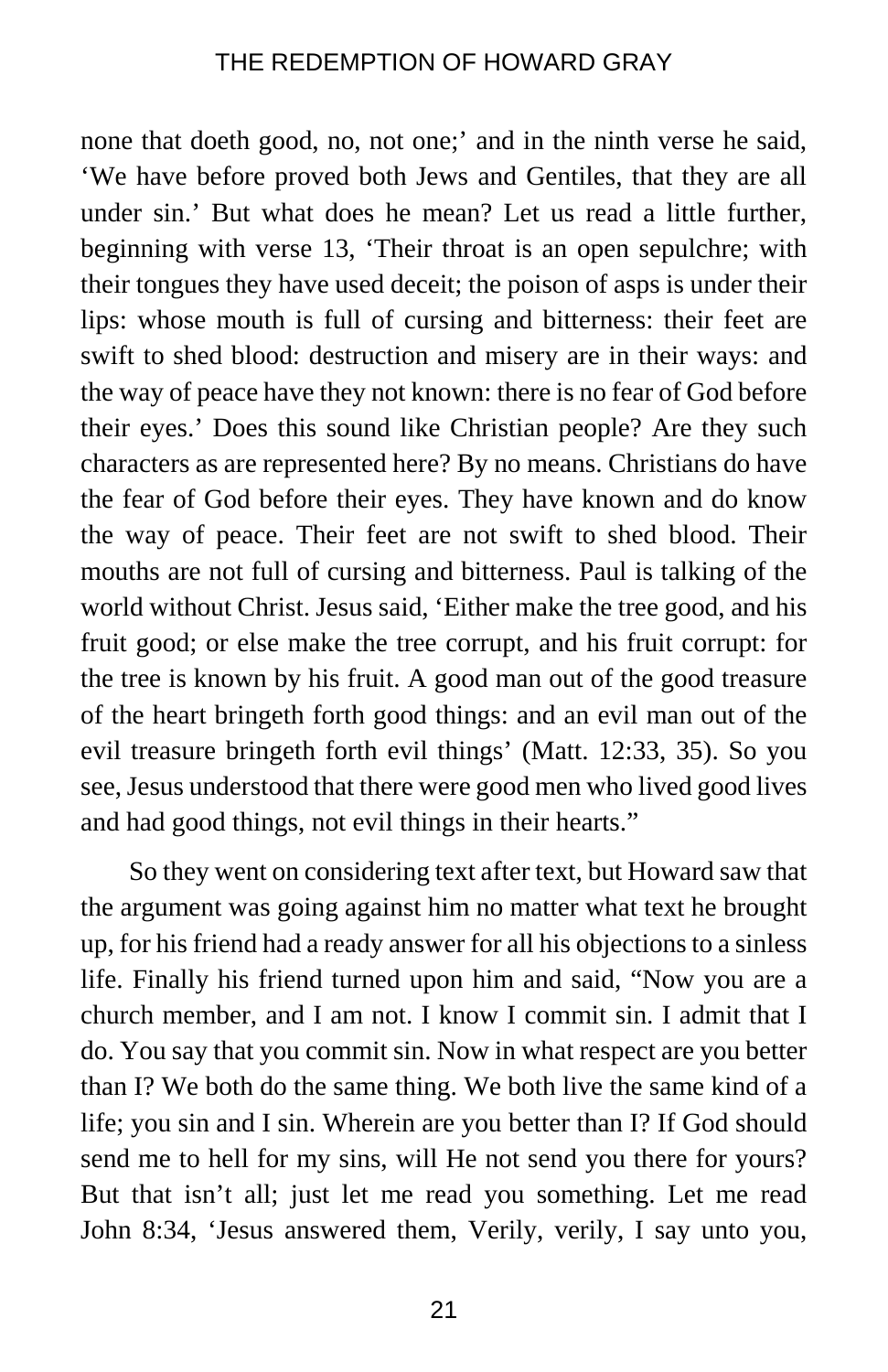whosoever committeth sin is the servant of sin.' And again he says in Matt. 6:24, 'No man can serve two masters: for either he will hate the one, and love the other; or else he will hold to the one, and despise the other. Ye can not serve God and mammon.' Now you say you commit sin and that first text says that you are 'the servant of sin.' The second says that 'no man can serve two masters.' Therefore, you cannot serve sin and serve Christ at the same time."

Howard was silent. He had no answer. These Scriptures were touching a sore spot in his conscience, so he started to turn away. But John said, "Hold on a minute. I am not done with you yet. I want you to go home and read this Scripture in your own Bible and face it like a man. It is 1 John 3:8, 'He that committeth sin is of the devil.' Now you say you commit sin; I should like to know how you can prove by the Scriptures that you are a Christian at all, especially in view of the fact that the next verse says, 'Whosoever is born of God doth not commit sin.' One more point, however, I want to call to your attention. You said that those preachers said they were so good they couldn't sin. Now they said nothing of the kind. They said anyone could sin who wanted to, and that we could never get to the place we could not sin if we wished, but that by the grace of God we could refrain from doing that which is evil in the sight of God. They taught that God would give to us grace to keep his commandments and they showed plainly that sin is doing what we knew to be wrong, not some accident or mistake or something we cannot help. If we cannot help doing a thing, it is not sinful. But we can keep from sinning, by the grace of God. It would be unjust for God to require something of us that we cannot do. God is not unjust: so people can live when they get the Bible experience just like the Bible says for them to live."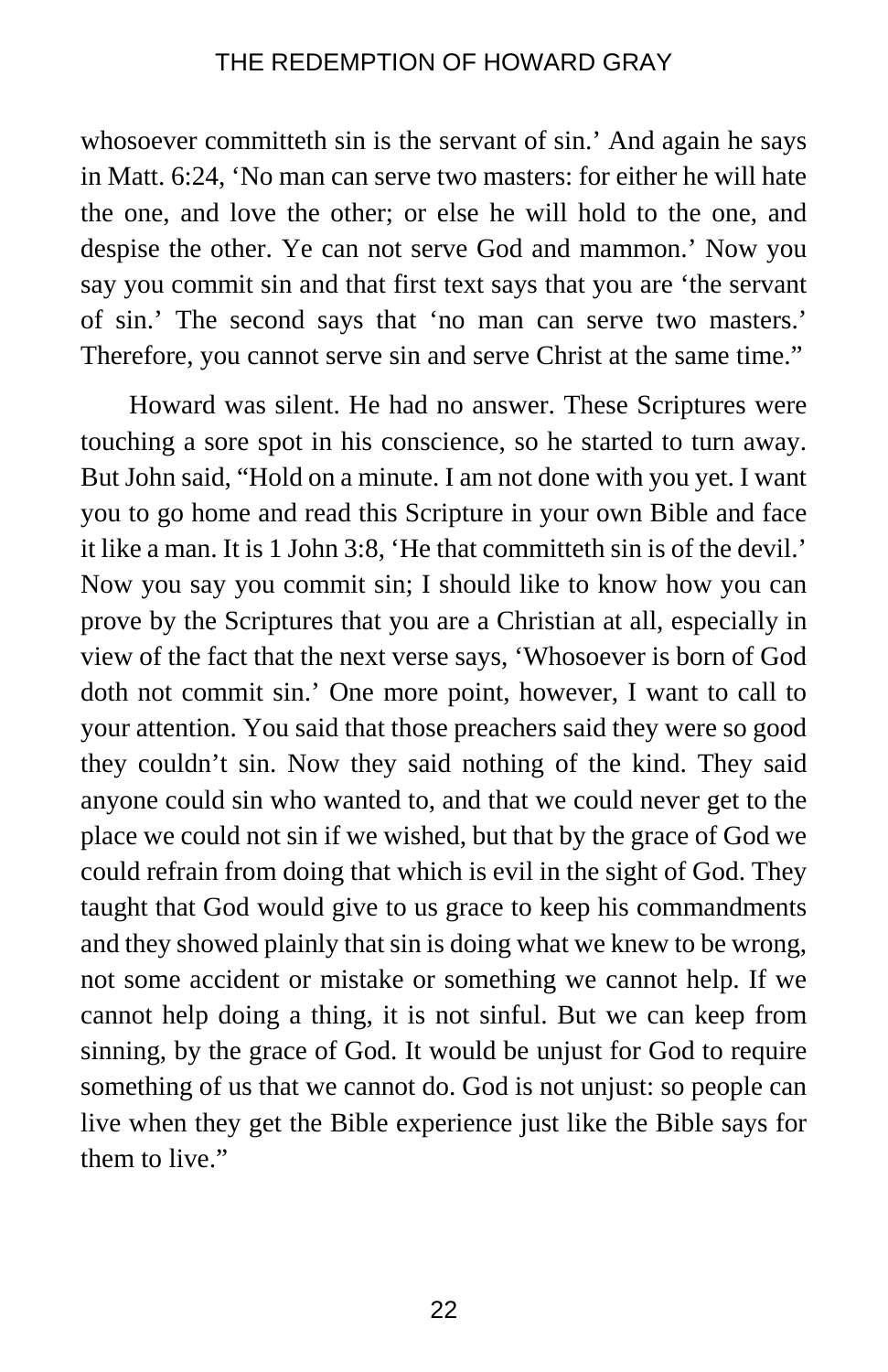Howard went home from the party silent and thoughtful. The text, "Whosoever committeth sin is of the devil," seemed to haunt him. Day by day it repeated itself in his mind. He grew resentful because he could not get rid of it. He was a Christian no matter what John said. He was trying to do right. "I know what I will do," he said to himself. "I will read the New Testament through and mark everything it says on the subject of sin and righteousness, and then I shall know for myself. I will prove to John and to everybody else who says anything about it that I am really a Christian, and that Christians cannot expect to live without sin."

So he began reading the New Testament, and with a colored pencil he marked everything that he thought related to the subject. The further he went the more disturbed he was. Finally he finished reading it. Then he turned back and read all the places that he had marked. He had nothing further to say about a Christian living a sinful life for he saw that the Scriptures were entirely against it. He saw that he was coming short more than he had ever dreamed, and for the next two months he passed through a severe spiritual struggle. He felt he was not truly a Christian. He was thoroughly dissatisfied with himself, and yet he was not humble enough to acknowledge to others that he was not a Christian. So he went on from day to day thoroughly miserable, but still having a desire in his heart to be right and to do right.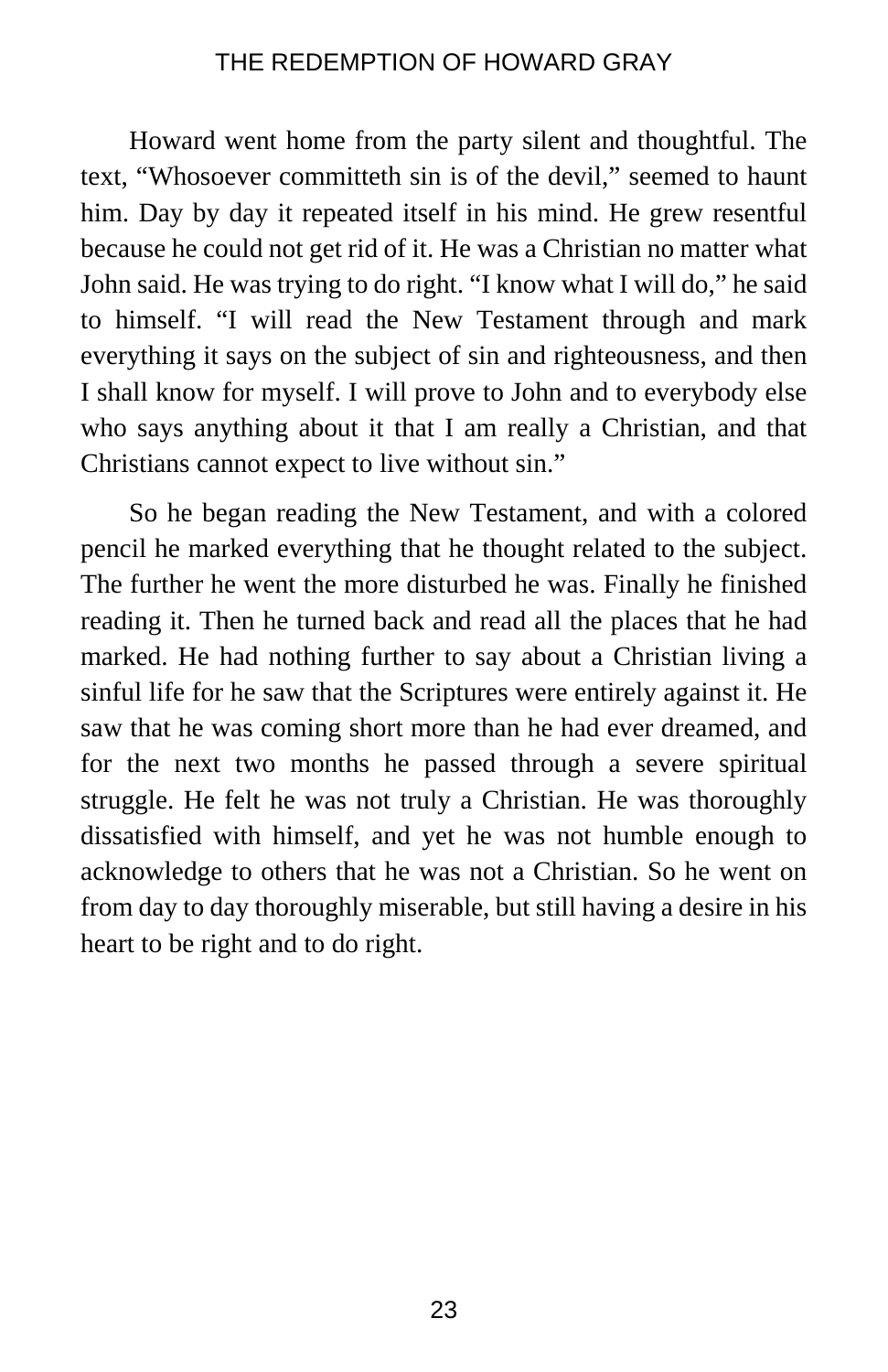#### <span id="page-29-0"></span>**Chapter Three**

# **A Spiritual Revolution**

It was a cold day in February. Howard was engaged in making some repairs on the barn when Allen Baker drove up.

"Hello, Allen," he called.

"Hello, Howard. Say, have you heard the news?"

"News? What news?"

"Why, those holy preachers are coming back to the Ridge again to hold another meeting, those good fellows, you know, that couldn't sin if they tried."

"I suppose you will go to hear them," said Howard.

"Me? Don't you think so. I got enough of them the first time they were here." So saying, he drove on.

"Ha! ha!" said Howard to himself. "He got enough the first time. I should say he did. They laid it down on him pretty heavy."

Allen Baker was a church member, though he belonged to a different church than did Howard. Baker was a great talker and not always careful to tell the truth. He loved to retell the gossip that he had heard. The boys had nicknamed him The Daily Times, and some of them used jokingly to say that his religion never "took" properly.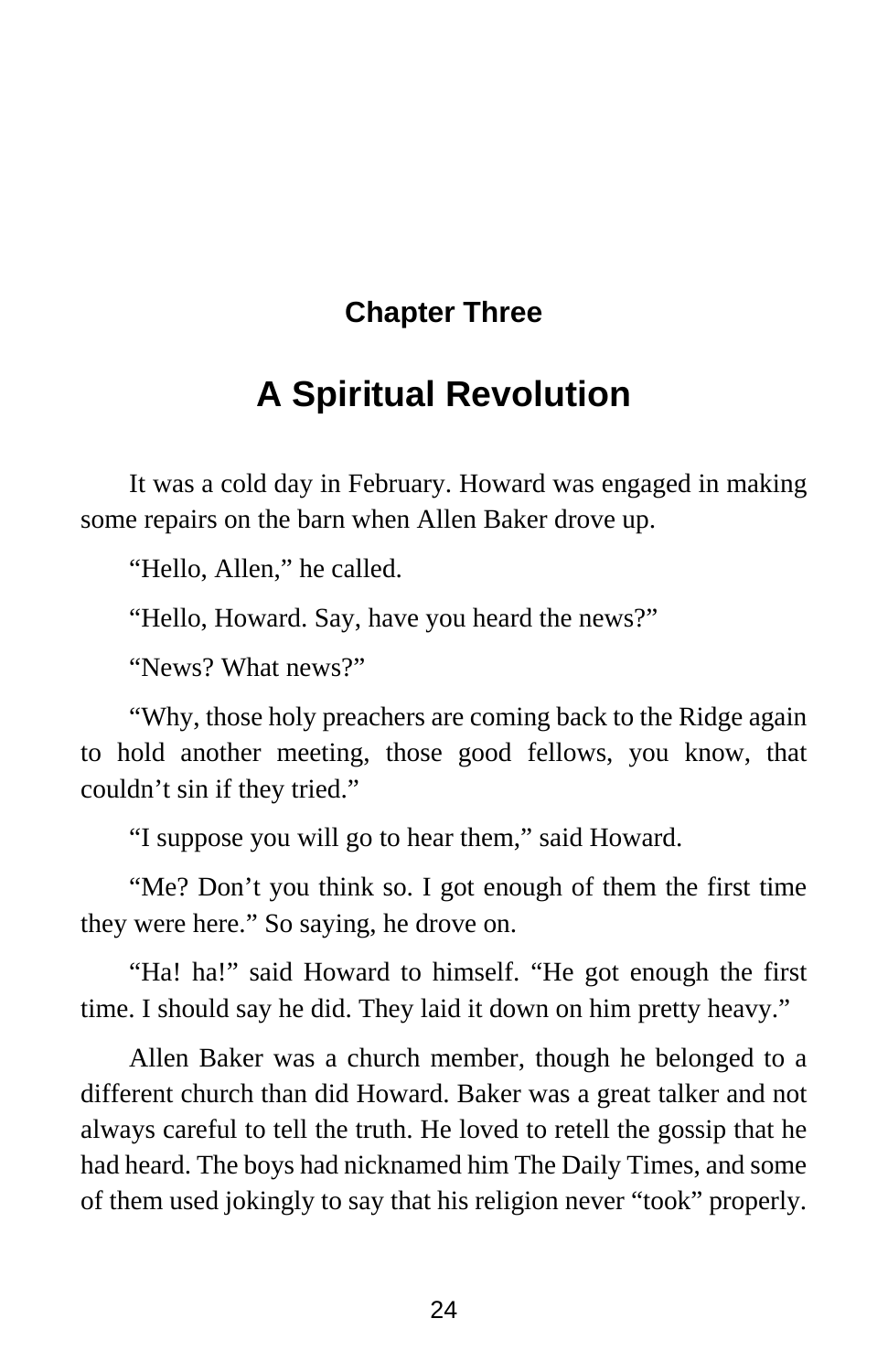It had happened that one of the evangelists at the Ridge had preached in such a way that, while he did not know anything about Mr. Baker, he had pictured what that kind of a man would do in a community and how far such a life was from real scriptural Christianity. Mr. Baker had been greatly offended and the laughter of the boys at his expense did not lessen his displeasure.

Howard felt differently toward this meeting than he had felt toward the former one. He had a strong desire to go. So when the time came he was there, ready to listen eagerly. He no longer argued against the possibility of one living a righteous life nor against the doctrine of holiness. What he had read in the Bible convinced him.

But he was deeply conscious that his own life came short of what it ought to be. He was not content to remain in such a condition. He had a sincere desire to be right with God. So he went to this meeting with an open heart, ready to accept what he could understand to be truth. At the same time he expected to exercise a discriminating watchfulness and not accept what was not according to the Scriptures.

He enjoyed the preliminary exercises, especially the singing. Then the evangelist arose and said, "I will use two texts tonight as a basis for my remarks. The first is found in Matt. 11:28, 29, 'Come unto me, all ye that labor and are heavy laden, and I will give you rest. Take my yoke upon you and learn of me; for I am meek and lowly in heart: and ye shall find rest unto your souls.' The other is found in Matt. 16:24, 'If any man will come after me, let him deny himself, and take up his cross, and follow me.' My subject this evening is 'The Way to Christ,' or 'How to Become a Christian.' The two texts that I have read contain two phrases that sum up the whole matter; they are, 'come unto me,' and 'follow me.' The world of sinners is far from God. They are 'without God and without hope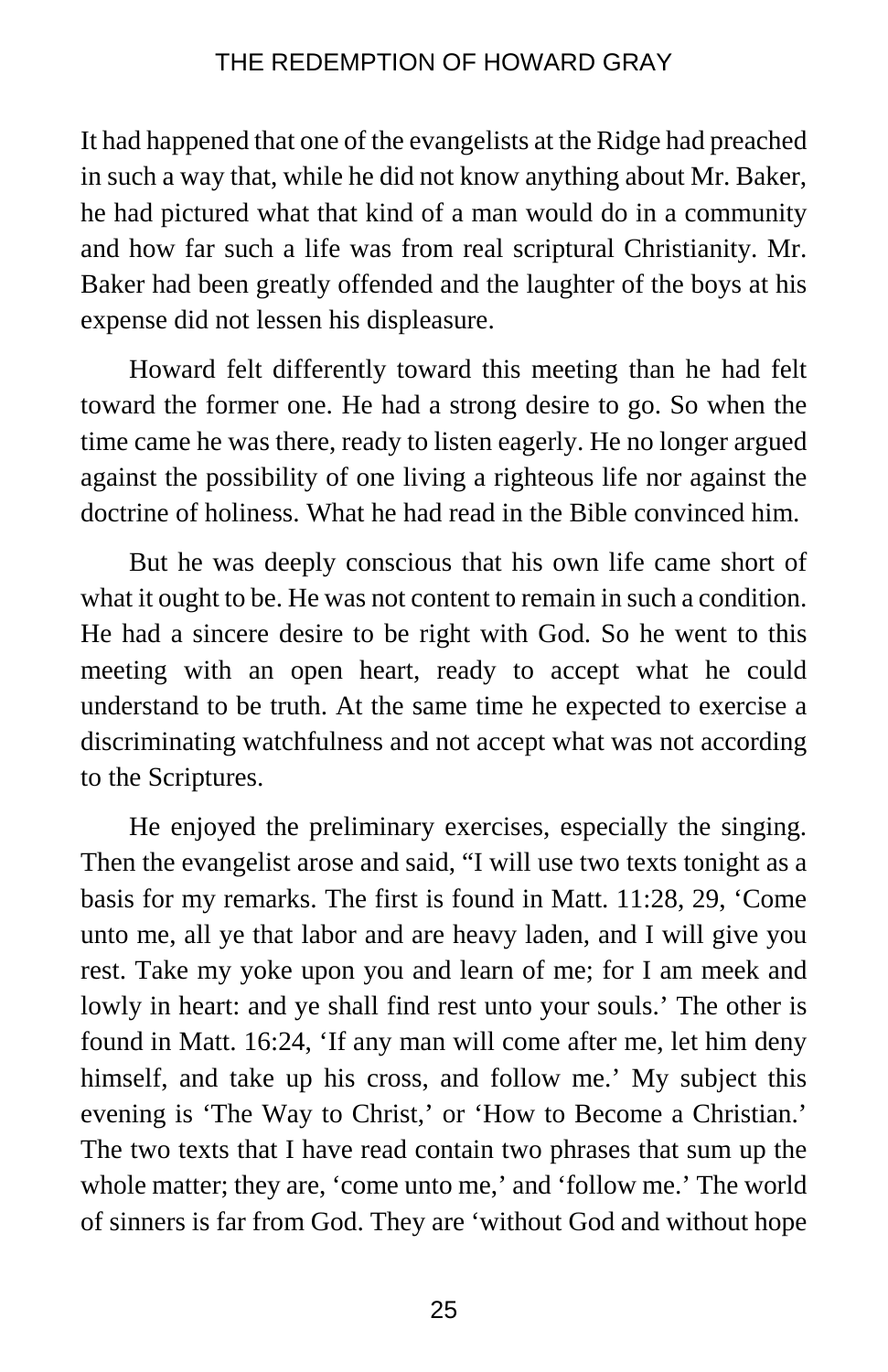in the world.' They are unlike God in character and in life. They are laden with iniquity; they are guilty of many sins, they are on the broad way to destruction, and are going away from God. The message of God to them is, 'Turn ye, turn ye . . . Why will ye die?' When a man is awakened to see the sinfulness of his sins, he realizes his need of a Saviour. He may try to reform himself, but he will find that sin has such a hold upon him that he cannot conquer it. He may struggle against it as many people do; may try to live right, but he will find himself failing again and again."

This was a picture of Howard's experience. He knew all too well what it meant. Would the preacher really tell him the way to something better?

Continuing, the minister said, "Jesus says, 'Come unto me.' What does this imply? In order to come unto Him it is necessary to give heed to what He says. It also implies leaving the place where we are. The sinner must leave the way of unrighteousness; forsake his sin; and separate himself from all that is evil. Jesus demanded repentance of all. 'Repentance' means 'a turning.' Repentance from sin means a turning away from sin. As the prophet said, 'Let the wicked forsake his way, and the unrighteous man his thoughts: and let him return unto the Lord, and he will have mercy upon him; and to our God, for he will abundantly pardon' (Isa. 55:7). The sinner must quit sinning. He must forsake his evil ways. Jesus said, 'Whosoever he be of you that forsaketh not all that he hath, he can not be my disciple' (Luke 14:33). Again it is written, 'Be ye not unequally yoked together with unbelievers; for what fellowship hath righteousness with unrighteousness? and what communion hath light with darkness? Wherefore come out from among them, and be ye separate, saith the Lord, and touch not the unclean thing; and I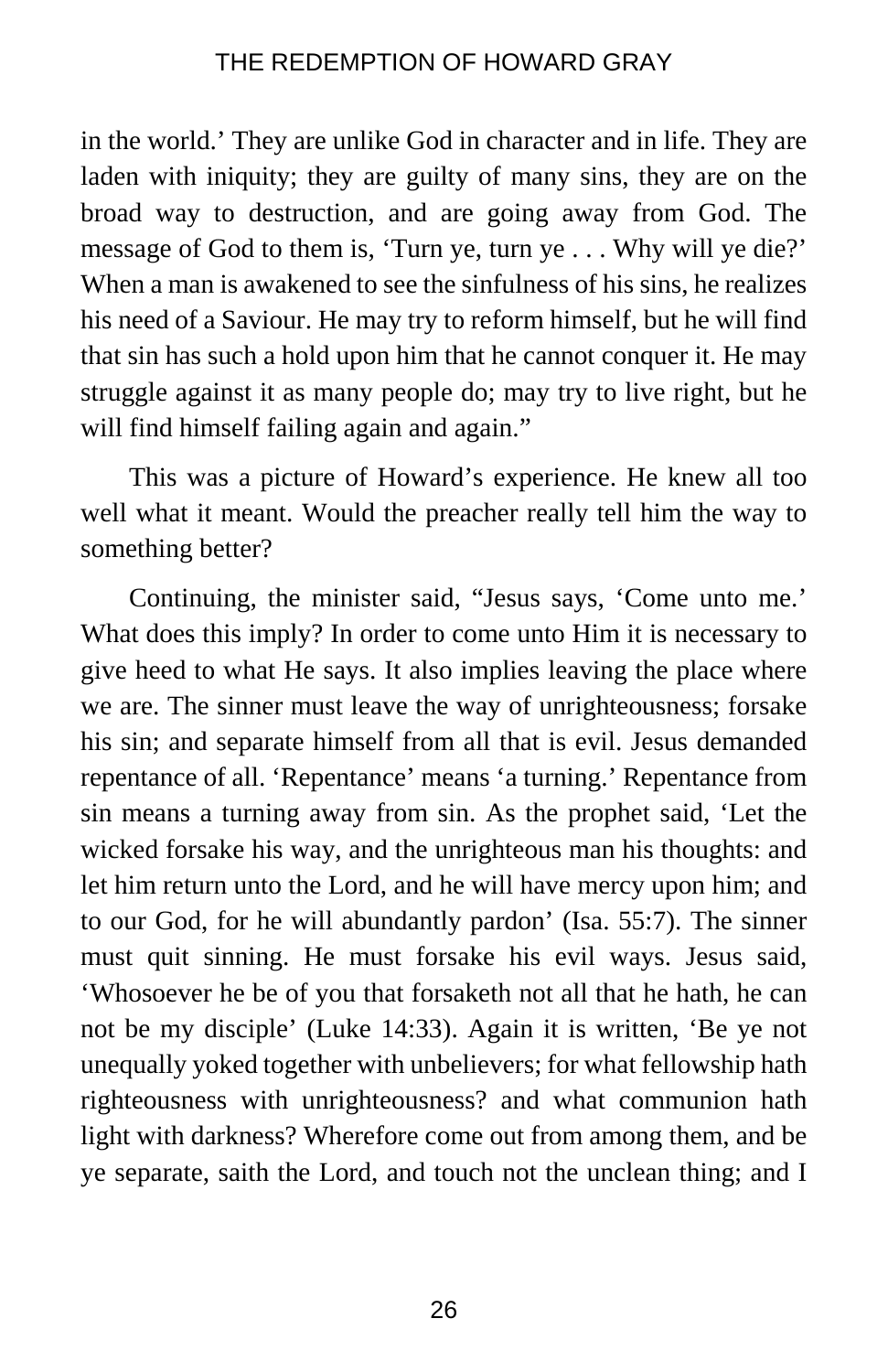will receive you, and will be a Father unto you, and ye shall be my sons and daughters, saith the Lord Almighty' (2 Cor. 6:14, 17, 18).

"Christianity is a new life: 'If any man be in Christ, he is a new creature' (2 Cor. 5:17). He is born again. There is divine life dwelling in him. His old sins have been forgiven, and he has been cleansed from the guilt of those sins. The wall that stood between him and his God is taken away; he is reconciled to God, and has the peace of God in his heart. There has been a deep and great change in his character. But this could not take place until there was a breaking with the old life, a severing of its attachments, a deliverance from its power. So he who comes to Christ must come with his whole heart. Hitherto he has been his own master, has done as he pleased, has followed out his own inclinations, and served himself. But Christ says, 'Take my yoke upon you.' We must become His servants. We must surrender our wills to Him and become obedient to Him. He must have His way with us. We must surrender our way where it is contrary to His. 'One is your master, even Christ.' Voluntary self-surrender is demanding. Nothing short of this is taking Christ's yoke upon us.

"Our second text says, 'Follow me.' To follow Christ means to live as He lived. It means to be obedient to Him, to be moved by the same motives and purposes that move Him. The Christian is Christ's man. He is like Christ in character and in life. If he is not like Christ in these respects, he is not Christ's man—not following Christ. The man who follows sin goes away from Christ. Only he who follows righteousness walks with Christ.

"But Jesus says that we must take up our cross and follow Him. A cross is an instrument of death. So as Christ died, you and I must die. A literal death is not what He means for us, but a death to sin. Paul speaks about being dead to sin and dead to the old life in which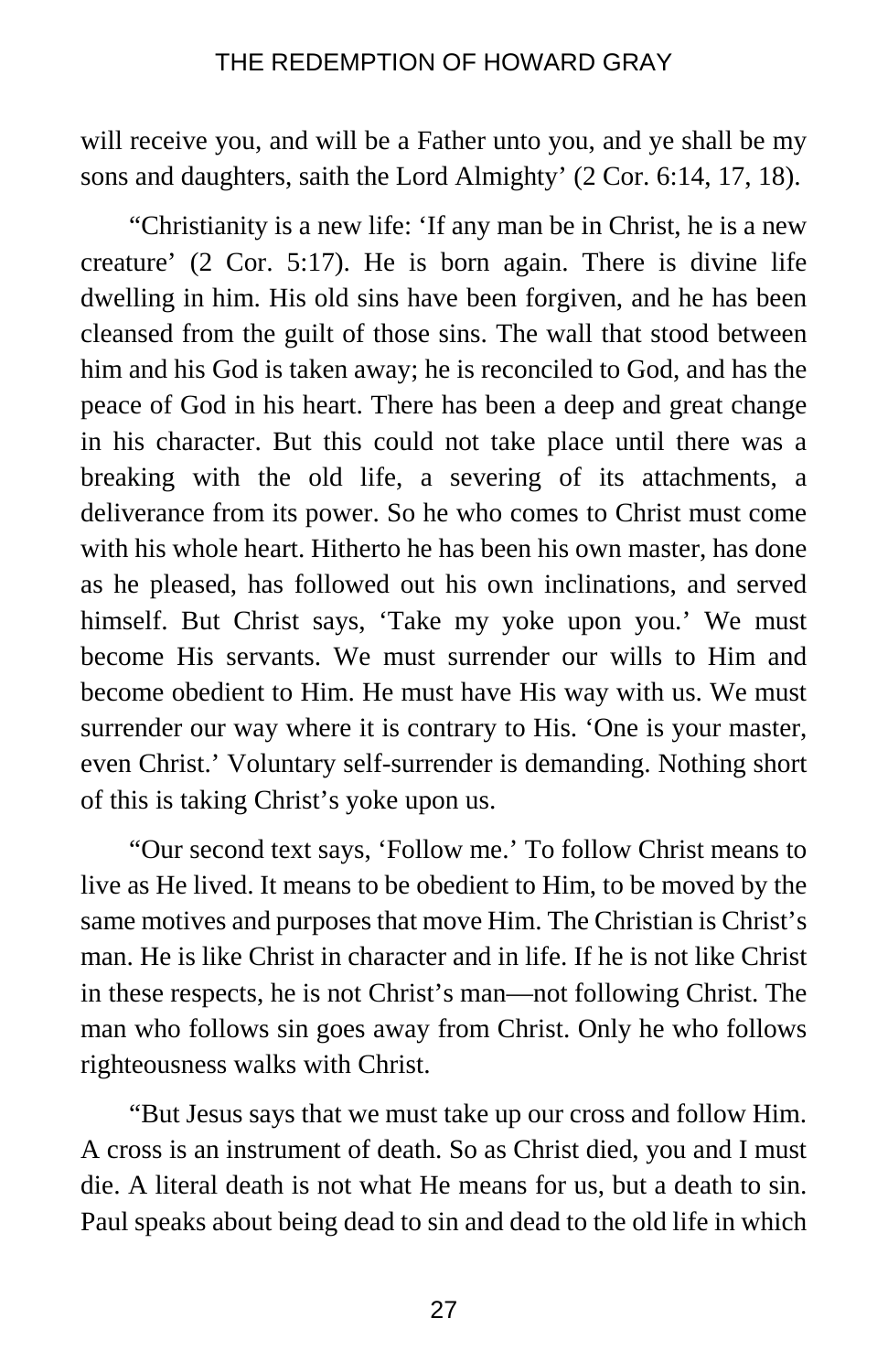we formerly walked. That is exactly what Jesus meant. It means a separation from the old life, its purposes, desires, and sinful habits as completely as though we had actually died a literal death. The new man is to walk in newness of life. He must make a clean break with the old life. He must give up every sinful habit. Christ will break the power of habit and He will set the sinner free."

The evangelist then told of a number of instances of men and women who had been great sinners, but who had been wonderfully saved by the power of Christ and brought up from the depths to live high and noble Christian lives. He told how he had known men to be saved from the habit of drink, from the use of tobacco, from swearing, lying, stealing, and scores of other things. And then he said, "When the liar is saved, he becomes a truthful man; when the gambler and the cheat are saved, they become honest; when the impure man or woman is saved, we find purity in the life; when the intemperate man is saved, he no longer is enslaved by the thirst for liquor. And you tobacco-chewers here, I can tell you of a remedy better than any advertised in the newspapers. It is the blood of Christ; it is the power of God. God will deliver you from being enslaved by the appetite for tobacco no matter in what form or in how many forms you use it. No matter what your sin, Jesus Christ will deliver you if you will come to Him, forsaking all.

"Coming to Christ, forsaking your sins is not all there is to do in order to be a Christian. The old account must be settled; the guilt of your sins against God must be washed away. God's mercy is sufficient for that. The blood of Christ will cleanse you from all sin if you repent of your sins, give them up, and ask God to show mercy to you. But there are sometimes accounts with our fellow-men, and these accounts must be settled. There are people who have bitter grudges against others—they hate them. Perhaps they have been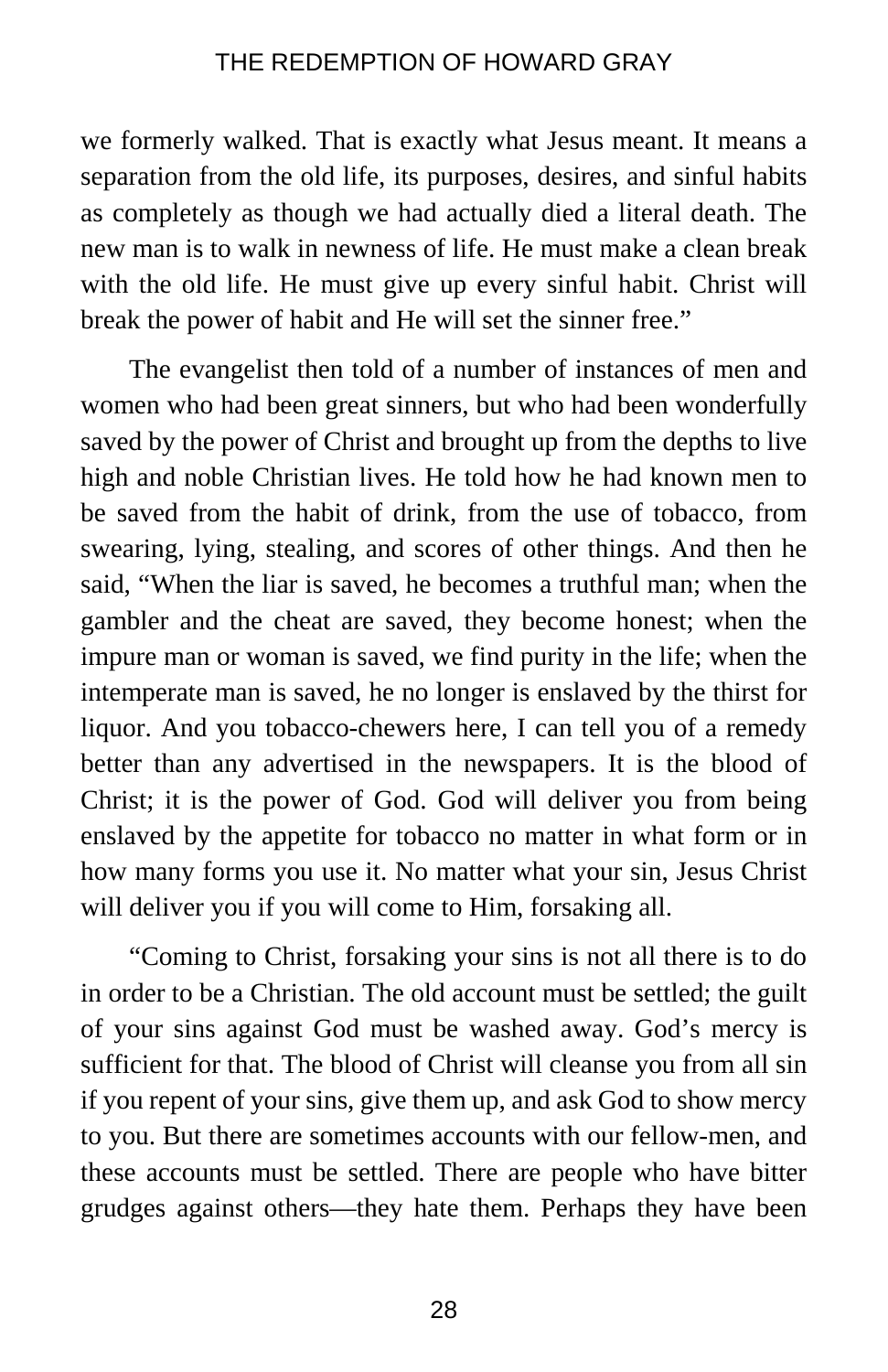mistreated by these other persons. But this old account must be settled—this hatred must be gotten out of the heart, for the Bible says, 'Whosoever hateth his brother is a murderer.' Jesus said, 'Forgive, and ye shall be forgiven' (Luke 6:37). Again He said. 'For if ye forgive men their trespasses, your heavenly Father will also forgive your trespasses' (Matt. 6:14, 15). Some people say they cannot forgive. If this be true, they never can be Christians. They wish God to forgive them, but they are not willing to forgive others. If we are not willing to give up the hatred that is in our hearts toward others, we cannot cease to be sinners; we cannot become Christians. You must give up that old grudge. You must get rid of that hardness out of your hearts. Do you say you cannot? God will cleanse your heart from that vile thing if you are willing to give it up. But if you are not willing to forgive and turn the matter over into God's hands for Him to deal with the individual, you can never be forgiven; you will be lost forever. Jesus declares that unless you forgive, you cannot be forgiven.

"But perhaps you have wronged someone else. Christ teaches us to love our enemies. If God puts His love into your heart, you must be willing to manifest that love to others. Before you are saved, you must be willing to make right, so far as lies in your power, the wrong that you have done. If you have cheated someone, God will expect: you to make that right if you can. If you have done another person an injury, God will expect you to make that right if you can. He will not only expect you to ask forgiveness and make due confession to the individual wronged, but He will require you to repair the injury as far as possible. You will desire to do this when the love of God is in your heart. If you have cheated your neighbor, you will not wish to keep your ill-gotten gains. They are not yours and you will feel they are not yours—you will want the true owner to have them. If you have harmed the reputation of another, you will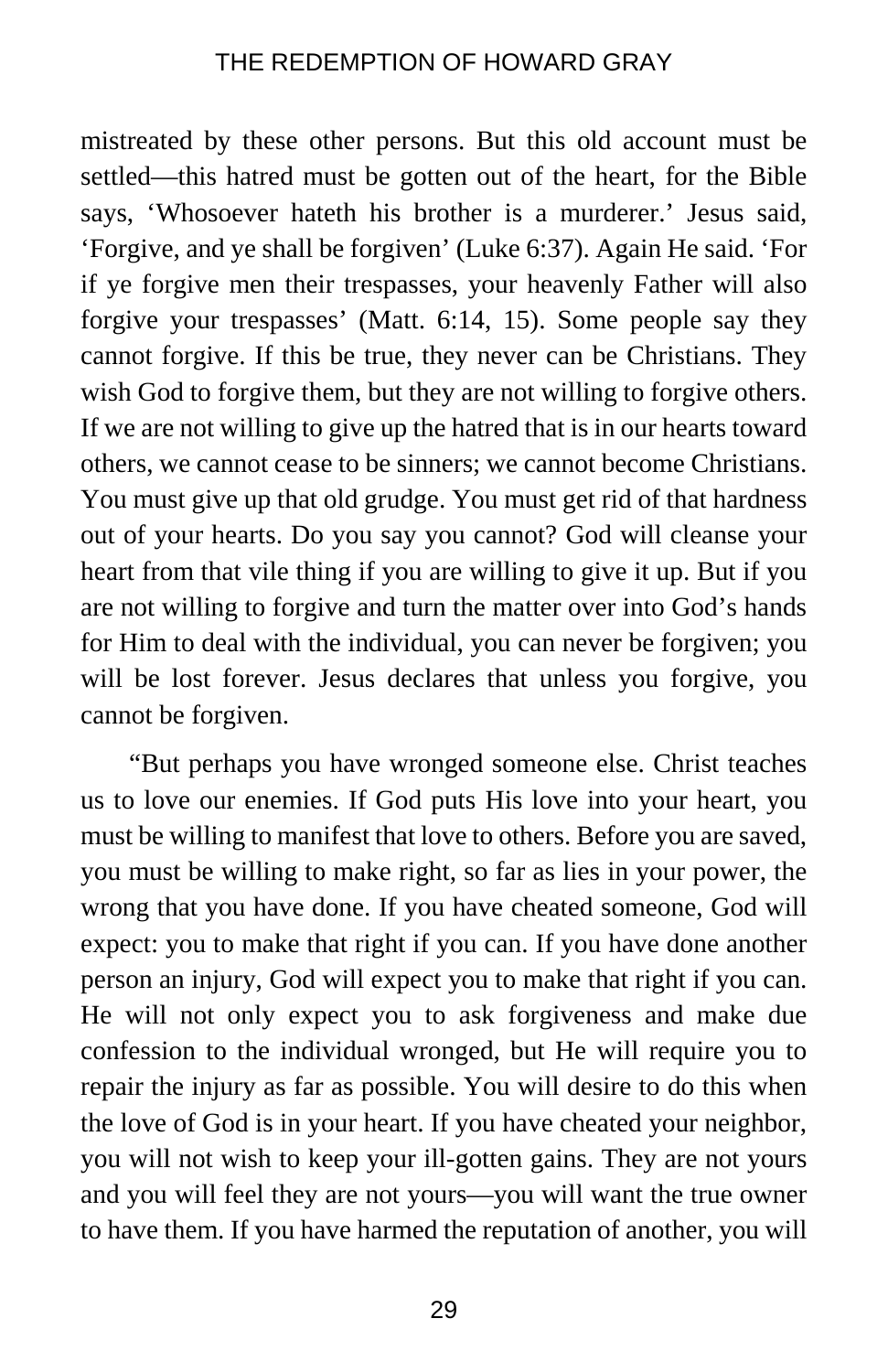desire to make that right and to restore his reputation. And everything else wherein you have wronged another you will be disposed to make right if you are a true Christian. Ezekiel said, 'If the wicked restore the pledge, give again that he hath robbed, walk in the statutes of life, without committing iniquity, he shall surely live, he shall not die' (Ezek. 33:15). How blessed it is to know that the old accounts are all made right! How blessed to know that the past is all under the blood, all cleansed through the mercy of God!

" 'Come unto me,' said Jesus, 'and I will give you rest.' When we come to Christ, a new day begins. We commence a new life; we have new hearts, new aspirations, ambitions, hopes, desires. Life from God comes into the soul, power to abstain from sin, an earnest desire to please God, and the power to please Him. It is now Christ that liveth in us, His grace abounds toward us, and the things of evil that we once loved and that had such a strong attraction for us, have such an attraction no longer. The things of the Spirit are so much more glorious than the things of our former life that we detest what before we loved, and the spiritual things, for which we had little taste, are now the delight of our souls.

"After you have forsaken all, after you have surrendered to Christ, what must you do to be a Christian? You must confess your sins to Him, not necessarily all the details of your sinful life, but you must confess like the publican of old that you are a sinner. You must cry out, 'God be merciful to me, a sinner.' Like the prodigal son, you must say, 'I have sinned against heaven, and in thy sight.' But we have the promise concerning our sins that 'whosoever confesseth and forsaketh them shall find mercy.' And again it is written, 'If we confess our sins, he is faithful and just to forgive us our sins, and to cleanse us from all unrighteousness.' (1 John 1:9).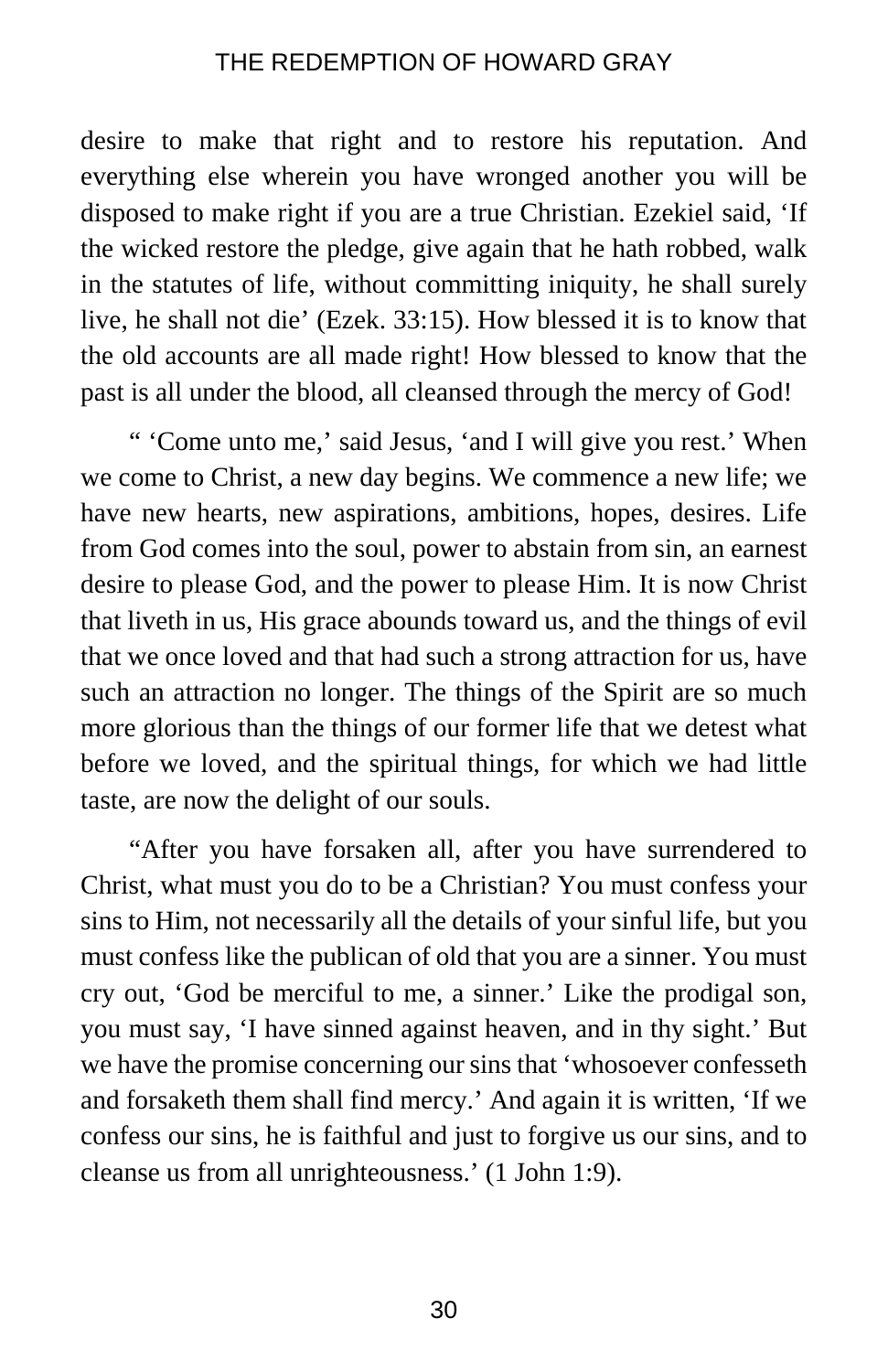"When we come to God we must believe that our prayers will be heard. He has promised to hear us, and He will not fail to do so. Every penitent heart receives a glad welcome home by the Father and by Jesus who came to seek and to 'save that which was lost.' So we can come to God with full assurance that He will hear us and that He will forgive us. And when we ask Him in earnestness of heart, with fullness of purpose to be His for time and for eternity, submitting our will to His will, that is, to His desire for us, then we can ask Him with assurance that He will hear us, will cleanse away our sins, and make us new creatures in Christ Jesus. 'Believe on the Lord Jesus Christ, and thou shalt be saved,' is the promise He makes to us.

"And so repenting of our sins, we raise our eyes to heaven and accept the sacrifice of Jesus Christ as the one full, complete, and adequate sacrifice to take away our guilty stains. And trusting thus in His sacrifice, as the prophet said, God will lay upon Christ the iniquity of us all, and we are permitted to go free, purged from our sins, cleansed from our iniquities, born again, children of the Most High, heirs of God, tasting the joys of His salvation, and knowing the blessedness of being freed from our sins and washed from our guilt in the precious blood of the Lamb.

"If you will do this, you may be a Christian tonight. You may have the consciousness that you are born again. You may know that your sins are gone; that you are Christ's and He is yours."

Howard went away from the meeting that night deeply concerned. That was exactly the experience he desired. But he wanted time to think it over; time to apply it to his own heart. In the quiet hours of the night he thought it through. Yes, that was just the experience he needed, what his heart had been crying out for all these years. He must have it. He would go to church the next night

31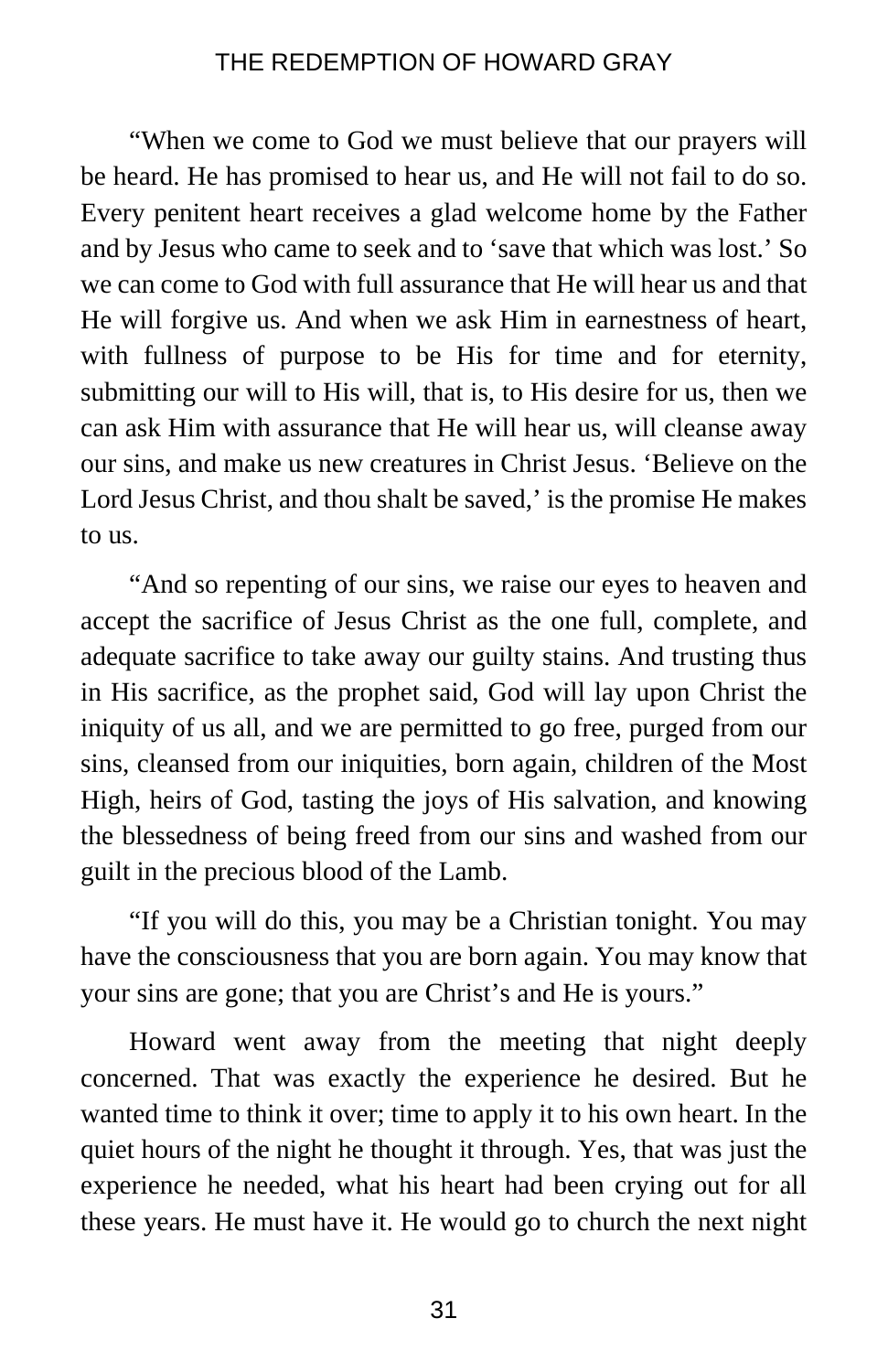and—but was he not a church member? What would the people say? If he should confess that he had never been a Christian, that he knew nothing experimentally of the new birth, and if he should go forward like others who had made no profession, what would they think? What would they say? How humiliating it would be! He fought the battle out and decided he would go anyway.

The next night he went to meeting with a settled purpose in his heart to go forward for prayer. When the time came, his heart failed him. He felt as though he were rooted to the spot where he stood. He seemed to have no power to move. The time passed. He trembled all over. When the invitation had ended, he sat in his seat overwhelmed. He heard little of what was said. He was only half conscious, it seemed, of what was going on about him.

Other nights and days of struggle followed, but Howard kept on attending the meetings. He heard many good things, and still desired to be saved. He determined again and again, when out of the meetings, that he would yield when he went again, but each time he let the opportunity pass. At last the meetings were over, and of all men he seemed most miserable. How he regretted that he had not yielded! Now it was too late; the meetings were over, and the ministers had gone. What should he do? He tried to pray, but found no satisfaction. Day by day a terrible conflict raged in his bosom.

One day, about two weeks after the close of the meeting, Howard was alone in the woods at work when it seemed he could endure the burden of his sins no longer. He cried out to God for mercy, and there made a complete surrender. It seemed that he would be crushed by the burden that rested upon him, as he cried out, "God be merciful to me, a sinner." All at once, like a flash of lightning from a clear sky, he found himself illuminated within with a glorious, heavenly light. His burden was gone. He knew not what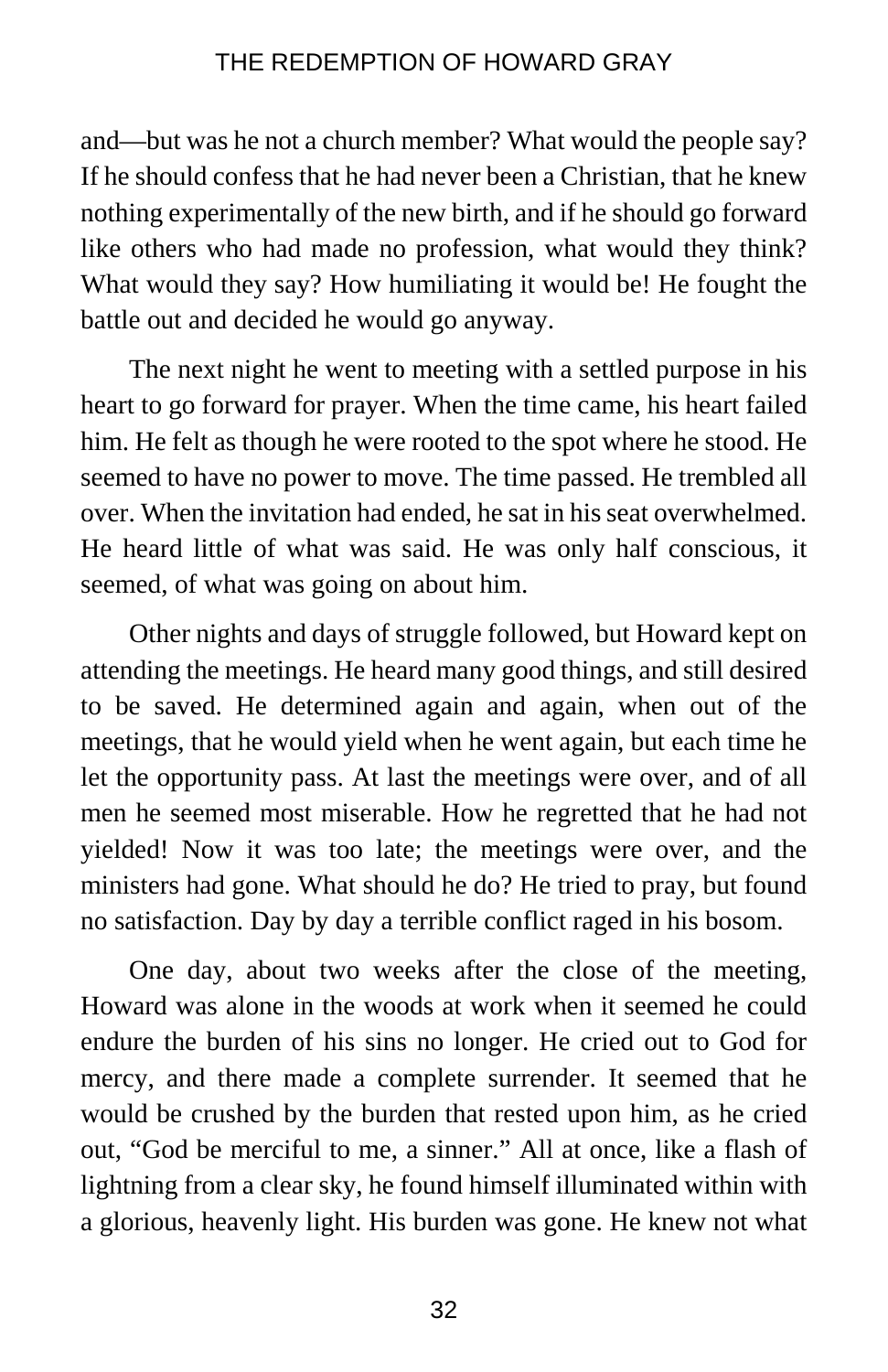had become of it. The crushing weight no longer lay upon his soul; instead, a great peace filled his being. Everything seemed wonderfully changed; that somber March morning suddenly became transformed, and everything seemed to glow with a glorious light. He had never seen things look so beautiful before; in fact, he had never been so happy before. He lifted up his heart and praised the Lord. That praise came spontaneously. Those long months of conflict were past, and now he had what he had been craving. He was saved; he knew he was saved, his sins were forgiven, and he had a consciousness deep within his bosom that he was a child of God. The Spirit of God testified to him that he was born again. He could face the world now, and it made no difference if people did laugh. His joy knew no bounds, he was so unspeakably happy.

When Howard went home at noon there was no need to tell the family what had happened. His shining eyes and glowing face told the story. This was the beginning of a new life, the life for which he had longed, but it was greater and richer and fuller than he had ever dreamed it could be. He had never pictured it so glorious as this. There would be lessons he would have to learn in the future and these would not be easy to learn, but he knew nothing then of what lay ahead. He would find out that the Christian life had its difficulties, but now all he could consider was the joy that filled his soul, the inexpressible delight that he found in his new life.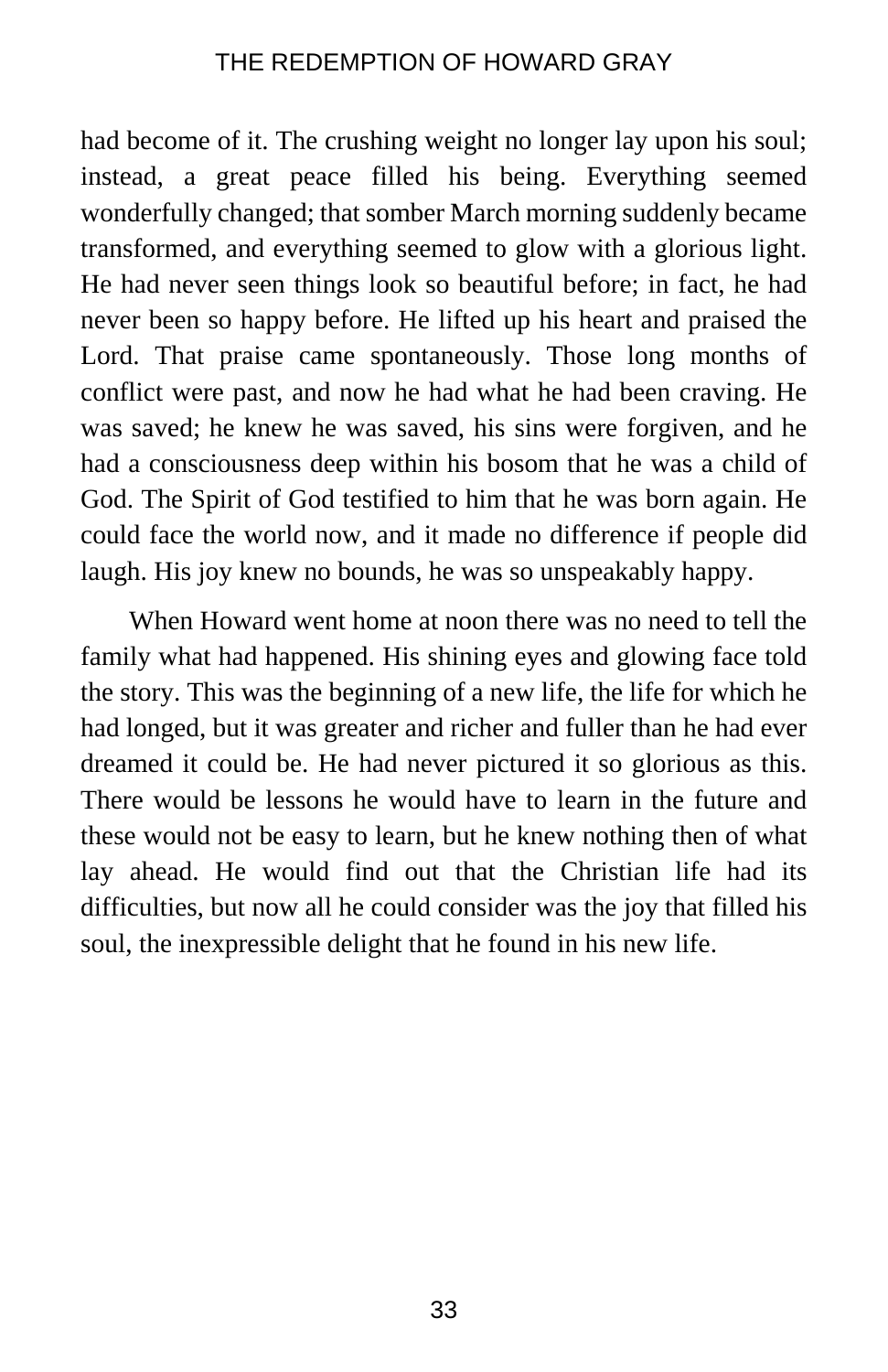## **Chapter Four**

# **Unexpected Experiences**

As the days went by, Howard Gray contrasted the new life he was now living with the life which he had lived before. How different it now was from those days when he had made no profession of religion, but had run his course in the way of sin, not without conscientious scruples, however, and often with a sense of the spiritual impropriety of his life, but at the same time usually giving little thought to the moral aspects of life! In general he had acted from ordinary, selfish motives. How differently he now felt! How different he was! His desires were different and his outlook on life was different. There was little in common with that old life.

This life was also a contrast to the life Howard had lived as a member of the church without being born again. Now his heart was light. He was untroubled and full of peace. There was a joyful exuberance that buoyed up his spirits. It was now a delight to attend church services, and he loved to be with Christian people. His affection for his old associates still remained, but he no longer had any desire to enter into their sinful pleasures, for he did not enjoy their company as before. Profanity, vulgarity, and rude jokes were offensive to him. The practical jokes he had loved to play did not seem to appeal to him in the same way any longer. To be sure, he had not lost his sense of humor; his wit was just as keen as before,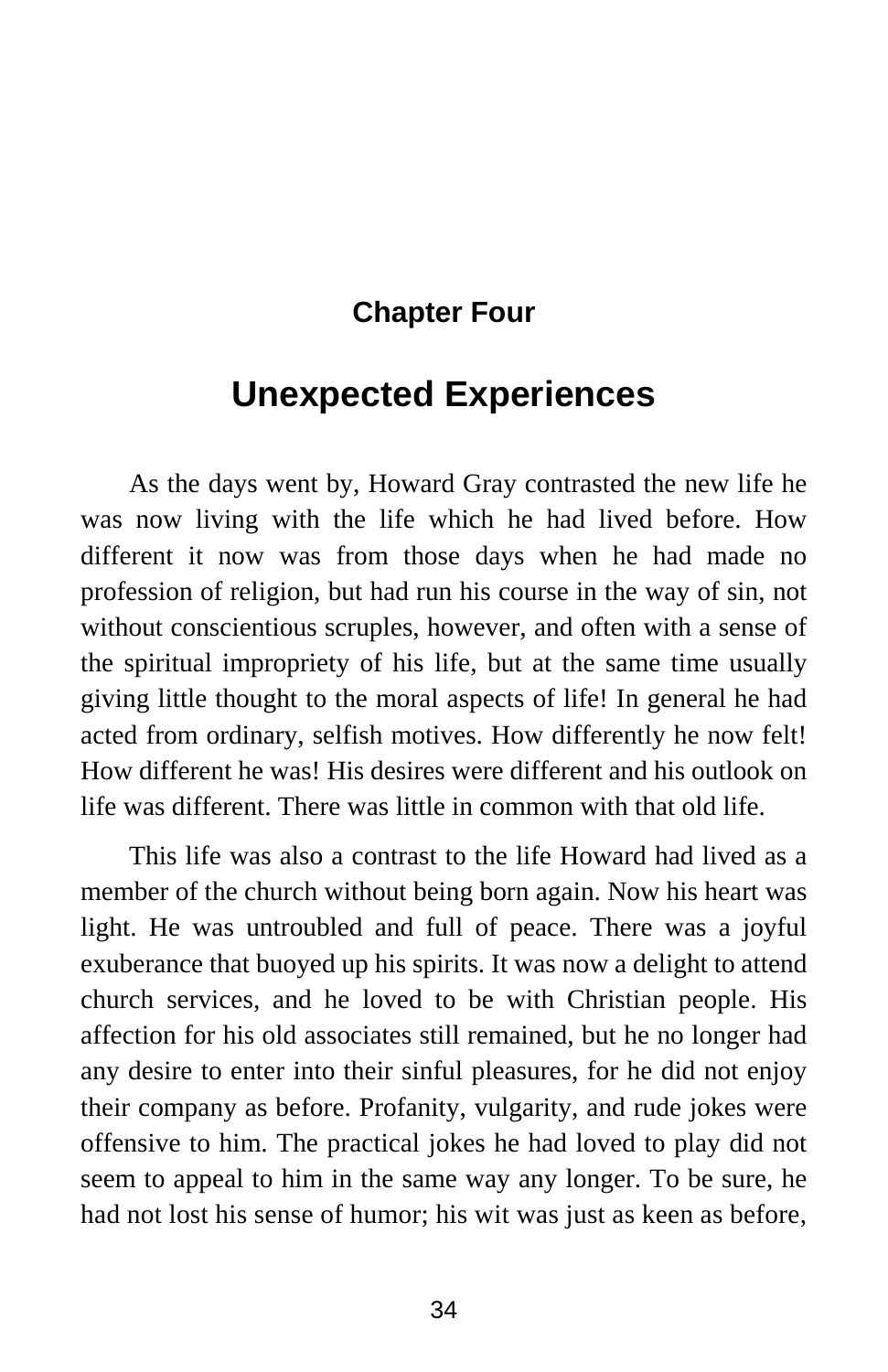and he could laugh just as heartily and have just as good a time, but in some way the whole course of his life was changed. He found his pleasures in different things than formerly. Different things appealed to him. He delighted in reading the Bible, found much pleasure in prayer, and he loved to be in the presence of older persons when they talked about the Savior and their experiences in the Christian life. As he approached God, he felt a nearness to Him. It seemed like he could talk directly to God, and God seemed to talk to him. He had learned what it is to have fellowship with God, and that fellowship was very tender and sweet.

Howard felt himself changed with respect to those outer things that surrounded him. He felt a love toward all humanity; a kindliness toward all men, to which he had been a stranger before. There were some persons whom he had disliked very much; he could hardly think of them without a frown. Some of them he felt had wronged him; others he just disliked for no particular reason. His feelings toward them now were different. All the old bitterness and dislike that had rankled in his heart were gone. He could not yet approve of some things some had done, and in some he could see no very likeable qualities, nevertheless he had a kindly feeling for them, even though he did not feel like cultivating their society. Resentment toward those who had misused him was gone; he had forgiven them, and had dropped matters forever. This in itself removed a serious cause of irritation and gave opportunities for peace in a direction where there had been no peace before.

Howard showed a tenderness toward dumb creatures about him. He could no longer be harsh or cruel to the stock; no longer tormenting them with his practical jokes. He felt a mercifulness and kindness toward them quite different from anything he had felt before. He did not feel like giving pain to anything or anybody. In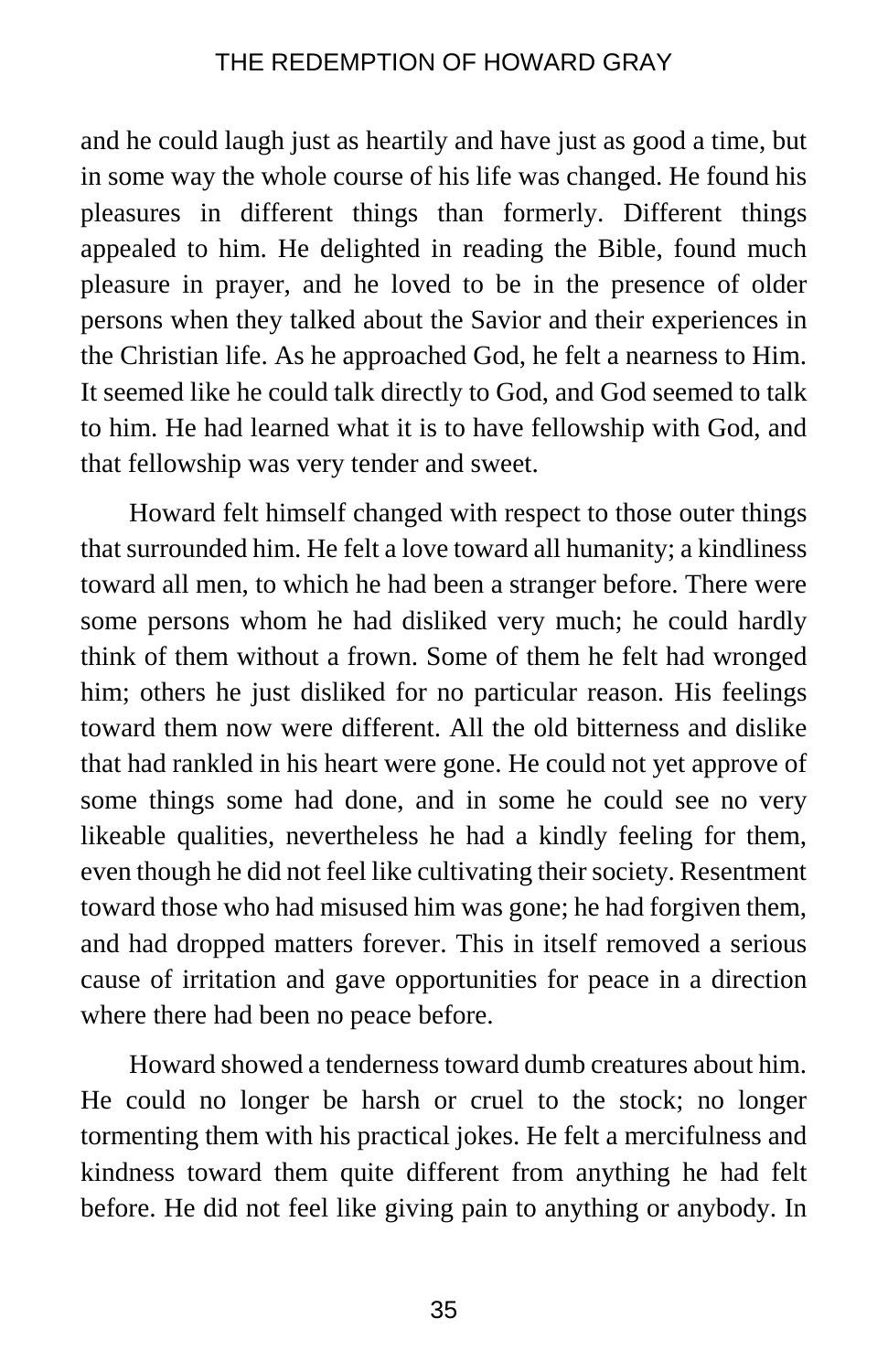fact, he found himself having a consideration hitherto unknown. He was truly a new creature, not only in his relationship with God and in his own inner life, but in his relationship with God's creation as well.

This new life brought him supreme content. He looked forward to the coming years of life. Of course, things would always be just as they were now. That was the Christian life he had been dreaming of; that was the joyfulness that had caused Miss Burns to be like she had been. He understood it now. He knew why Miss Burns could be so even-tempered and have such an undercurrent of joy in her life.

Howard Gray, like many another young Christian, had a rosy view of his future. He was yet to find out what all learn sooner or later, that life's roses have their thorns and that the holiest of people have their difficulties. The great change that had taken place in him and the new experiences through which he was passing had for a time obscured some of the facts of life. He was wholly unaware of this. So he walked for the time being in a paradise of satisfaction. He lived on his emotions. Had he received some much needed instructions at this time he might have avoided some things that afterward gave him much trouble, and might have been spared much anguish of spirit.

But even now in the midst of his joy there were some things that troubled him. He remembered some things that had happened in his sinful life, wherein he had wronged others to a certain degree. These things he had been taught it was his duty to make right. He wanted to do so, but of course it was a humiliating task. There were not many such things in his life, but three or four stood out very clear and rested very heavily upon his conscience. Yes, he was quite willing to make them right; he wished very much they were right, but to face the parties and to humbly confess what he had done and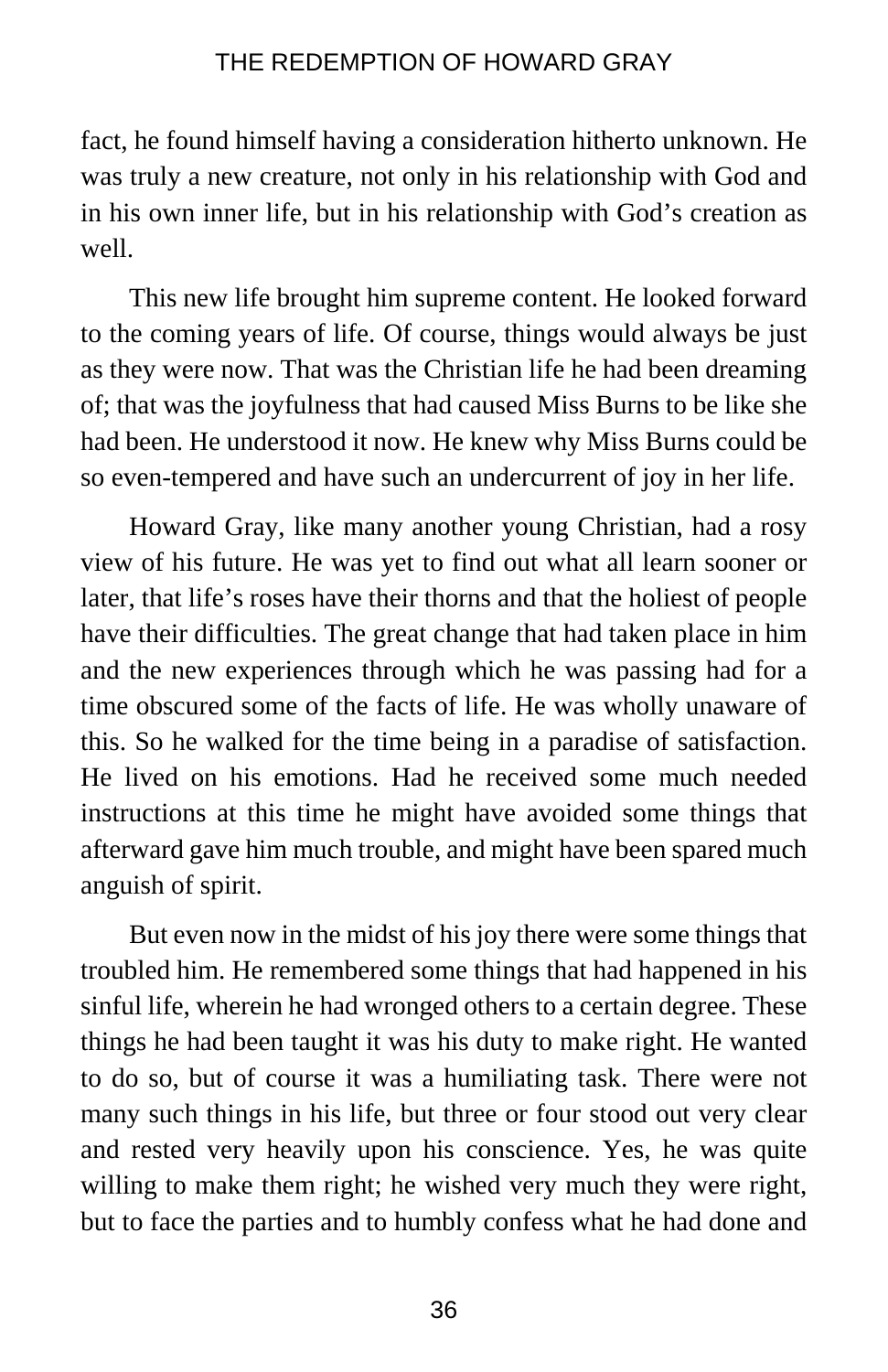ask their pardon, was a thing from which he shrank. Such a thing is rarely an easy task. Howard put it off from day to day. One day he met one of the men to whom he felt he ought to confess something and he really wished to do it, but it seemed so hard that he permitted the opportunity to pass by. How bad he felt about it! How much he wished he had used the opportunity, but it was now gone. His conscience sharply reproved him, and he felt that God was displeased. He went upon his knees and promised that he would speedily make the matter right. Then peace came into his heart again, and his joy returned. A little later he had another opportunity, but again his courage failed. This brought a repetition of condemnation.

The time came, however, when he faced the situation like a man and set about making everything right that he thought he ought to make right. When he once set about it, he did not find it nearly as hard a task as he had supposed it would be. All treated him with kindness. The man he had feared most treated him best of all, and he was ashamed that he had been such a coward as to have delayed for so long that which it was his duty to have done. But now it was done, thank God! That burden would rest upon him no more. How relieved he felt! Many another person has failed just where Howard nearly failed in this matter, and thereby lost the peace out of his soul and came under the condemnation of God, when had he played the man, his peace would have been preserved, the joy of his soul would not have been disturbed, he would have done his duty, lifted up his head, and faced all men with a clear conscience. It pays to play the man. The coward's way is always a hard way. To make things right that need making right is the noble way: any other course is ignoble and unbecoming to a professed Christian.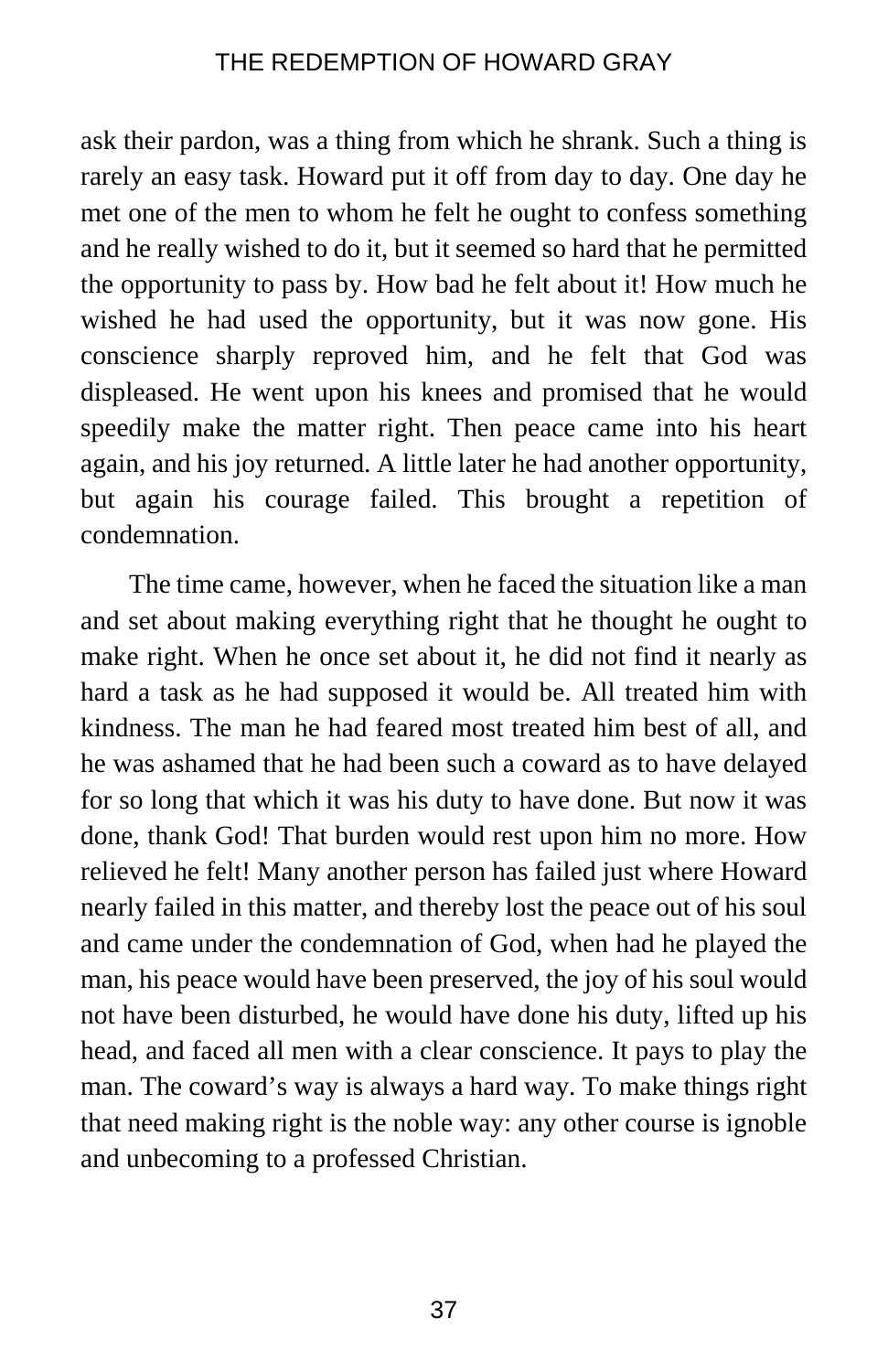Howard went on for a time, joyful, peaceful, victorious. Ah! this was the life to live! But presently something quite unaccountable happened. For some reason his joy seemed to subside, and he did not have that flow of emotion that he had had at first and most of the time since. He came to the place where he felt no particular stirrings of his emotions. His conscience did not smite him. He did not feel that he had done anything wrong, but he was troubled. That joy that he had supposed would always abide with him seemed to have faded away. He began to ask himself, "What have I done?" Doubts crept in. "Surely I have done something or I would not feel thus," he reasoned. The clear assurance of his salvation that he had had for so long seemed fading away. He went to pray, and vowed to God that he would be faithful. He earnestly asked God to help him to be a true Christian, and prayed until the joy came back into his soul. Now he knew he was saved, for he had the same joy, the same assurance, that he had had at first.

To his dismay, however, these joyful emotions did not last long, and when these joyful emotions were gone, his confidence oozed out, and his assurance gave way to doubts. The more he doubted, the worse he felt, until at last he came into an agonized state of heart from which he suffered keenly. Now he knew he must have done something wrong, but what was it? He did not know. He looked back over his life, but he could see nothing that was wrong. He sincerely tried to do what he ought to do, but he was sure he ought not to feel thus, and would not feel thus, had he not done something wrong. For days he was in this troubled state. Under the discouraging influence of this condition, he did not speak as kindly sometimes as he had been speaking before. He was not as patient as he had been. He was tried in unexpected ways. But he fled to God and prayed until the clouds cleared away from his sky and once more he was joyful.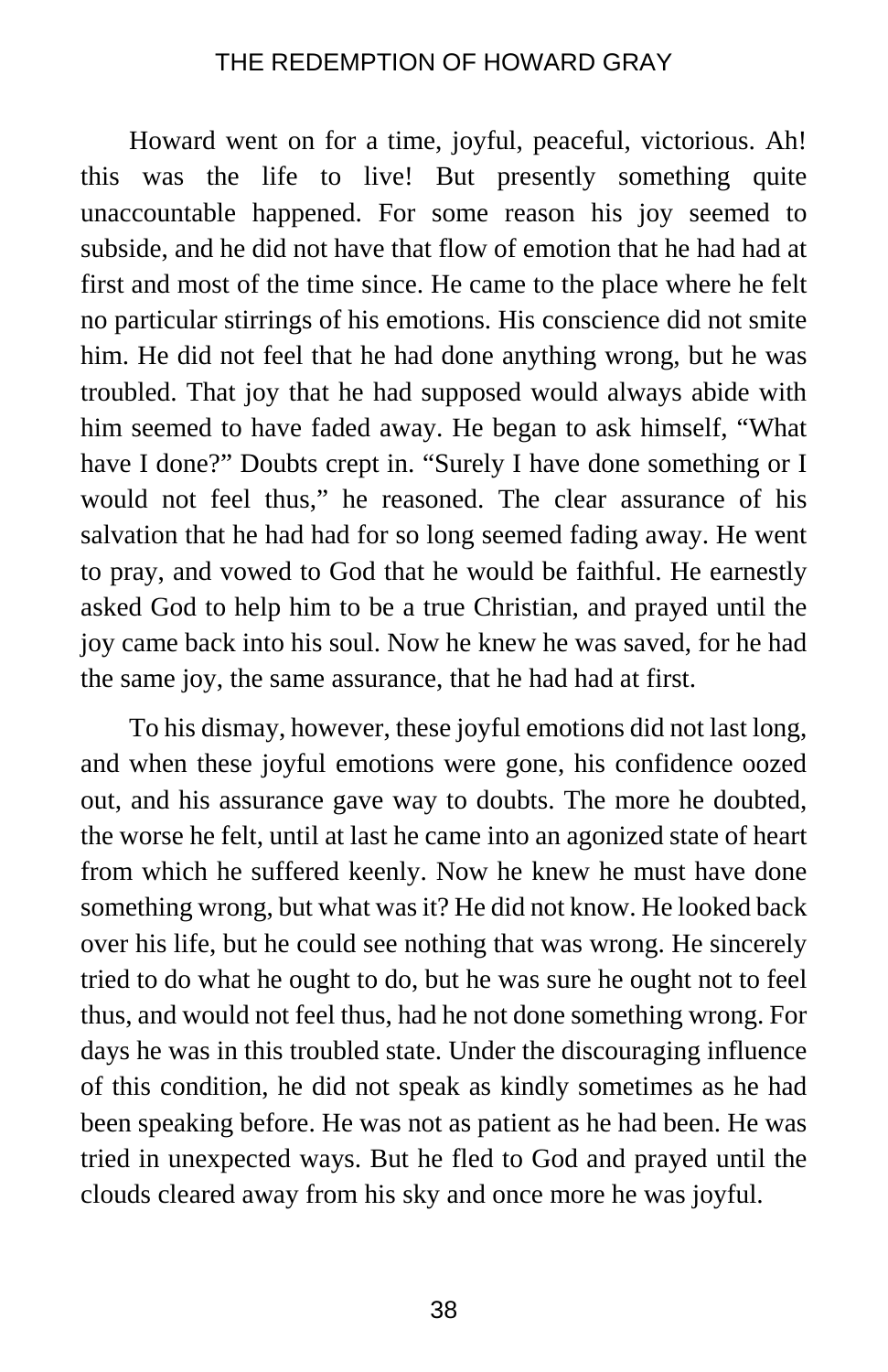This joy, however, lasted but a few hours, and then subsided. Many times after prayer he would be joyful for a time, but that joy would soon pass away and then his doubts would return. For some months he went on thus, striving earnestly to do the right. Sometimes he would get along well for a few days, then the clouds would overspread his sky again.

During this time Howard had been attending the meetings at the Ridge. The present pastor was an earnest man of God; a new man who had taken up the work there at the close of the second revivalmeeting, the one that had led to Howard's conversion. Howard enjoyed hearing him preach, for this man expounded the Scriptures well. Howard learned many things through his preaching, but this pastor, like many another, failed to give the young converts that simple teaching on practical points that would enter into their own experiences, which they needed much to hear. He did not seem to realize what Jesus meant when He said, "Feed my lambs." He seemed to feel that the young converts would thrive on the same kind of preaching that the old, experienced Christians enjoyed. He failed to take into consideration the fact that the young converts were merely babes and that they needed the care that should be given to babes. They needed to be given things convenient for them; things that would help them to meet the perplexing problems that arose in their daily lives. They needed that practical guidance which would help them to understand the answers to their own problems.

The preaching at the Ridge had failed to give the needed instruction, and so Howard had fought along alone, going over an unknown road, not understanding his own experiences, fighting battles with unknown foes, and often being worsted when the victory was right in his grasp because he knew not how to gain it. But one thing Howard had settled—he would not give up. He might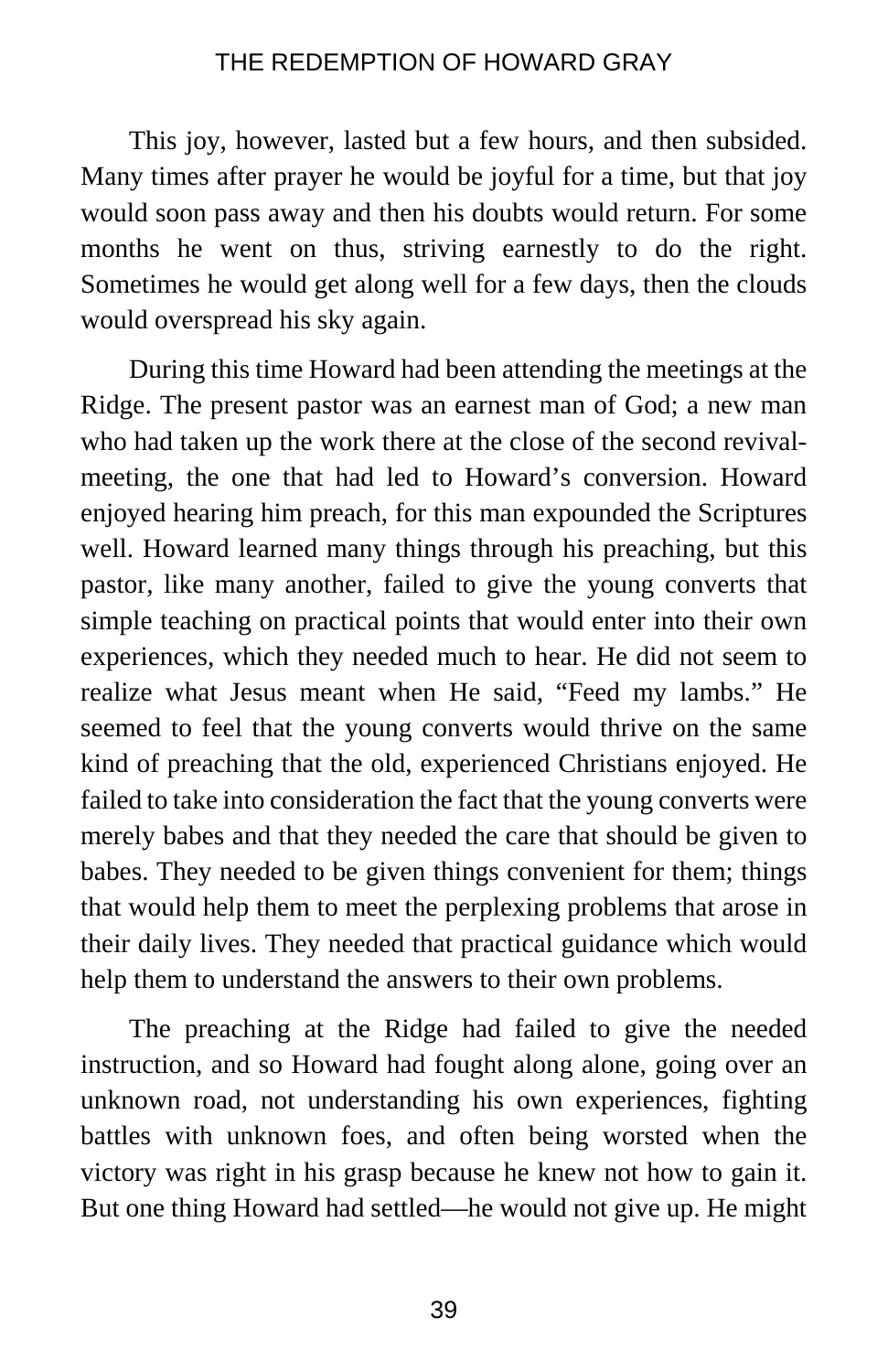be discouraged, he might have dark days to pass through, but he remembered the days of trouble through which he had passed before being saved. However, he was disappointed in his Christian life to a considerable degree. He was having the same kind of an experience that many another young Christian has had, and from which he might have been saved by proper instruction and guidance.

But help was soon to come. Some of Howard's difficulties were soon to be removed in a very simple and unexpected way. An old gentleman, Bro. Miles by name, had moved into the community with his family and had settled a little distance from the Ridge shortly after Howard's conversion. Howard had heard this man testify in the church, and he seemed to have such a quiet, settled, confident air, and seemed to be so untroubled in his Christian life, that Howard longed to be like him. Bro. Miles had noticed Howard's joyfulness in the early part of his Christian experience and that for some time now he had at times appeared joyful and at other times very much cast down. So one Sunday morning after the close of the services he called Howard aside and asked him how he was getting along.

"Well, Bro. Miles," said Howard in reply, "I can hardly tell. Sometimes I think I am getting along fine, and then at other times I do not seem to be getting along well at all."

"Come and go home with me today, Howard, and let us talk it over," said Bro. Miles. Howard was only too glad for the opportunity. He longed for help, but he had hesitated to speak to anyone about his troubles with that natural hesitation that most people feel. The very time when they should be seeking help and explanations of their troubles is the time when they feel most like shunning those who could help them, and would be glad indeed to do so. Howard learned that he might have missed many of the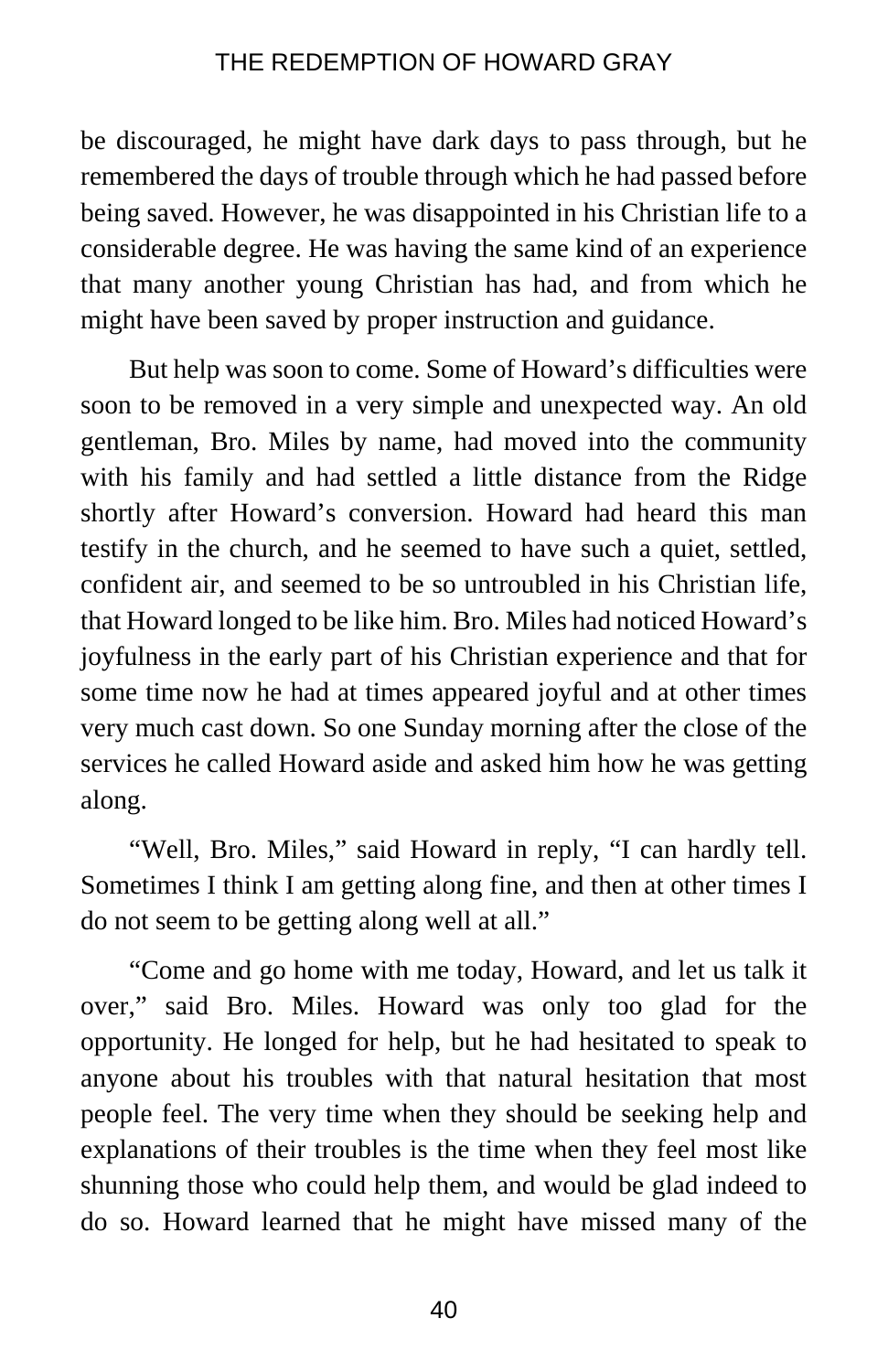troubles through which he had passed had he gone to this friend before and opened his heart to him. He went home with Mr. Miles that day and after dinner they had a good, long talk together. Howard opened his heart to him and told the whole story. He was ashamed that it should be as it was. It was only because he so much wanted help that he would tell the secrets of his heart.

When he had finished, Bro. Miles said, "Yes, Howard, I know the story. Your experience is just like that of thousands of others. I want to explain where your trouble lies. In one sense all of these troubles have been unnecessary; that is, if you had met the situation in a proper way, you might easily have overcome your troubles. From another standpoint these things have been very necessary for you in order that you might learn some needed lessons that will be good for you throughout your life and perhaps be good for others, also."

"I do not see how any good can come out of such things, Bro. Miles<sup>"</sup>

"Good comes out of everything, Howard, when we are earnestly meaning to do God's will. Have you not read the Scripture that says, 'All things work together for good to them that love God'?"

"Yes, I have read it," said Howard, "but I could never understand it. I could never see how good could come from such things."

"We sometimes learn best through our mistakes," said Bro. Miles, "and sometimes understanding comes most clearly through misunderstandings. Your trouble has been that you have misunderstood things. In the first place, you have not understood God. You have thought of God as a hard master; not the loving, kind, compassionate Father that He is. You have felt that He would

41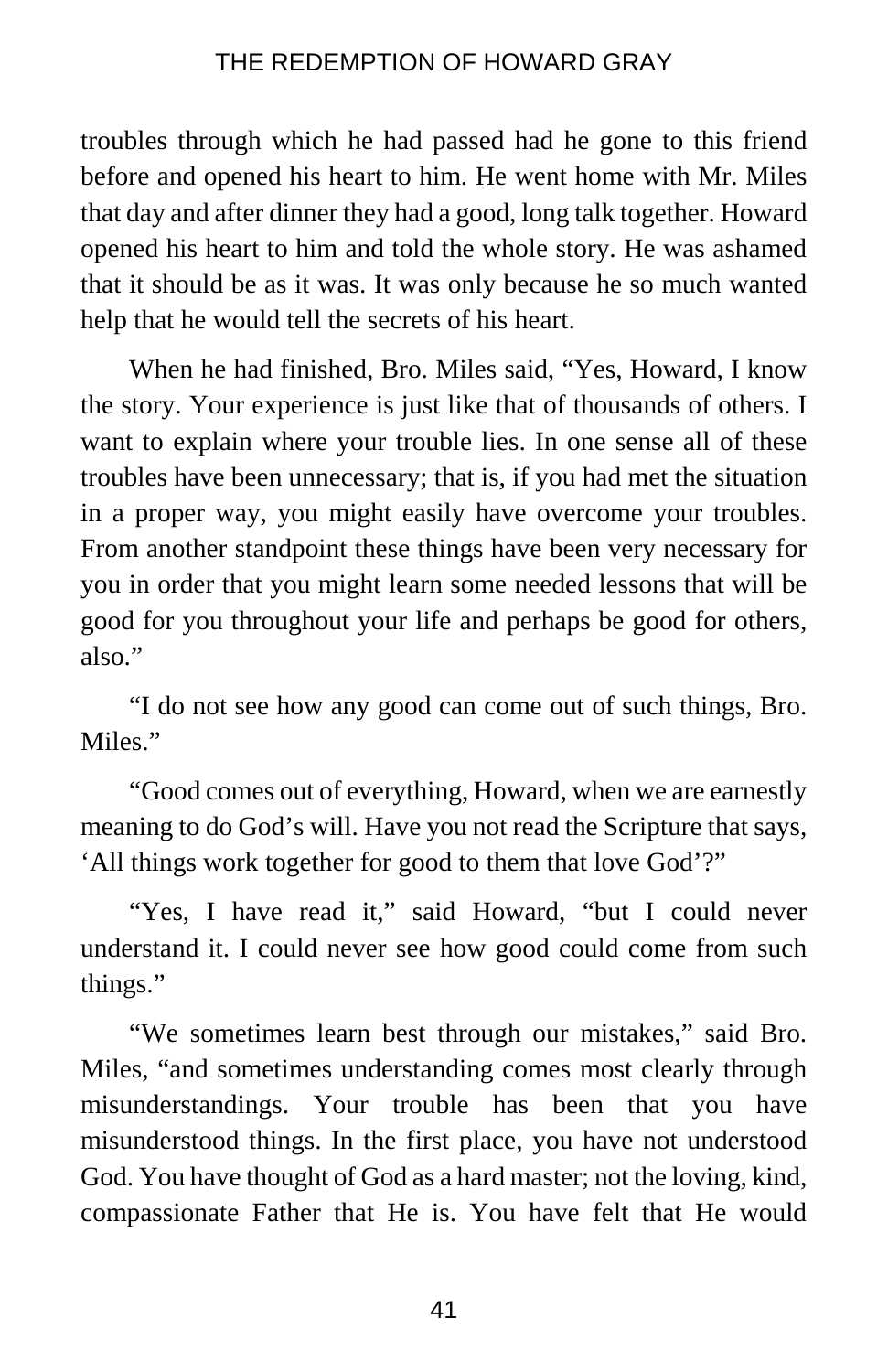condemn you for doing things that you did not know to be wrong. You have felt condemned and have felt that it was God condemning you, but you could not see that you had done wrong. You have loved God and yet you have been somewhat afraid of Him. God is always loving, kind, and good. He does not ask of us anything that would make Him appear unkind or uncharitable, or anything that would be in anywise unjust to us. It would have been unjust for God to have condemned you when you had done no conscious wrong, and when you were trying your best to please Him.

"God does not condemn you; that condemnation you feel is self-condemnation. You do not understand yourself; you judge yourself by a wrong standard. You think you have been feeling almost as bad and having about as hard a time as you had before you were really converted. You have been looking at only one side of things. You say that sometimes you have no evidence at all that you are converted and that you thought that you should always know you were right. You have taken into consideration only a portion of the evidence. You have analyzed your feelings and when you felt good you were sure you were all right, and when you felt bad you were sure you were wrong.

"You have lived on your emotions; that is, you have made your emotions the basis of your confidence in your experience. Our emotions can never be a safe basis from which to reckon our spiritual standing. Our emotions are like the waves of the sea they rise and fall according to the circumstances, and very often according to external circumstances. You have overlooked the differences between your present life and your past life that count most of all. When you look at your changed desires; your changed attitude toward God; the different motives from which you act; the different attitude that you hold toward God, toward His people, and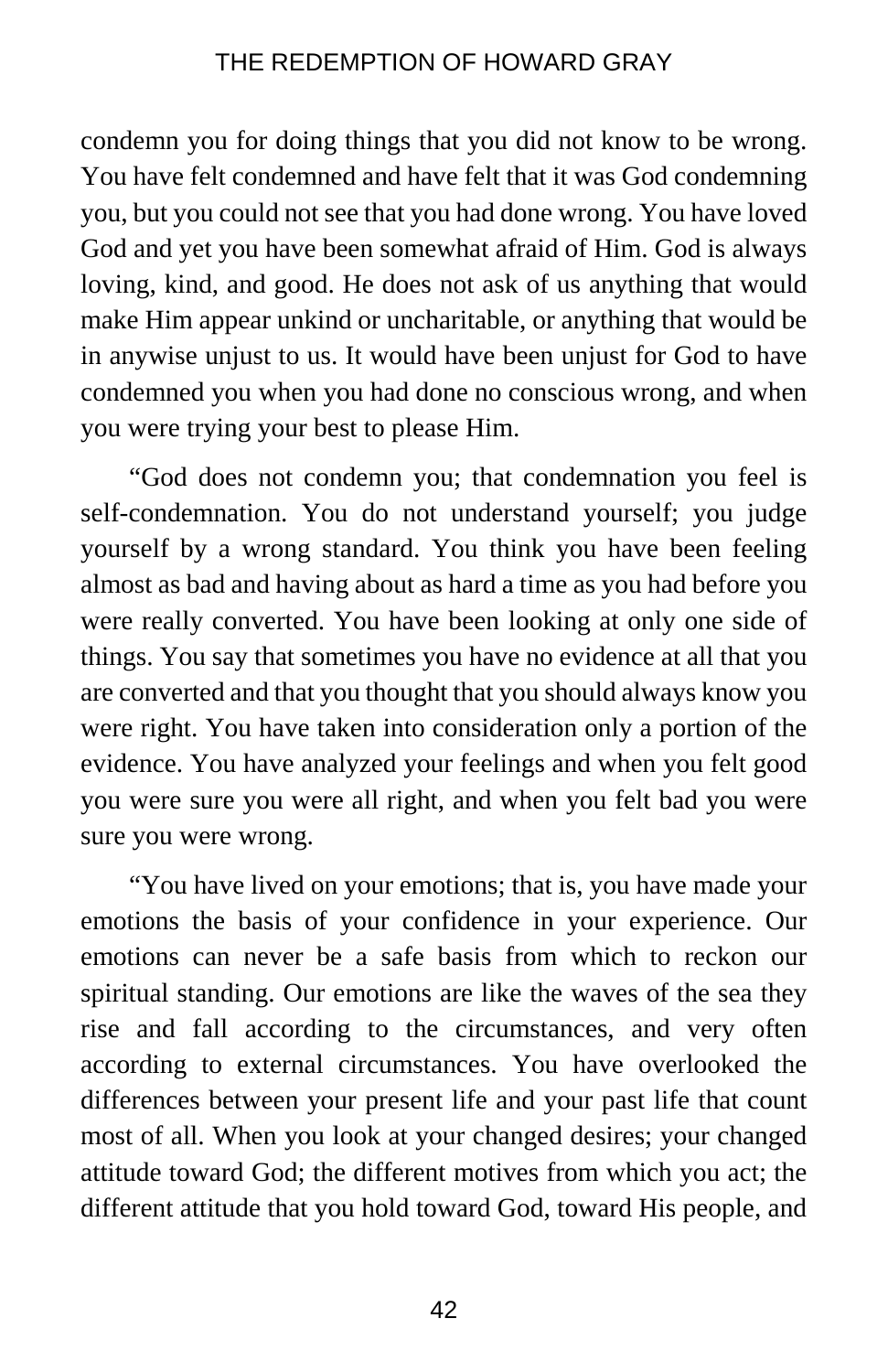toward His truth; look at the difference in the life you now live, that is, in your conduct; compare the seeming shortcomings of your present life with the known shortcomings of your past life—is there not a great difference along these lines?"

Howard was thoughtful for a few minutes and then said, "Yes, Bro. Miles, in those respects there is a great difference in my life."

"Those are the things," said Bro. Miles, "that constitute the vital difference between a Christian and one who is not a Christian. When you come to analyze where your difficulty has lain, you see it has lain principally in your emotions. The great difference in your conduct, in your relations, in your attitude, and in other similar things has been overlooked by you when you contrast your present life with your past. These are the very essentials of the Christian life. Whether you feel good or feel bad amounts to little when you are right in these things."

"But," said Howard, "if I am right, shall I not always feel right?"

Bro. Miles smiled. "Your feelings sometimes depend upon something else to which you have given little attention. Did you ever read in the Bible where it says, 'The just shall stand by their feelings?' or 'We know we have passed from death unto life because we feel joyful?' No, you never read anything like that. The Bible says, 'The just shall live by faith.' It says, 'We know that we have passed from death unto life, because we love the brethren.' Faith and love are two great things that count most in Christianity. Faith has a more sure basis than our feelings. It is founded on the unchangeable Word of God. The Bible says, 'He that believeth on the Son of God hath the witness in himself,' and again it says, 'We believe and are sure.' The Bible promises that 'if we walk in the light, as he is in the light, we have fellowship one with another, and the blood of Jesus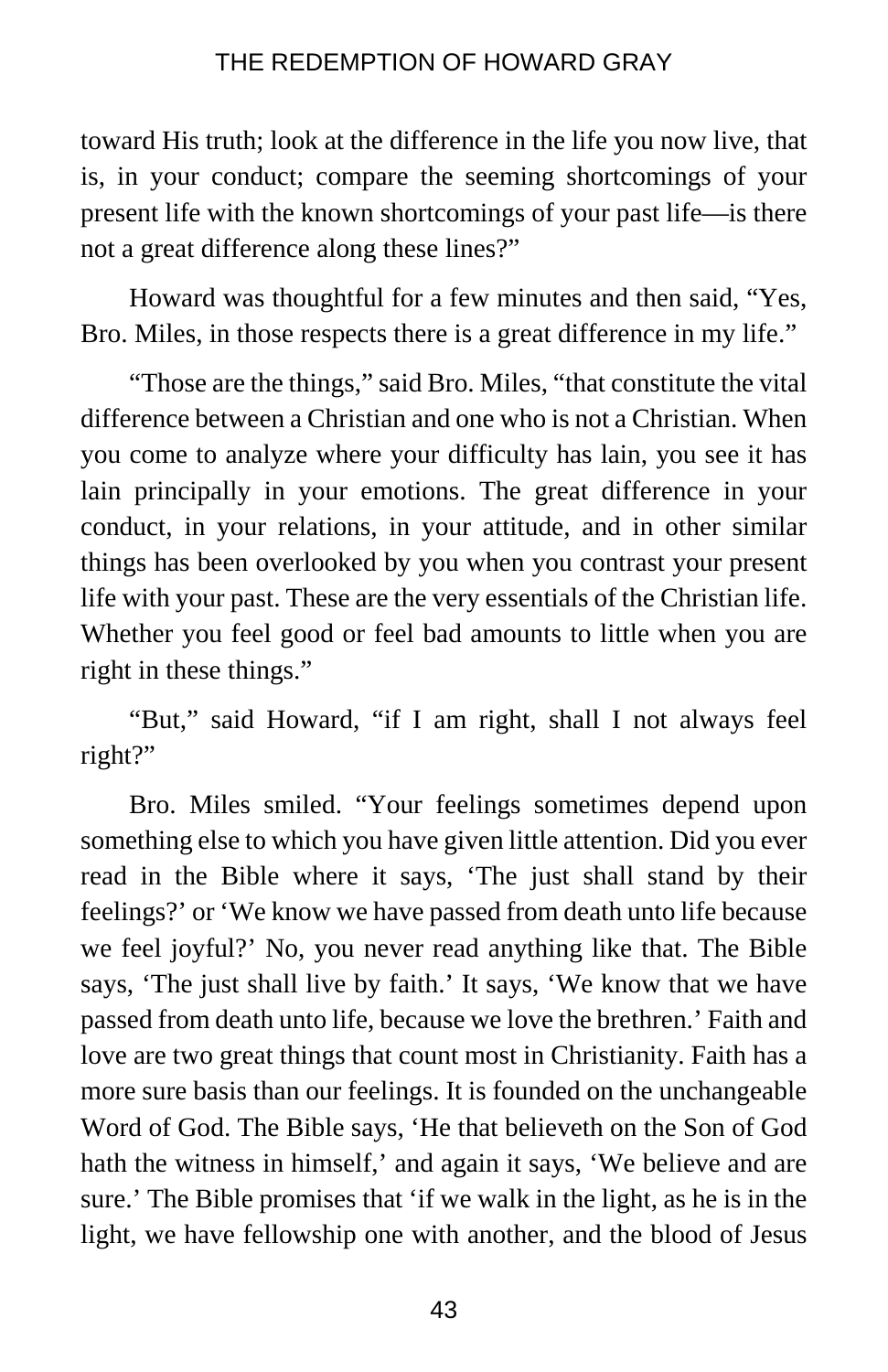Christ his Son cleanses us from all sin.' Now, if you are doing what you know to do to please the Lord, you have every right to believe that the blood of Jesus now cleanses you from all sin; that is, from the guilt of all your transgressions, and that you are clean in His eyes.

"This is about the way it has worked with you, as it has worked with many another person: you believed unto salvation, and joy came into your heart. Then you took that joy as an evidence of your salvation instead of taking the Word of God and that conscious change that had been wrought in you for it. You went along very well until your feelings subsided and your emotions ceased to be stirred. In other words, you began to be somewhat used to living the Christian life. Your emotions, which could not always be keyed up as they were in the beginning of your experience, became tranquil. One scientific law is that to every action there is an equal and opposite reaction. When your emotions are stimulated and buoyed up, this stimulus necessarily must be followed by the swing of the pendulum in the opposite direction. This is a law of nature, and such laws are as true in the spiritual world as they are in the natural world. So a reaction from that joyful state was to be expected. The trouble was that you did not understand how to meet it when it came. When your joy subsided, you began to question yourself, and as soon as you began to question yourself, doubts came in; you opened the door to the doubts and invited them in. As soon as you began to doubt, your assurance was gone—that inner witness to salvation was gone, for we can only have that witness when we believe God, as it is based upon faith. If faith is not active, then your assurance cannot be active. This is a law and is inescapable.

"When the witness was gone, you doubted yourself still more, and the more you doubted yourself, the worse you felt, and the worse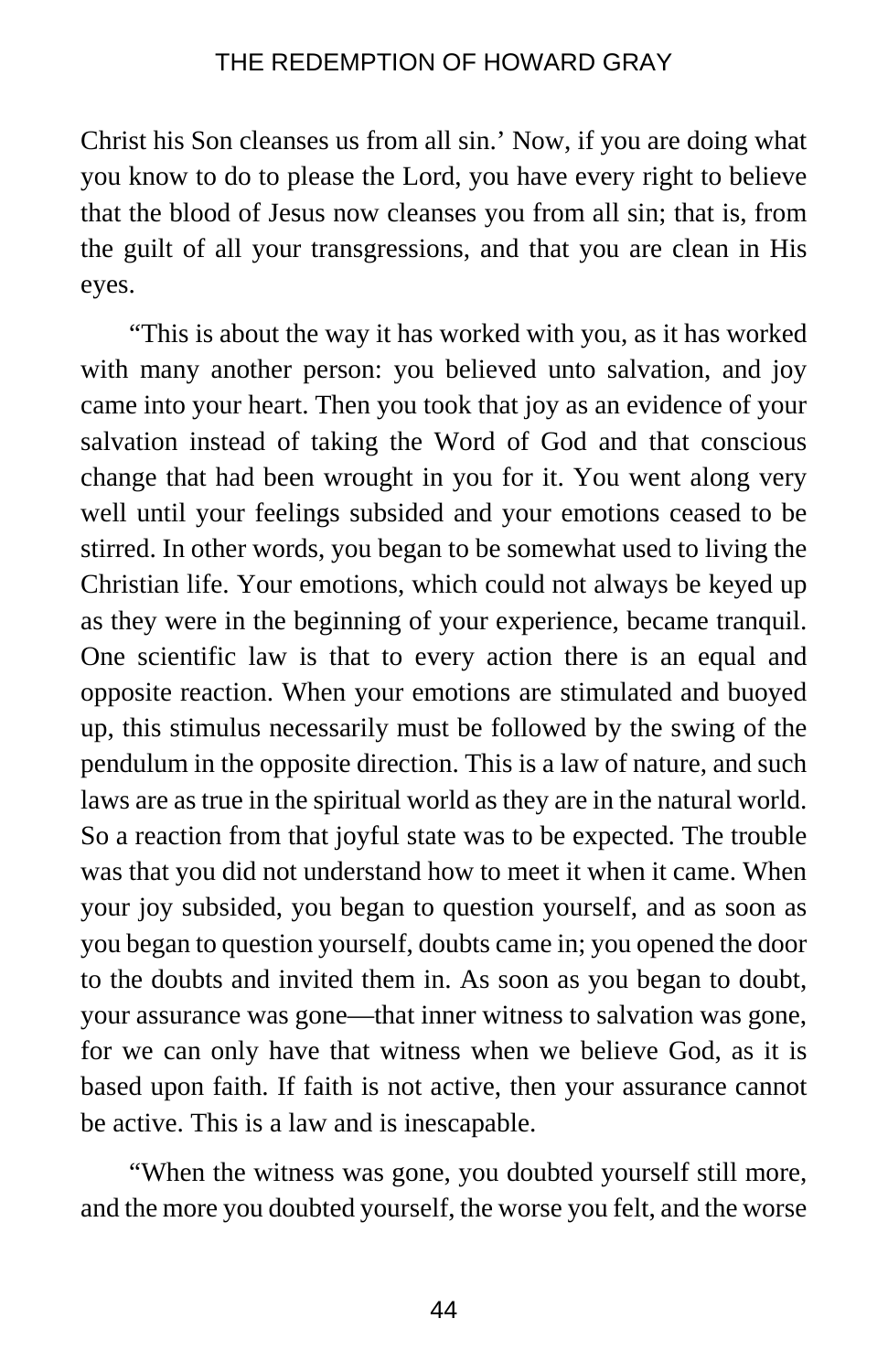you felt, the more you doubted yourself. If, when your joy subsided, you had remained stedfast in faith and had relied upon the assurance of your salvation that you had from God, you would not have been shaken. You would have known that you were just as much saved when you had no particular feelings or when you felt bad as when you were joyful. Your faith would not have been founded upon your emotions but upon something more sure—something really reliable. Therefore, the fluctuations of your feelings would not have troubled your confidence in your salvation in the least. You are saved as long as you live righteously; as long as you are obedient to God; as long as you submit to His will and trust in Him. Thus, so far as it relates to your experience of salvation, you have had all this trouble for nothing.

"If you will learn to believe just as stedfastly when you have no emotions or when you have bad emotions as you do at other times, you will be victorious all the time. One thing you should always remember is that God is faithful. If you do anything that is displeasing to Him in your Christian life, He will let you know it. He will point out just what it is, and you will find that He is always ready to help you to take the right position and to maintain it."

"Bro. Miles, I am sure that what you have said will be a great help to me. I see now that had I known these things and acted upon them, I might have avoided a great deal of trouble and distress."

"Yes," said Bro. Miles, "that is quite true, but you have learned, or are in the way of learning, some very valuable lessons from your experience. You will find, however, that it is not easy to discredit your feelings when you feel bad, and since you have so long relied upon your emotions, you will not find it easy to stop doing so. But you must stop doing so. You must remember how unreliable our emotions are, and you must base your salvation on something more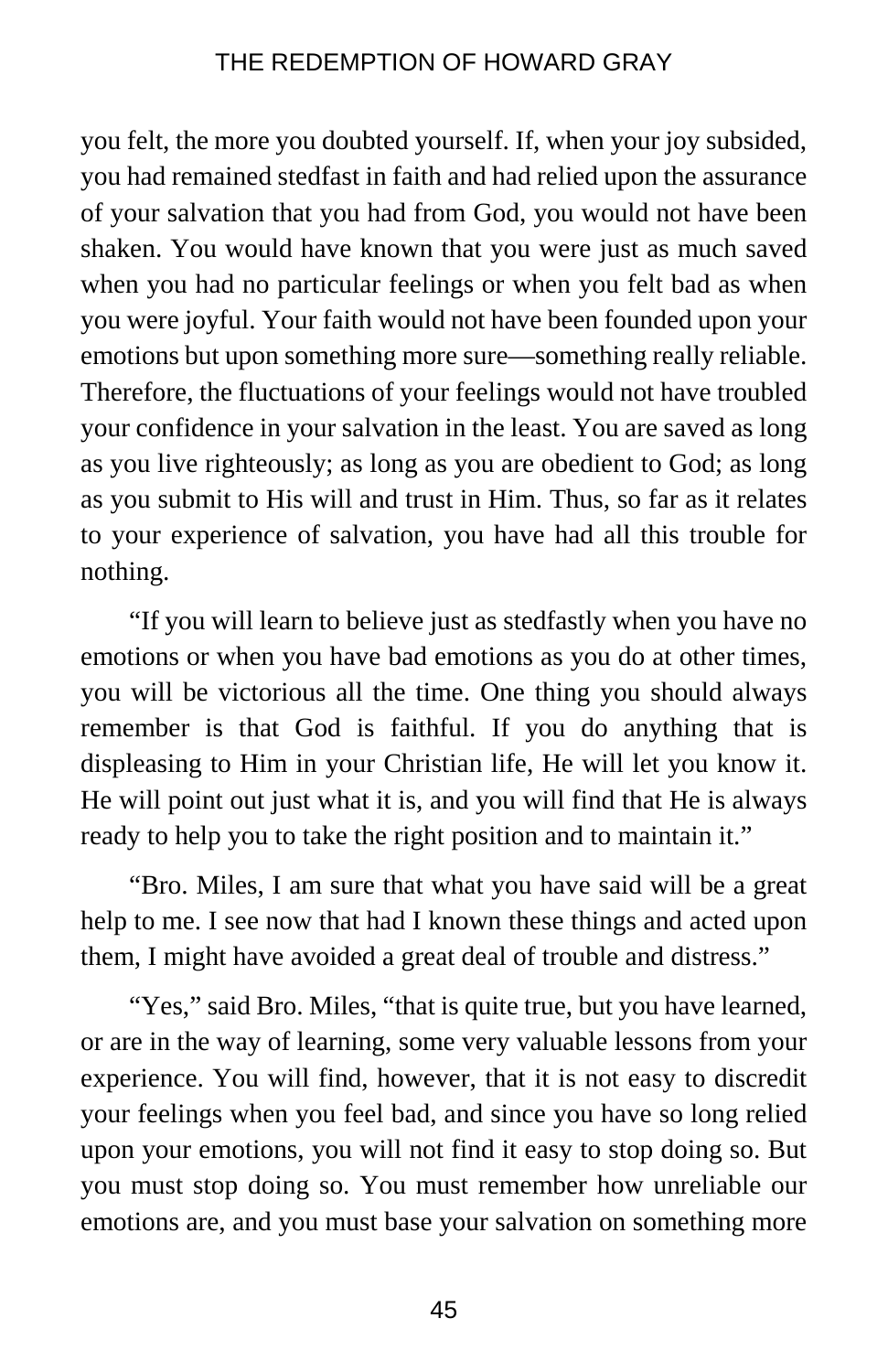substantial than emotions. However, if you have any further troubles, do not suffer them through, come to me and talk them over, or go to some other experienced Christian and talk over your troubles. There are many things that experienced Christians know that they could easily tell younger Christians if they realized their need. So go to such Christians frankly and freely and they will help you over many a hard way and through many a trouble, for the Christian may pass through many unnecessary troubles if he does not know how to meet the complications of life. The great thing is to keep your heart open to God and to walk conscientiously before Him, doing what you know will please Him, and avoiding what you know will displease Him. When you do this, you can rest in full assurance of faith in His promises to keep you from day to day."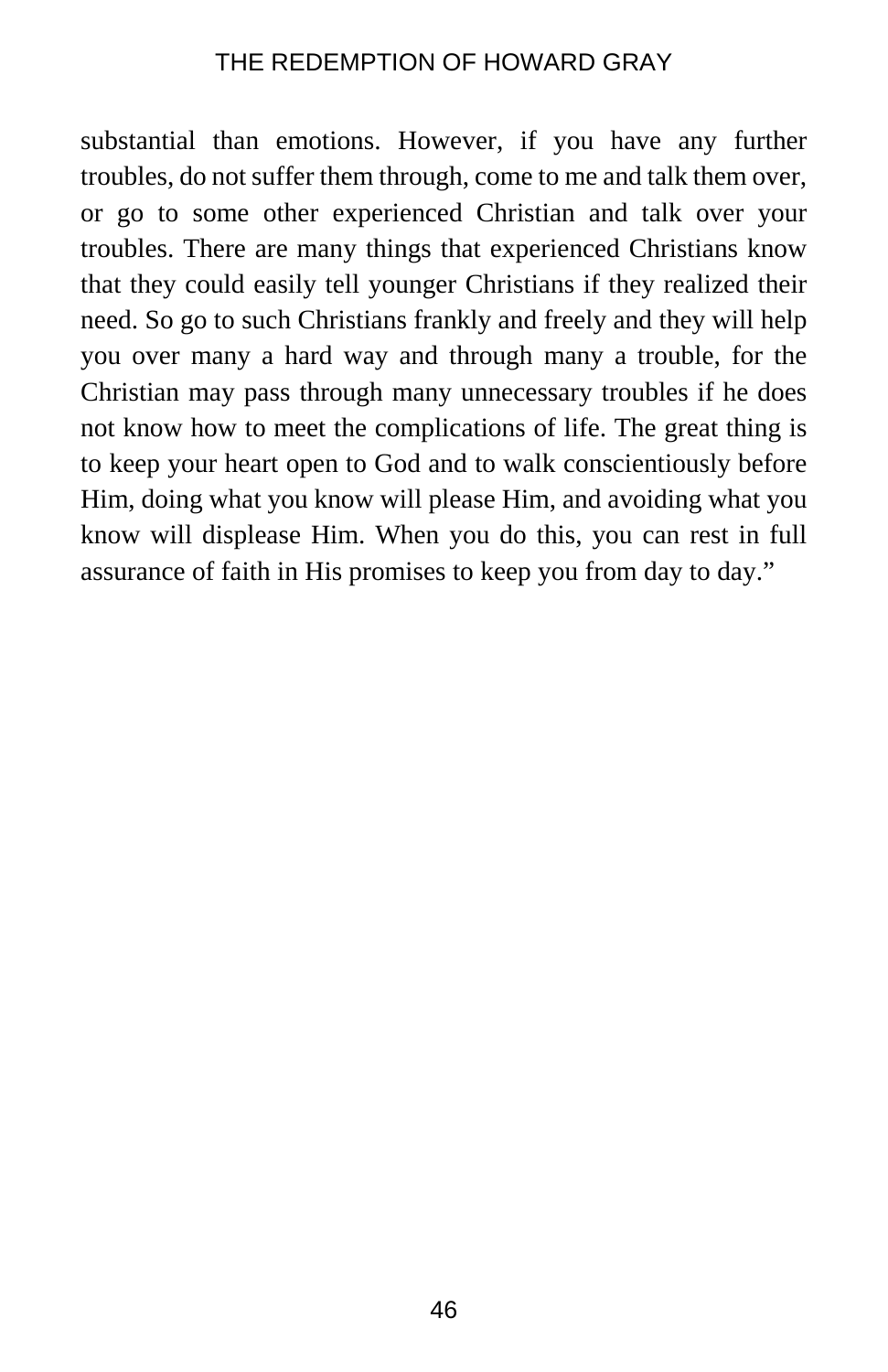# **Chapter Five**

# **A Startling Discovery**

As time went by, Howard Gray learned more and more to put into practice the things that had been taught him by Bro. Miles. He found a surer way to keep a clear conscience. He was learning the way of faith. He had many temptations to trust to his emotions, but gradually he came to know how to maintain a stedfast confidence.

One day he had occasion to go to a city that was some distance from his home. While walking along the street he came face to face with one of his old associates, Jack Lee. After they had talked a little while, Jack looked at Howard quizzically and said, "Sam Logan was telling me the other day that you had gone in with those holy folks out at the Ridge and had become so good you couldn't sin."

"Well," said Howard, "part of your information is correct, and part of it is not. I am attending church at the Ridge now and really have been converted, but I do not claim, neither do any of the others there, that it is impossible to sin. Such a thing would be utterly unreasonable. What we do believe is that by the grace of God we can live without committing sin."

"Now, Howard," said Jack, "you know the Bible teaches that everybody sins. Why, I have heard the preachers tell that ever since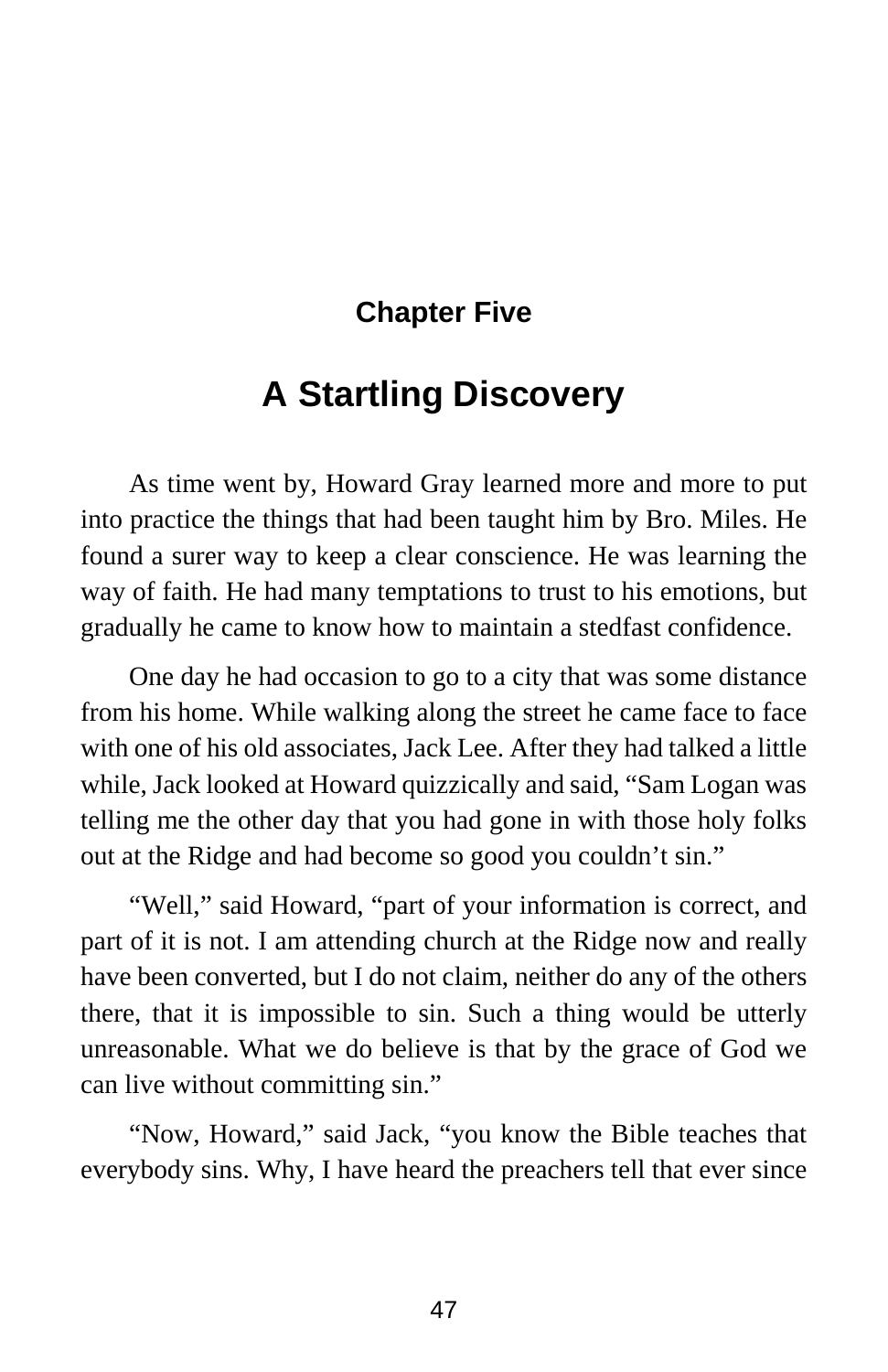I can remember. You can't live without sin; neither can anyone else."

"How do you know that?" asked Howard. "What sin is it that one cannot keep from doing? Is it not possible to keep from lying, stealing, swearing, gambling, or in fact, from any other kind of sin?"

"Well," said Jack hesitatingly, "of course one can keep from doing such things, but there are other things." "What other things?" asked Howard.

"I—I don't know that I can tell you, but I have always heard the preachers say you couldn't live without sin."

"That may be true, Jack, but the Bible does not teach such a thing. Paul talked about having a conscience void of offense toward God and man. Now, I know by my own experience that one can have a clear conscience and can have the assurance that he is pleasing God in what he does. See here, Jack, you look at this matter from the wrong standpoint. You look at the weakness of man and not at the grace of God. You are not a Christian, and you naturally think of other people as being like yourself, just as I formerly did. Without the grace of God you cannot live without sin, though you can avoid a great many sinful things, but when one receives the grace of God into his heart it makes a great change and makes things possible that were not possible before.

"If you do not love anyone very much, you will not be very anxious to please him, but if you love someone very much, you will have a great desire to please the one you love. It will please you to please him. It will grieve you to displease him. Now, God puts His love in our hearts and we love Him sincerely and that makes us want to do our very best to please Him, and then by the grace He gives us, we can do what pleases Him. Jesus said, 'If a man love me, he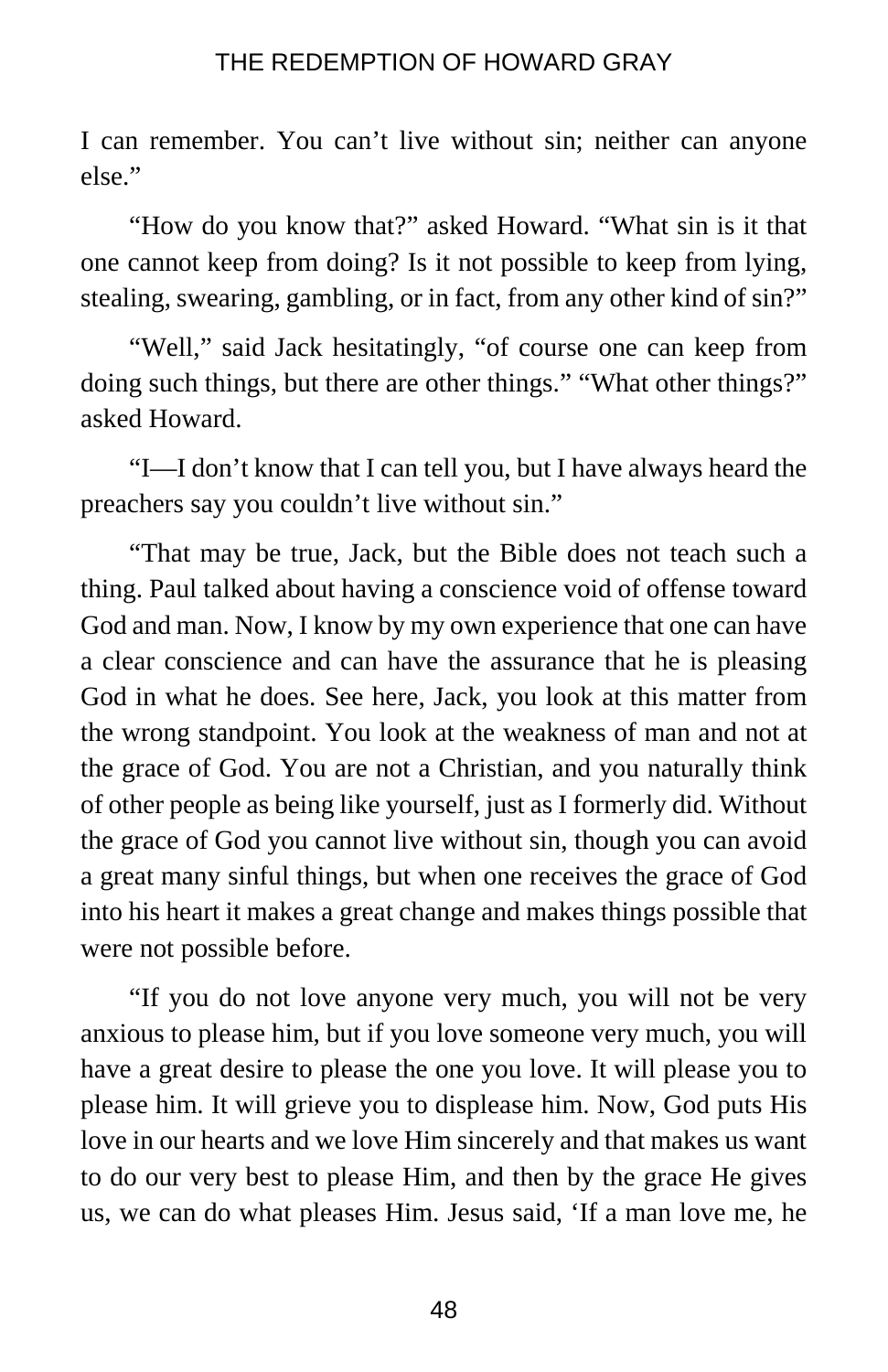will keep my words' (John 14:23). Again he says, 'He that hath my commandments, and keepeth them, he it is that loveth me' (v. 21). He also says, 'He that loveth me not keepeth not my sayings' (v. 24). Doing right is not a compulsory thing for a Christian; it is the desire of his heart. He loves God; therefore, he can say with the Psalmist, 'I delight to do thy will, O God.' When we love God it is not hard to serve Him and keep His commandments and we shrink from sin with loathing and abhorrence.

"There is another side to this question, too, Jack. God loves us, and you know it is not nearly so hard to please one who loves us as to try to please one who does not love us. Therefore, we can please God, for God is not hard to please. God is altogether reasonable and asks nothing but what is reasonable. Two people who really love each other sincerely and try to please each other have little trouble in doing so. It is just that way with serving God. It is not hard to please Him and we love to please Him; so living to please Him is an easy thing. Of course, He requires us to do what we ought to do, but when we sincerely try to do that, our lives are acceptable with Him."

"Well," said Jack, "I must say that puts things in a different light. I never looked at it in just that way before. It sounds reasonable."

"It is reasonable," said Howard, "and not only is it reasonable, but it is what the Bible teaches and what every true Christian experiences."

As the days went by, Howard became more and more settled in his Christian life. He came to understand God better and to know better how to serve Him. While this was true, he became aware that there was something within him that did not harmonize with the gracious workings of the Spirit of God within him. There was something that had a strong tendency to respond to temptation; that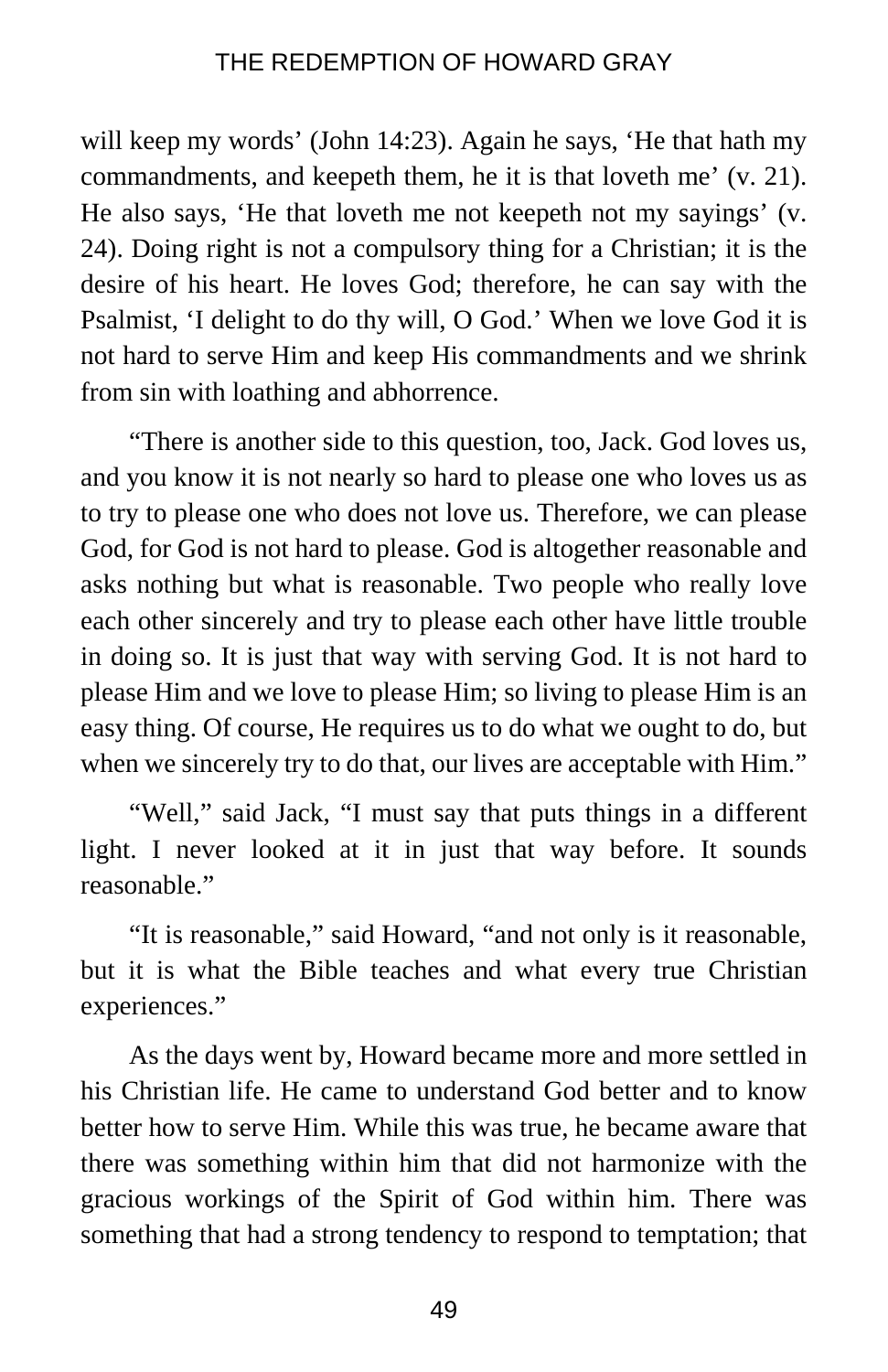made it necessary for him to be on his guard continually, and that required an earnest effort on his part to maintain the victory. It was like a foe within him. It was the traitor to his own best impulses and purposes. He did not have that evenness of temper and that selfmastery that he felt he ought to have. Indeed, there was something within him that seemed to be in league with those external powers of evil and gave strength to outer temptation. He was able, however, by God's grace, to live a life without condemnation before God. But the very fact that such a foe was within him caused him serious disquietude of soul. What troubled him most was that that inner warfare seemed to increase rather than to decrease as the days went by. Not only did this inner foe trouble him, but he had a realization that he lacked something. He was conscious that although he was at peace with God and had many joyful times with the Lord, there was yet, especially at times, a want of completeness, a realization that he lacked that fullness of power about which he had read in his Bible and of which he had heard others speak, and of which he was conscious within himself that he needed.

The lives of some of the people at the Ridge showed to him that they had something he did not have. He felt blessed fellowship with them; he did not feel condemned in their presence, but he was conscious that there was something in their lives that was not in his own. He saw manifested in them a power that was not in his own life, a fullness of joy, an abundance of grace for which he longed. He heard them testify with joy that they no longer had to combat that inner foe. They said it had been cast out, destroyed. Howard had no reason to doubt this. He did not understand just what this difference between himself and the others was; he could not formulate his desires in logical statements, but within his heart there was a yearning for something that he did not have. That something some of the others seemed to possess, and his soul cried out, "That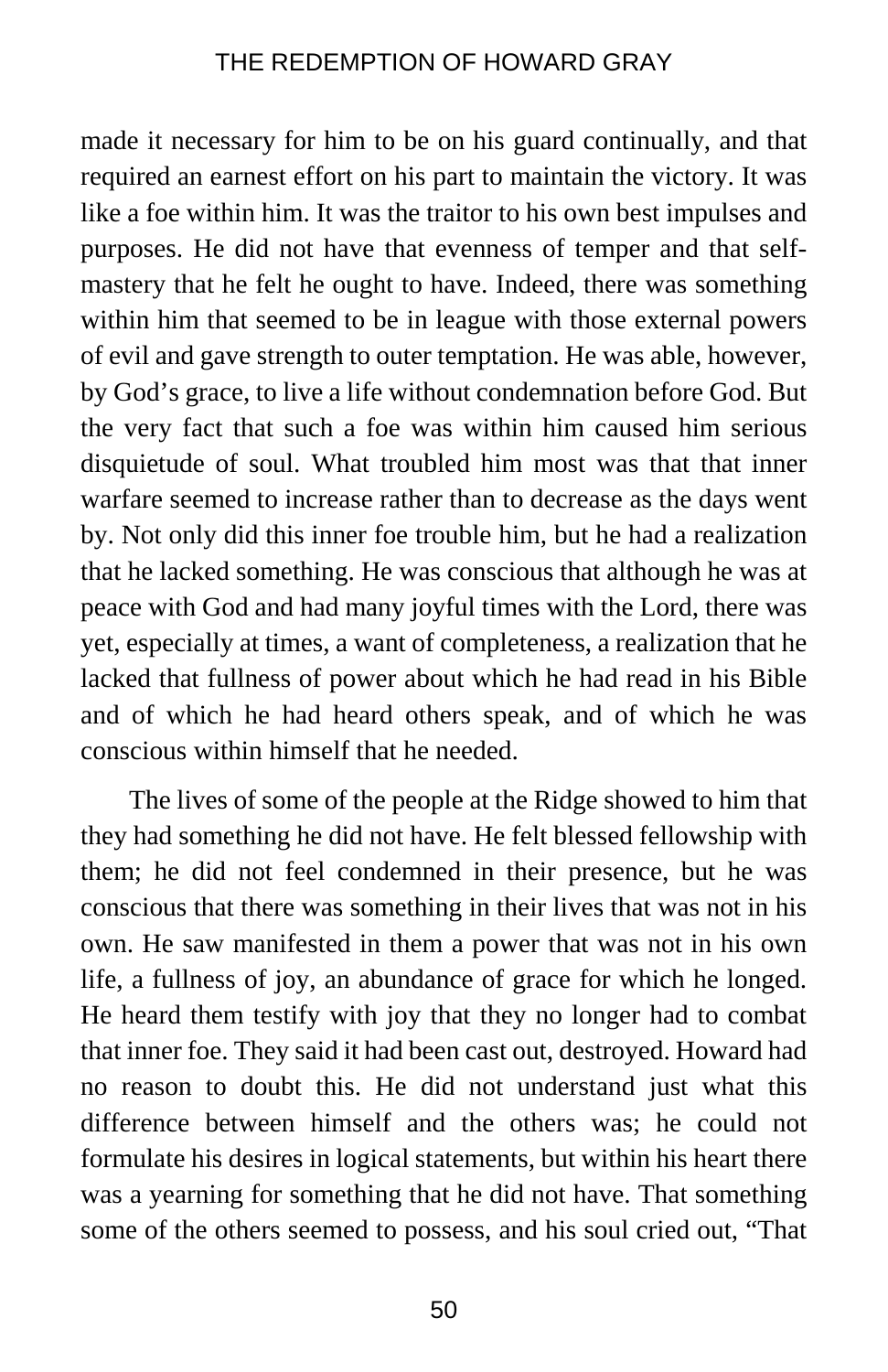is what I want." He had heard some teaching on a higher work of grace, but he had been so much absorbed at that time in the contemplation of his own sinfulness and of his need of being born again that he had not comprehended in a very full measure the meaning of what he had heard. He could recall some of it and that seemed to enlighten him somewhat, but to a great degree the subject was full of mystery to him.

Howard made the matter a subject of prayer. He studied the Scriptures, but the result was that he only became more and more conscious of an inner need that he knew not how to express. He determined again to go to see old Bro. Miles and have another talk with him. "For," said he within himself, "he helped me so much when I went to him before that I am sure he will be able to tell me this time what I need to know." So at church the next Sunday he expressed to Bro. Miles his desire to have a talk with him.

"Why, certainly, Howard," said Bro. Miles. "Come and go home with me now, and we shall talk it over this afternoon and take all the time we need to consider the matter from every standpoint." After they had partaken of a bountiful country dinner, Bro. Miles said: "Now, Howard, I am ready to talk with you. I think I know what the trouble is, for I have been observing you and I know some of the things young Christians experience, but go ahead and tell me in your own words just what you have experienced and what you need to know."

Howard told him of the disquieting discovery of what seemed to be a foe within him and of that lack of divine grace and power that he felt in his soul. He expressed his confidence in his salvation but said that he could not understand that while he had peace with God there was still that inner unrest and that inner foe to combat and at times such a sense of need of more grace and power.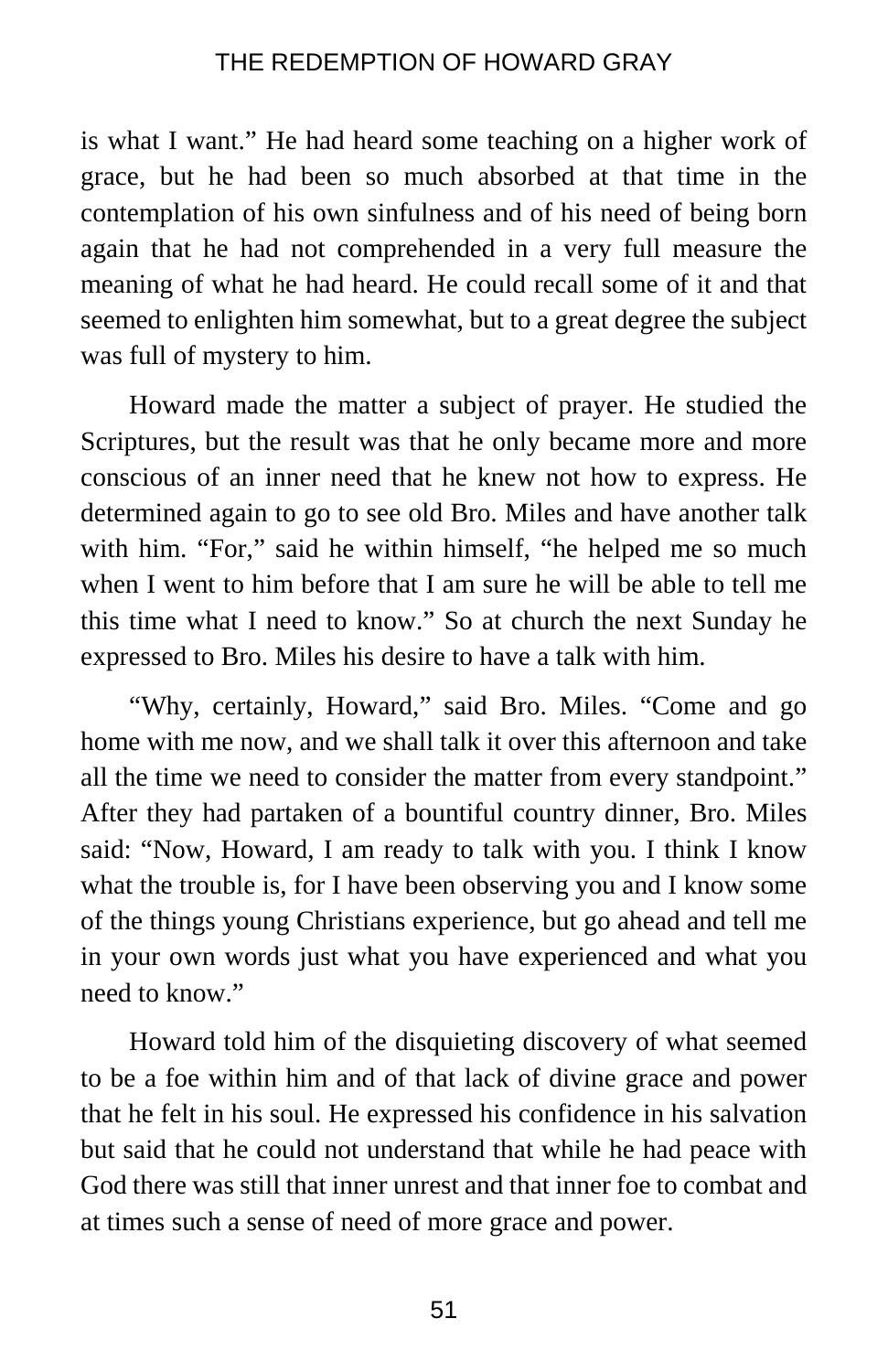"There was a time," said Bro. Miles, "when I experienced the same thing of which you are speaking. I was converted when I was a young man. I was very happy for a considerable time after I was converted, but then my troubles began. Like yourself I found an inner foe that often caused me sore difficulties. I had no one to instruct me. I battled on against this foe for years. It happened that I found out what it was from the testimony of other Christians. They told me that there was an evil nature within, a nature inherited through our forefathers from Adam. They said that we could never get rid of it, but that until our dying day we must combat it, that we must try to overcome it and bring it into subjection. They gave me no hope of anything but a life of conflict with it. This was very discouraging to me, but I determined that if that was the best experience that could be had I would go ahead and serve the Lord anyway and do my best to overcome this inner nature. For many years I struggled against it. More than once it got the better of me and brought me into condemnation, but each time I went to God immediately and He, in mercy, forgave me and gave me the victory over it.

"But there came one blessed day when I heard the good news that there was a cure for this inner trouble. I heard the doctrine of entire sanctification preached, but it was not in a way that caused me to understand how to obtain the experience. However, it did convince me that there was such an experience for me. I began to seek it at once. Not understanding how to proceed, I did not seem to gain ground as much as I desired. I struggled along for quite awhile until one night the Spirit of God flashed into my soul a comprehension of what I must do. In a little while I found myself able to draw near to God and reach out to Him for that which my heart craved with a simplicity of heart and earnestness and yearning that I had not experienced before. My faith took hold upon God and

52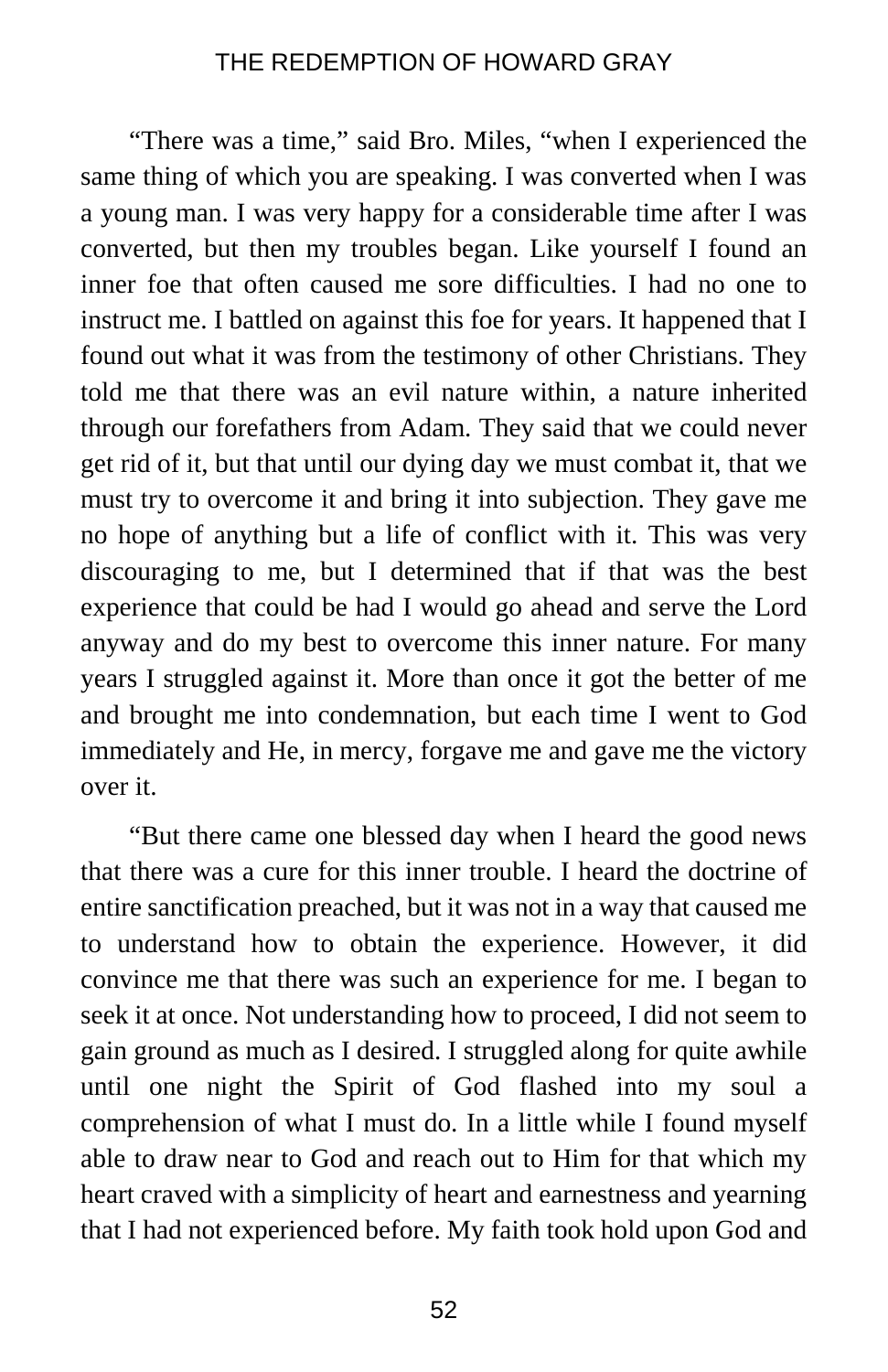I became conscious that a change had taken place. I need not describe the emotions of that hour, for they were no part of the experience itself. But from that time on, I have had an experience that I never had before. I have had no further trouble with that inner foe. I have had the conscious realization that God cleansed me from the last remains of sin and that He filled me with His own Spirit and power.

"Since that time my life has been on a higher plane. I do not say that I have lived any more righteously from an outward standpoint; a man must live righteously to be a Christian at all. But I have found it easier to serve God. I have found that that inner answer to temptation no longer troubles me. As I heard one man express it, 'Whereas temptation used to get right up close to me and take hold of me, now there seems something between it and myself, so that it cannot approach so closely to me.' At the same time there has been a great deepening of my spiritual life. I have come to know God as I did not know Him before. I have entered into closer communion with Him. I now have richer fellowship with Him, and an inner quietness that I did not know before. The presence of the Holy Spirit within me is more real and more effectual in His working. There is within me a readier response to the Spirit. I do not feel that I am any more a Christian than I was before I attained to this experience, but it is a much more satisfactory experience than that which had preceded it. It is impossible to describe this experience so one who has not himself experienced it can understand it. You can feel your need of it and thus you can realize in some measure what it will do for you. It is not important, however, that you have an intellectual knowledge of all its details. What is really important is that you understand it enough to receive the experience and the details will take care of themselves."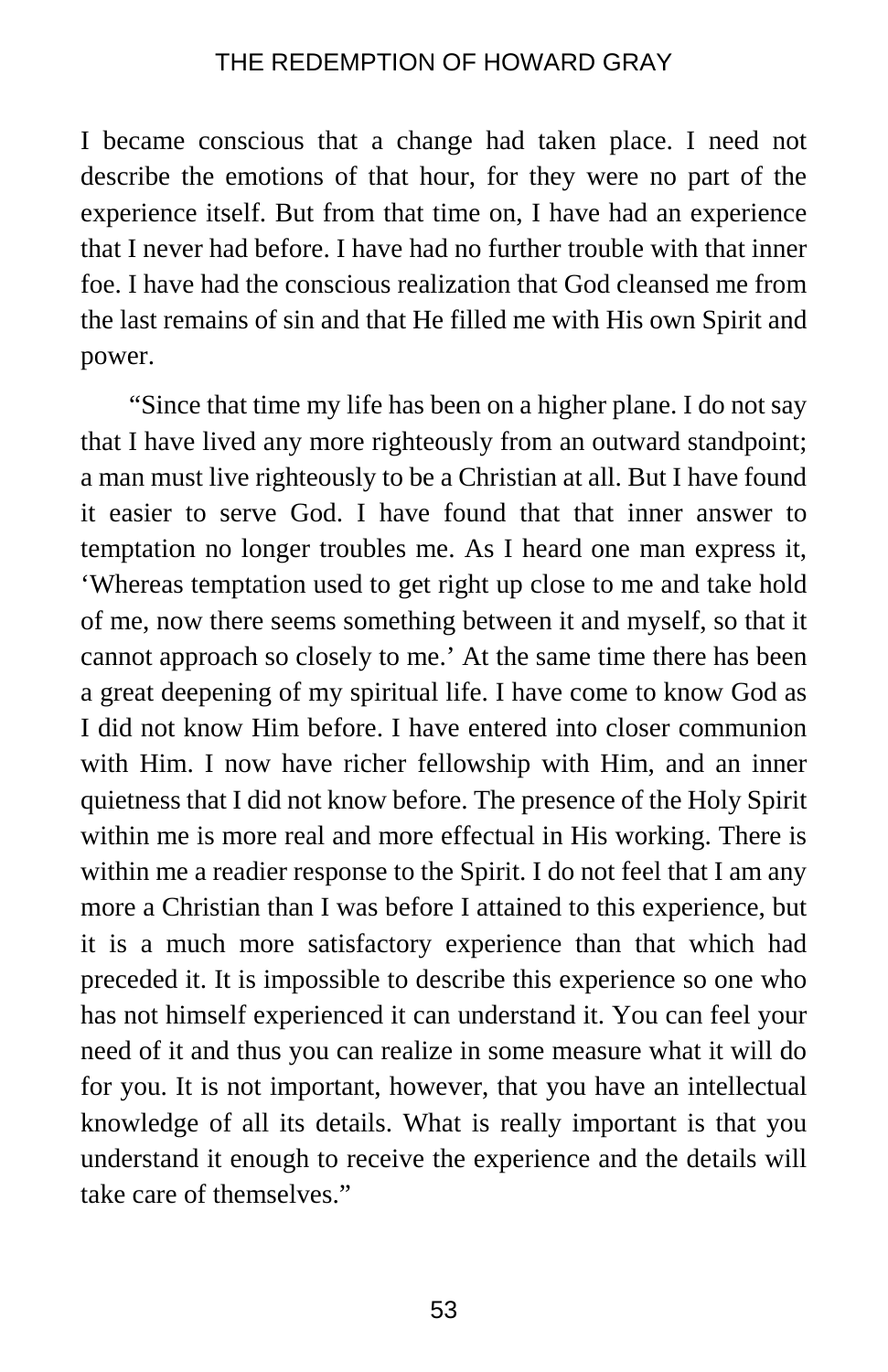Howard had listened eagerly, and he now responded, "That is just it, Bro. Miles, what I want to know is how to get the experience that my heart craves. I want what I see that you possess and what some of the others at the Ridge have. But I wish you would explain the doctrine to me as far as you conveniently can. I am sure you can explain many things to me."

"Yes," said Bro. Miles, "there are many things that can be explained. The Scriptural basis for the doctrine can be explained, though of course it will not be needful for me to go into all the details. I can also tell you some of the teachings of the great teachers on the subject. Almost all Christians have believed and taught that man has an inherited nature that was transmitted through the race. Not only has it been believed and taught by Christians in general that there is a depraved, sinful nature in mankind, but it has also been taught by probably nine-tenths of the Christians through the ages that this sinful depravity remains in the regenerated believer. The leading denominations in general have acknowledged and taught that this is true, not only as a theological matter, but as a matter of personal experience. This element has been variously termed 'native depravity,' 'inherited sin,' 'Adamic sin,' etc. One careful writer has said: 'That man is fallen and sinful by nature has been generally held by mankind. Among all people in all ages men have believed this. With the exception of Pelagians and a few others, Christians have universally believed in native depravity in some sense.' Again this writer has said: 'The doctrine of native depravity is vital to the doctrine of the new birth, sanctification, and to an experimental religion generally.'

"I shall now call to your attention some things the Bible says upon the subject. You may get that Bible there on the writing-desk, turn to the passages, and read them for yourself. We shall turn first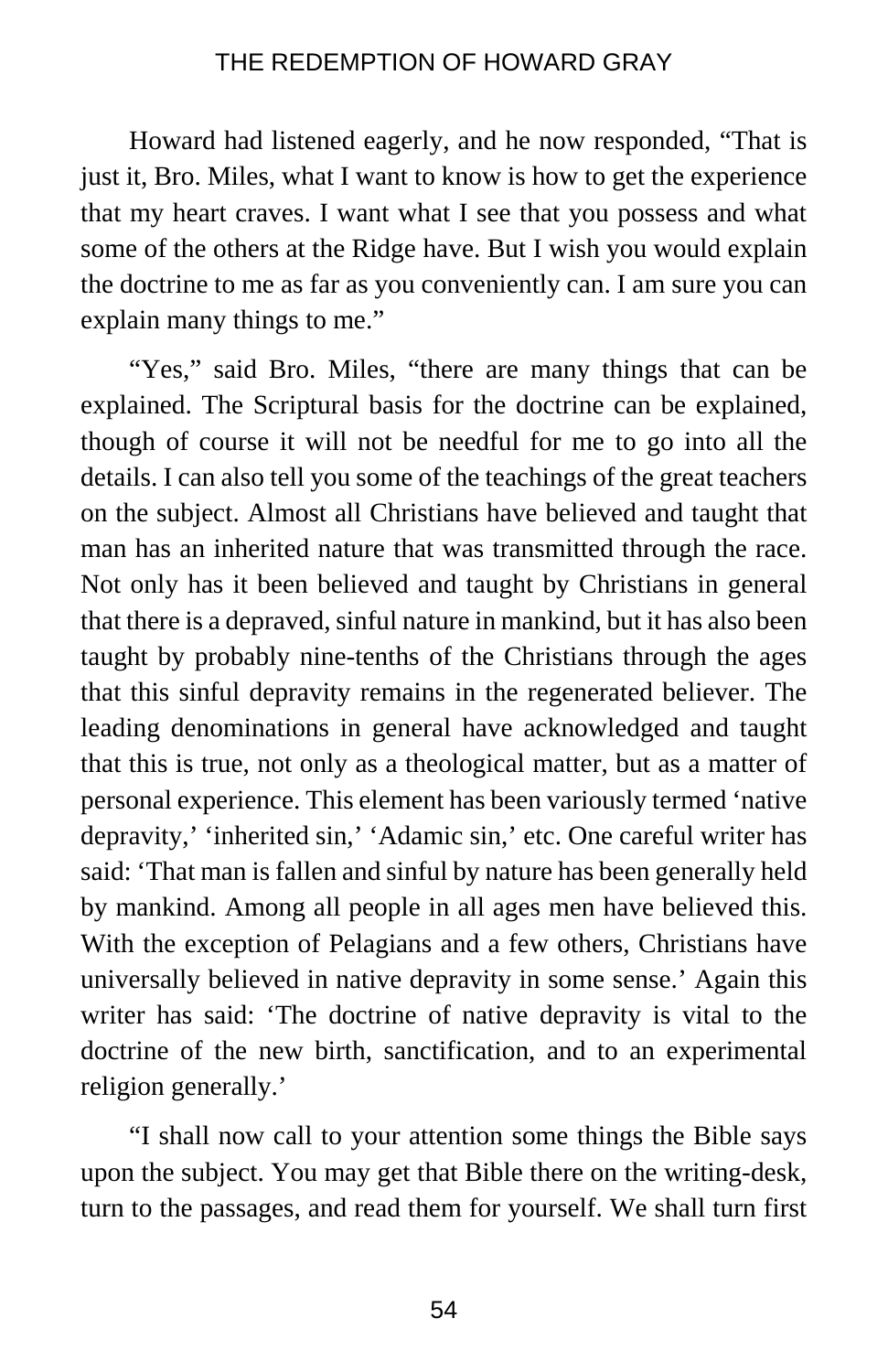to Gen. 6:5. There it says, 'And God saw that the wickedness of man was great in the earth, and that every imagination of the thoughts of his heart was only evil continually.' Now turn to Gen 8:21, 'The imagination of man's heart is evil from his youth.' David testified in Psa. 51:5, 'Behold, I was shapen in iniquity; and in sin did my mother conceive me.' Again in Psa. 58:3 he said, 'They go astray as soon as they be born, speaking lies.' There are many other passages in the Old Testament that bear similar testimony to the sinfulness of mankind.

"Turning to the New Testament, we find the seventh chapter of Romans giving a very vivid picture of that inner sinful nature. Paul called it 'sin that dwelleth in me' (v. 20). He also called it a law that was in his members warring against the law of his mind, bringing him into captivity to the law of sin which was in his members (v. 23). He also shows in this chapter the effect that that indwelling sin had upon his life, bringing him into bondage to sin. He wished to do good, but how to perform it he found not. He approved the law of God, but could not keep it because his good resolutions and purposes were overwhelmed by this indwelling sin. In Eph. 2:3 he said that we 'were by nature the children of wrath.'

"The Bible throughout assumes this sinful nature in man. Jesus said, 'Out of the heart of men, proceed evil thoughts' (Mark 7:21). He also said to the Pharisees, 'Thou blind Pharisee, cleanse first that which is within the cup and platter, that the outside of them may be clean' (Matt. 23:26). In studying such a subject from the Scriptures it is necessary for us to keep in mind that they do not teach things from a systematic theological standpoint, but rather from a practical standpoint and whatever theological teaching they may contain is incidental. No, we do not find any systematic theological explanation of the doctrine of native depravity, or inherited sin, but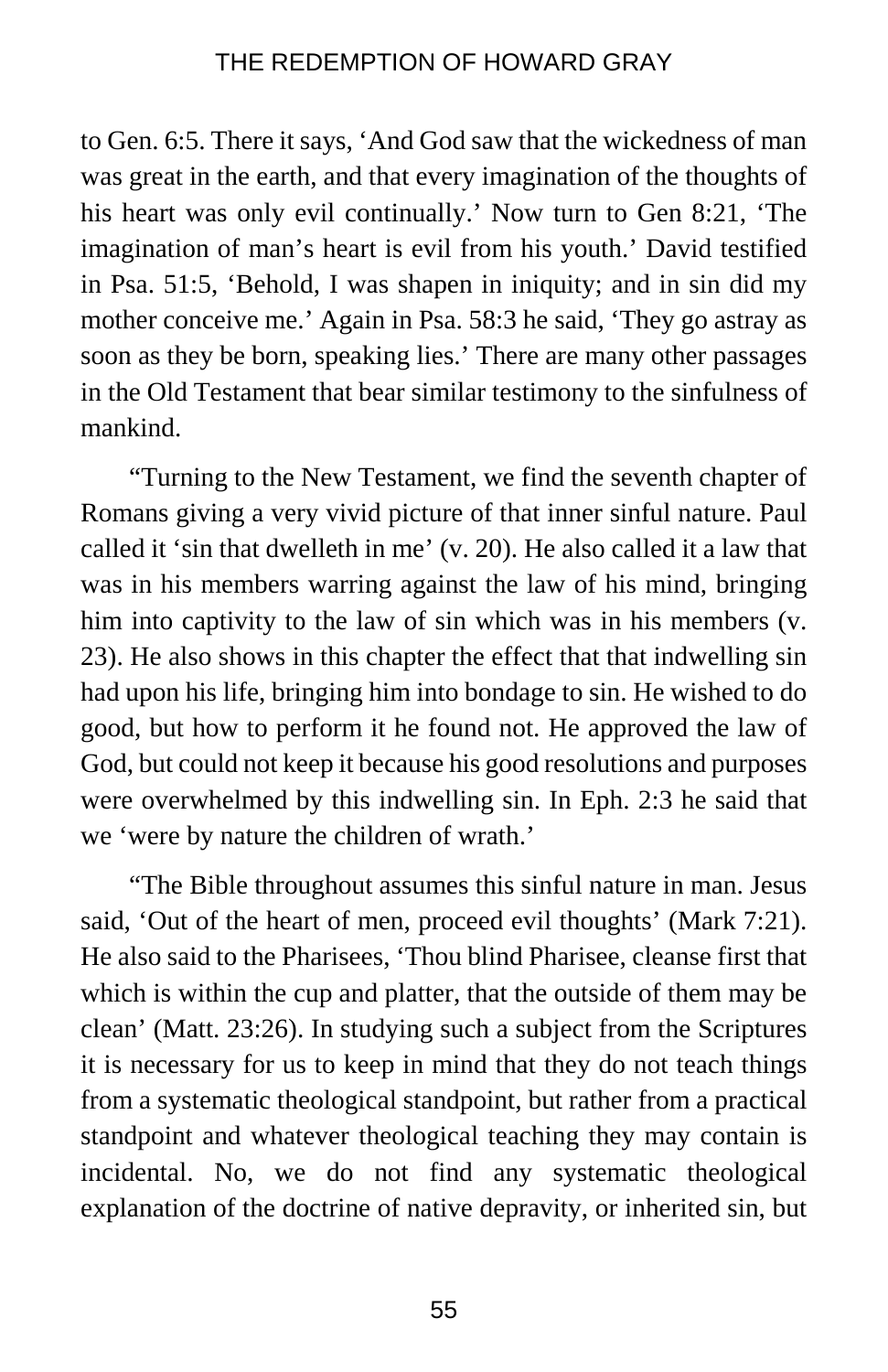what is everywhere assumed in the Bible is supposed to need no proof. The Scriptures not only assume that this depravity is in the sinner, but also assume that it is in the Christian. This assumption has proved to be a practical fact in the life so that it is commonly acknowledged by Christians everywhere that the regenerate children of God have this element still remaining in them. There are comparatively few who question this: the vast majority acknowledge it. But we need no stronger proof from the Scriptures of inherited sin in the regenerated than the proof that a cleansing is provided after regeneration. It is true that a great many people teach that we never can be cleansed from this inherited sinful nature in this world. This is inconsistent with the teaching of the Scriptures on the point and also with the experience of thousands of earnest Christians, not alone of this present age, but of past ages. Before going further, however, I might call your attention to the fact that a number of the great creeds recognize the fact that this inherited sinful nature still remains in the regenerated. The Anglican Church creed says, 'And this infection of the nature does remain, yea in them that are regenerated.' The Westminster Creed of the Presbyterians says, 'This corruption of nature, during this life, doth remain, in them that are regenerated.' Dr. Miley, in his 'Systematic Theology,' says, 'That somewhat of depravity remains in the regenerate, or that regeneration does not bring to completeness the inner spiritual life, is a widely accepted doctrine. Indeed, exceptions are so few that the doctrine must be regarded as truly catholic.' "

"My experience," said Howard, "is all that I need to convince me that that nature is still in me. What I want to know is whether or not I can get rid of it. I believe that I can for I believe some have."

"Yes," said Bro. Miles, "you can, for some have; yes, many have; tens of thousands have. But, while you are convinced by your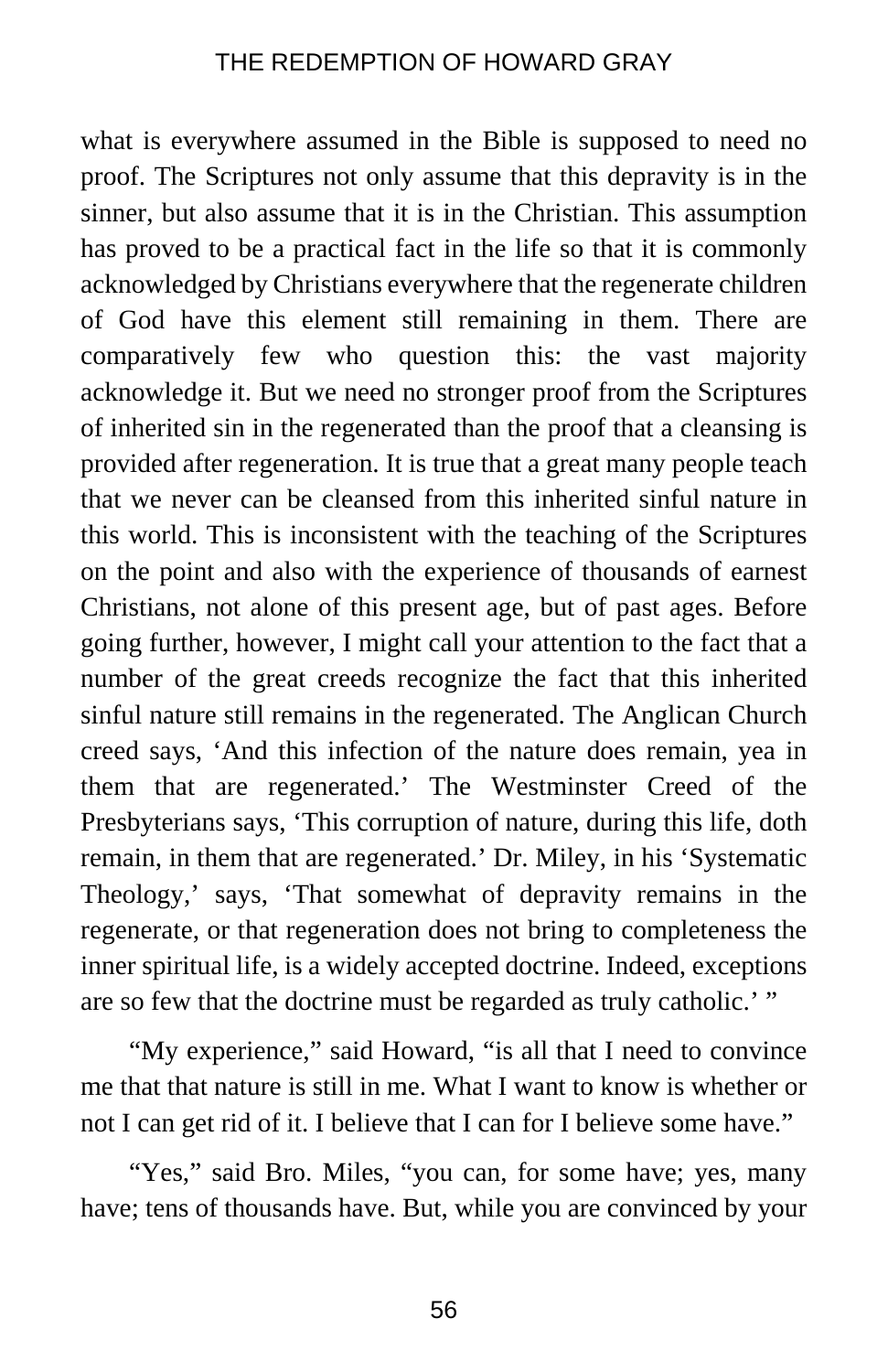own experience, it will be a good thing for you to know the Scriptural basis upon which the doctrine of cleansing of this sinful nature is based. Paul, after having spoken very highly of the Christian experience and conduct of the Thessalonians, said to them: 'And the very God of peace sanctify you wholly; and I pray God your whole spirit and soul and body be preserved blameless unto the coming of our Lord Jesus Christ. Faithful is he that calleth you, who also will do it.' (1 Thess. 5:23, 24). He prays for two things for them: first, that they might be sanctified wholly; second, that they might be preserved blameless. Then he promises them that God will do both. Entire sanctification, therefore, is an experience for those who already have been regenerated. It is a higher, deeper, broader experience than the experience that precedes it. The expression 'wholly' in this text means entirely, fully, completely. The word 'sanctification' always has in it, when applied to mankind, the idea of cleansing. It is never without this idea when applied to a spiritual experience as it is in this text. There is therefore a cleansing of the heart after regeneration.

"This entire sanctification, or entire cleansing, is the work of God, as verse 24 shows when Paul says, 'Faithful is he that calleth you, who also will do it,' and in verse 23 when he says, 'The very God of peace sanctify you wholly.' Entire sanctification, therefore, is a divine work wrought in the soul, a work of purification and cleansing. This is perfectly in harmony with John 15:1-6, where under the figure of a vine and its branches a cleansing is taught for those who have already been grafted into the vine. Jesus said, 'Every branch in me that beareth not fruit he taketh away: and every branch that beareth fruit, he purgeth it that it may bring forth more fruit.' The word 'purgeth' here means 'cleanseth.' That is the meaning of the original term employed here. There is, therefore, a cleansing of those who are already in Christ.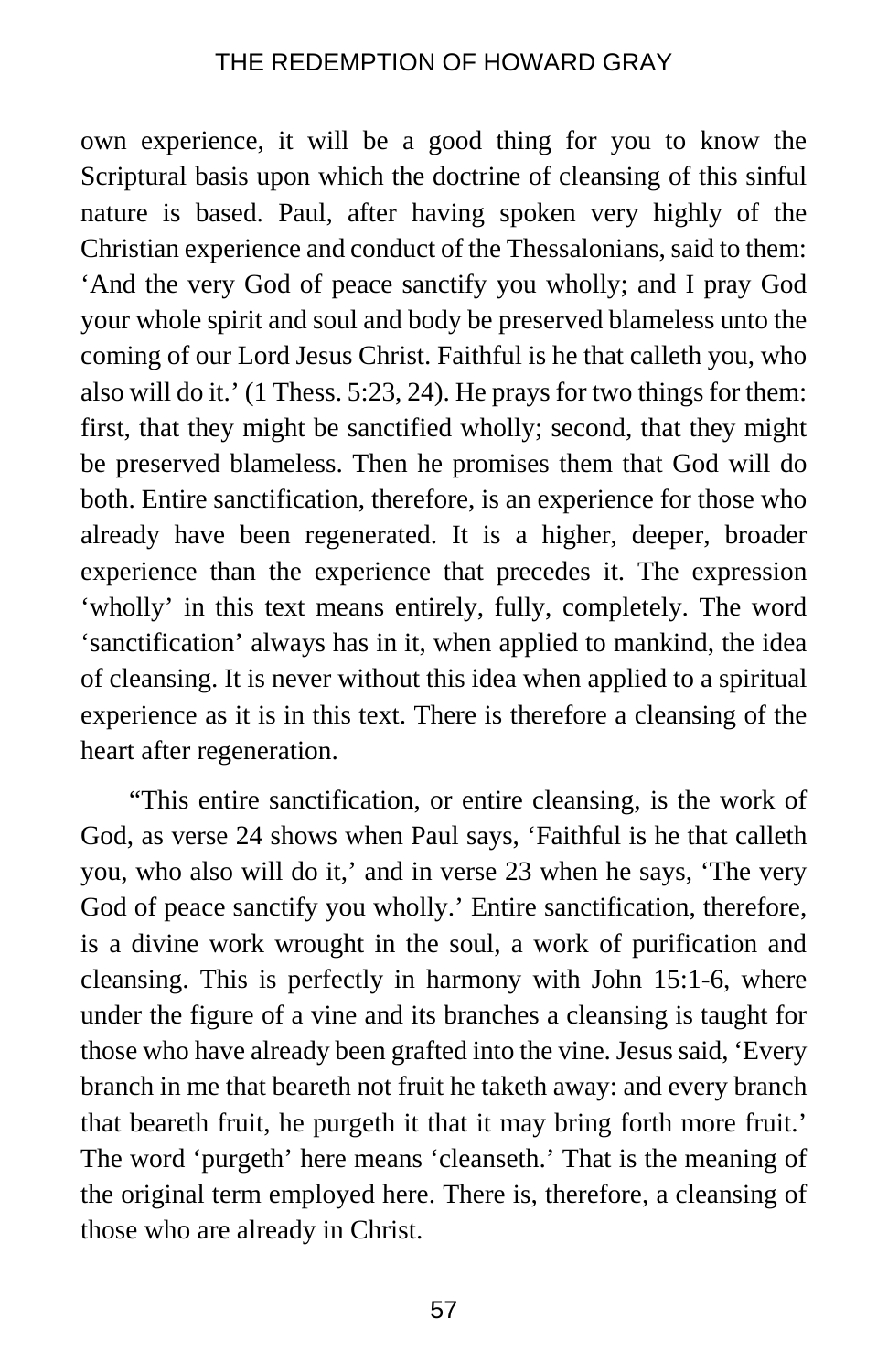"Jesus prayed for His disciples, those who had been with Him in the ministry for three years or more, just before He left them, saying, 'Sanctify them through thy truth: thy word is truth' (John 17:17). Verse 19 says, 'That they also might be sanctified through the truth.' But were these disciples already Christians? They were believers in Christ, as many Scriptures make clear. In Luke 10:20 we are told that their names were written in heaven, and in John 1:12, 13, we are told that those who believe in Christ are born of God. They were not of the world, as we read in John 14:17 and 15:19. They were obedient to God, as it says in John 17:6, 'They have kept thy word.' It was for these same disciples who were followers of Jesus that Christ prayed that they might be sanctified.

"There is another part in this great work that must not be overlooked. Sanctification may be called the negative part, for it is the removal of that inherent nature of sin and the purification of the heart. There is also a positive side that is carried along in the Scriptures with the negative; that is, the gift of the Holy Spirit. Jesus told His disciples to tarry at Jerusalem until they should be endued with power from on high, and He also said to them, 'Ye shall be baptized with the Holy Ghost not many days hence' (Acts 1:5). In John, chapters 14 to 17, we find sanctification coupled with His promise that they should receive the Holy Ghost as the Comforter who would abide with and in them.

"In the second chapter of Acts we have a picture of the coming of the Holy Spirit and the mighty outpouring of power that accompanied His coming. He did not fall upon sinners, for Jesus had already declared that sinners could not receive the Holy Spirit. John 14:17 says, 'The Spirit of truth; whom the world can not receive, because it seeth him not, neither knoweth him: but ye know him; for he dwelleth with you, and shall be in you.' Peter tells us what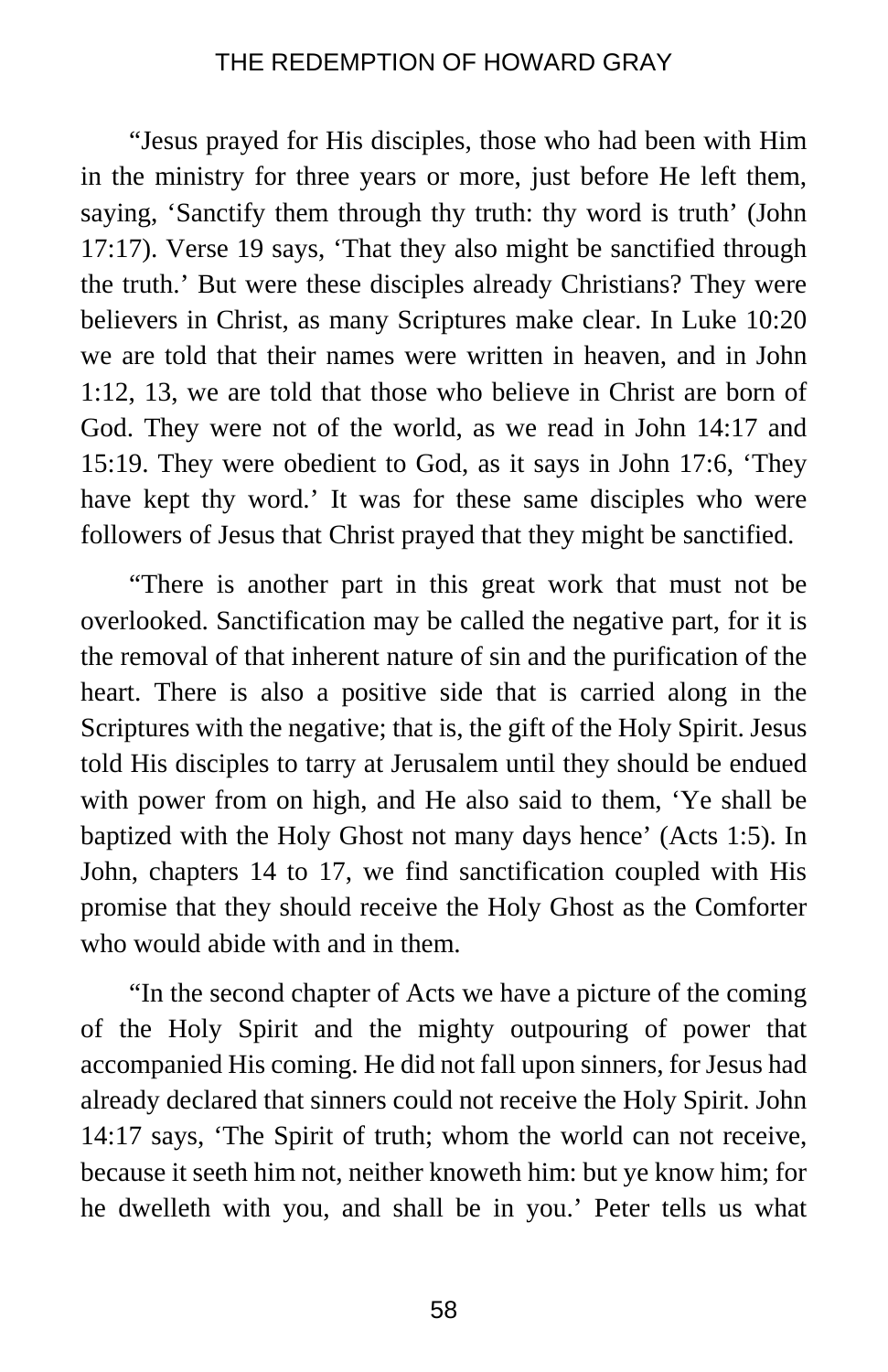occurred on the day of Pentecost when the Holy Ghost came. In comparing what happened to the household of Cornelius, as recorded in the tenth chapter of Acts, with the outpouring of the Holy Spirit at Pentecost, Peter says in Acts 15:8, 9: 'And God, which knoweth the hearts, bare them witness, giving them the Holy Ghost, even as He did unto us; and put no difference between us and them, purifying their hearts by faith.' Just as Jesus coupled together the coming of the Holy Ghost and sanctification, so Peter in his comments upon the subject linked the two together as being the experience of the apostles at Pentecost and of the household of Cornelius at a later day. The coming of the Holy Spirit was accompanied by a purifying of their hearts by faith, and this purifying of their hearts by faith was what Jesus meant when He spoke of sanctification.

"In the eighth chapter of Acts we have the experience of the Samaritans recorded. First, they received the gospel from Philip, the evangelist (Acts 8:5). They believed what Philip taught and were filled with great joy, just as are others who believe the gospel and receive divine pardon from their sins. Great joy does not come from just hearing the gospel. It comes only to those who partake of the blessings of the gospel in the salvation of their own souls. Later on, Peter and John went down to Samaria, and of them it is said, 'Then laid they their hands on them, and they received the Holy Ghost' (v. 17). There can be no doubt that the same result, that is, the cleansing that went with the baptism of the Holy Ghost in the two instances previously noted, accompanied that baptism at Samaria.

"That there should be two works of divine grace is not at all inconsistent when we consider the fact that there are two forms of sin: first, committed sin, or sins which we do or intend to do, and for which we become guilty, and of which we must repent and receive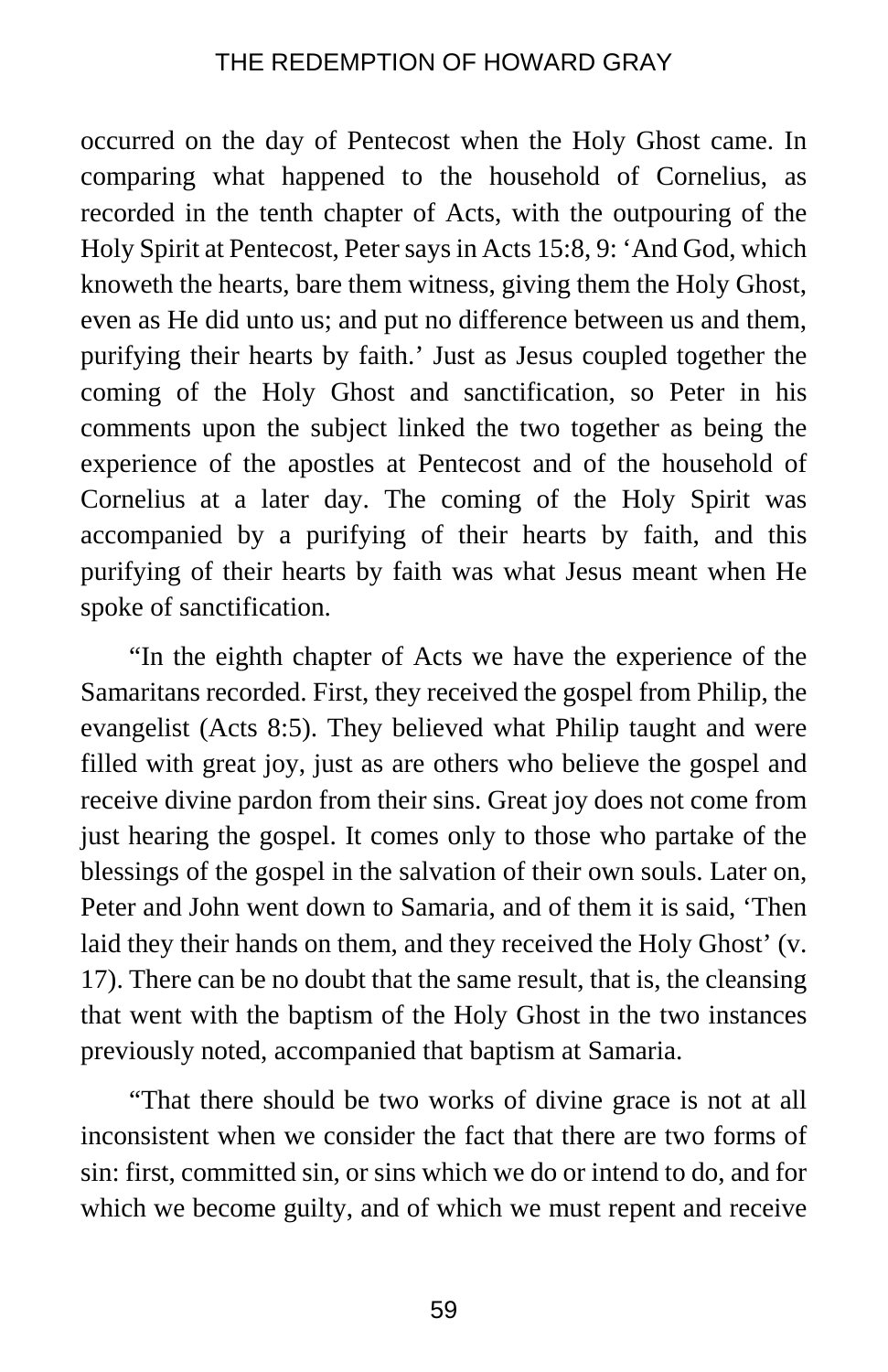forgiveness of God; and second, that inherited sinful nature, for which we are not guilty, but from which we need cleansing, which still remains in the regenerate heart, and from which, thank God, the Scriptures plainly teach we may be cleansed and thus be brought into the blessed condition of which Jesus spoke when He said, 'Blessed are the pure in heart, for they shall see God' (Matt. 5:8).

"We have now noted a few of the most prominent texts that bear upon this second cleansing, and while there are many others in the New Testament that teach the same thing, there are also many figures of the Old Testament that typically teach two cleansings. It would take more time than I have at present to go into the details of these. I shall just read you something from a book I have here entitled "Holy Spirit Baptism and the Second Cleansing." . . . I shall read what it says concerning the typical symbolism of the old tabernacle and temple. Beginning on page 77, we read:

" 'The tabernacle was divided into two rooms, called the holy place and the holiest place. At the entrance of these two places was a veil. Two altars were placed one before each of these veils. Blood was sprinkled upon each of these altars. What could be more perfectly typified by these two rooms, two veils, two altars, two sprinklings of blood, than the fact that there are two cleansings in the work of one's salvation? Outside the first veil was the brazen altar and the laver. On this altar the blood of the offerings for sin was sprinkled. This sprinkling is generally allowed to be typical of justification from committed sin (Heb. 9:13, 14). At the laver they washed before entering the house of God. This has been generally and rightly understood as being typical of regeneration (Titus 3:5). But the blood of sin-offerings for the priests was also to be sprinkled on the golden altar inside the first room, before the second veil. Of what was this typical? Christ's blood was shed to cleanse from sin.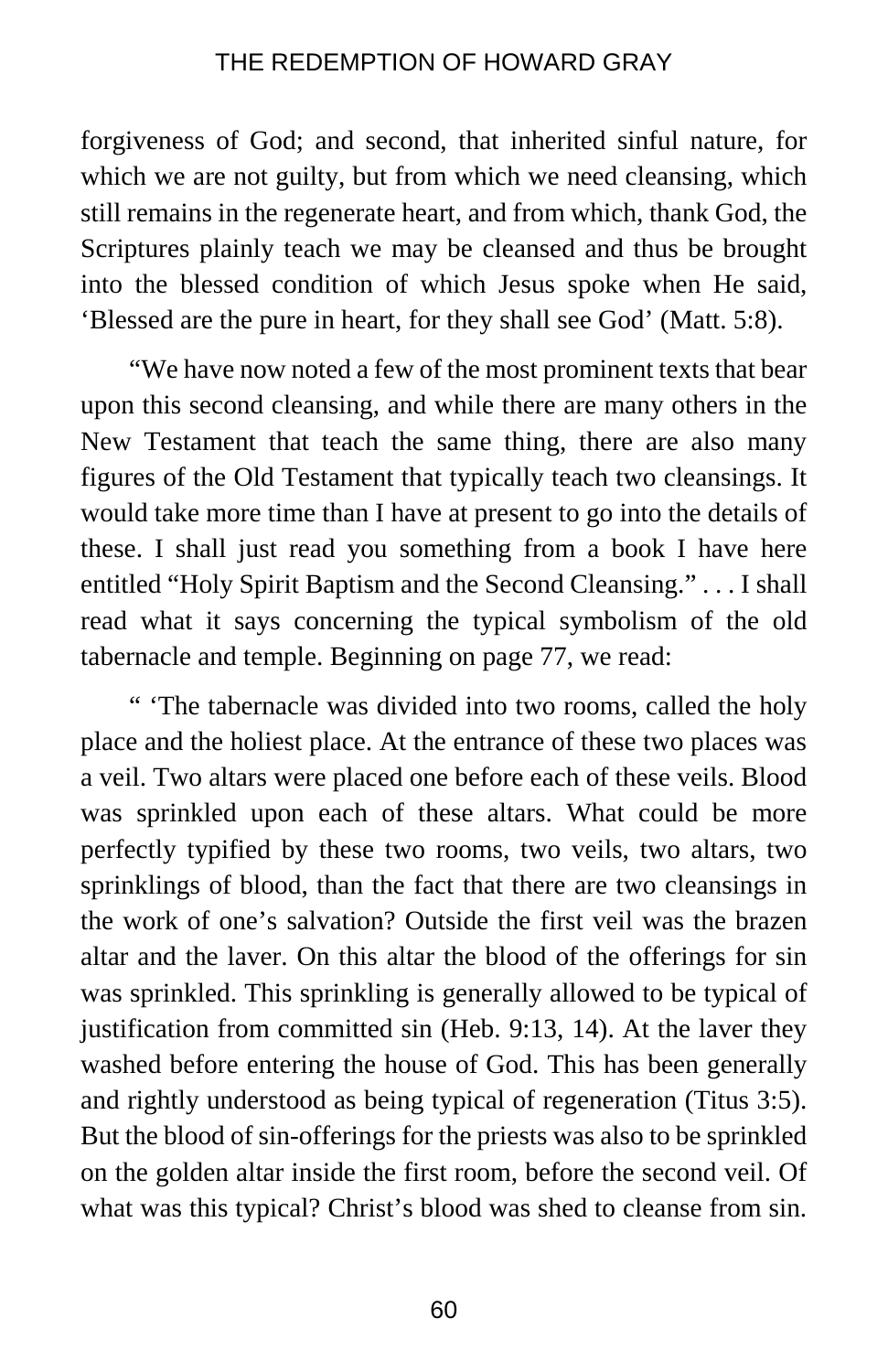If that blood typical of Christ's blood when sprinkled on the brazen altar typified justification, what must the sprinkling of it on the golden altar typify but the second cleansing or the entire sanctification of the believer?

This is clearly taught also in Heb. 10:19-22: 'Having' therefore, brethren, boldness to enter into the holiest by the blood of Jesus, by a new and living way, which he hath consecrated for us, through the veil, that is to say, his flesh; and having an high priest over the house of God; let us draw near with a true heart in full assurance of faith, having our hearts sprinkled from an evil conscience, and our bodies washed with pure water.' Here the exhortation is to 'brethren,' those already justified and regenerated, to go 'into the holiest' from the holy place where they then were. They were to enter it 'by the blood of Jesus,' by which believers have their hearts sprinkled from an evil conscience [justified at the brazen altar] and their bodies washed with pure water [regenerated at the laver], which admitted to the first apartment, after which they are urged to go on into the holiest by the blood of Jesus. This clearly teaches that these altars, veils, rooms, etc., foreshadowed the way of salvation and that there is a double phase to salvation entered by a twofold cleansing by the blood. And this agrees perfectly with the idea that the tabernacle was a type of the church, for is it not a fact that the church contains those merely converted as well as those wholly sanctified? This is in perfect harmony with the sanctifying of the church in Eph. 5:26. Thus we see that the two apartments in God's ancient house have a counterpart in this spiritual house, the church.'

"Of the abundance of Scriptural teachings on this subject, I shall mention one more; that is, the soul-rest referred to in the fourth chapter of Hebrews. Perhaps it does not refer exclusively to the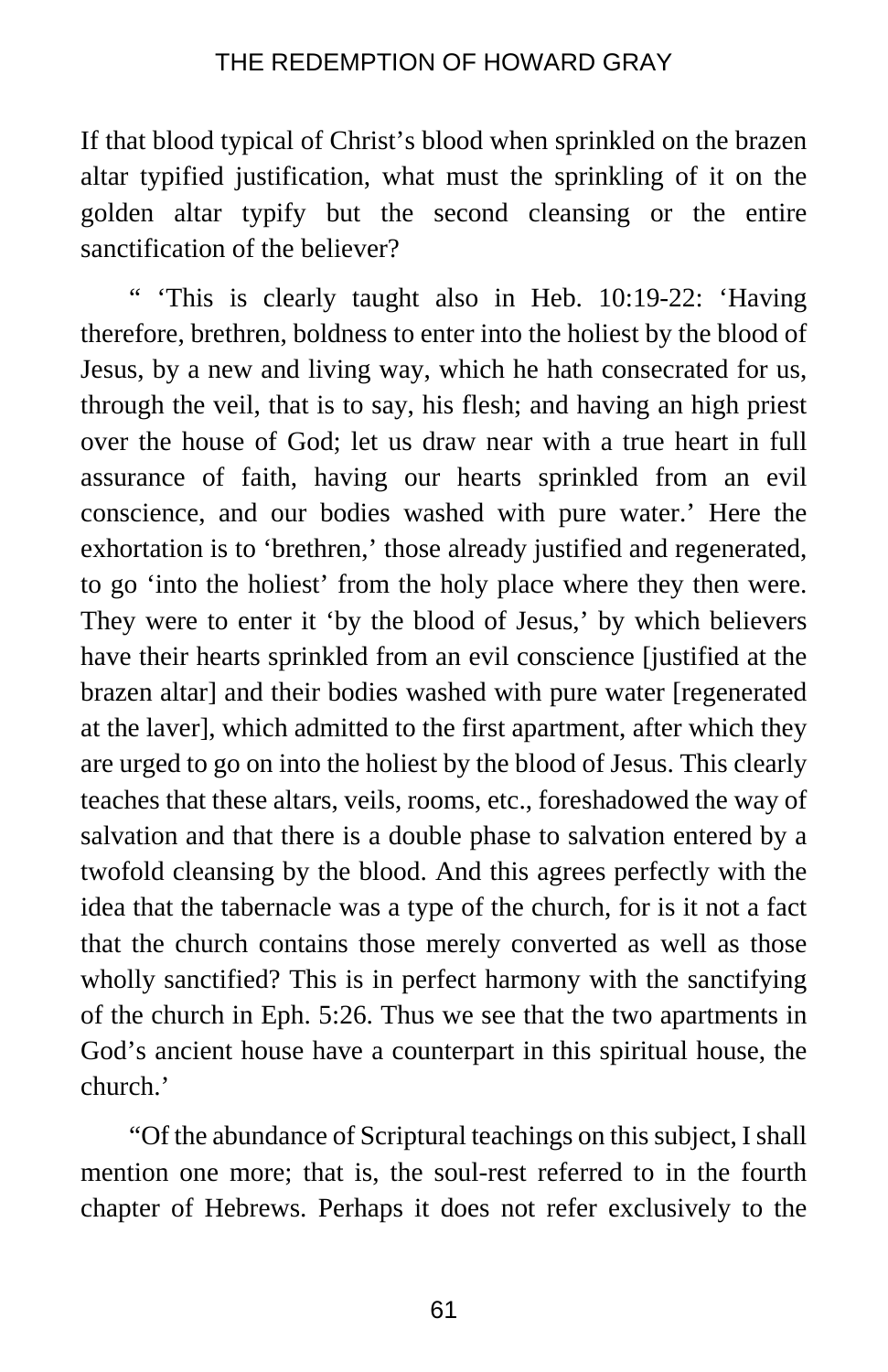entirely sanctified state, but it is evident that it is more fully true of this state than of the regenerated state. That rest which remains to the end, and into which the Israelites could not enter because of their disobedience, is a rest of soul, as Jesus said, 'I will give you rest . . . and ye shall find rest unto your souls' (Matt. 11:28, 29). This soul-Sabbath well expresses and illustrates the blessed rest of soul that comes to all who enter that glorious experience, entire sanctification. There is a rest of soul in this experience that is entered into and maintained by faith in God. That is the true Sabbath, a rest not of one literal day a week, but a spiritual rest that is constant and abiding.

"Howard, I entered into this rest twenty years ago. I have had soul-rest through all these years. There has been no conflict with that inner foe. To be sure I have had trials and difficulties, for while one may have rest and peace within, he may be beset from without by many things, but these outer things, if met in faith and faithfully, need not disturb that inner quiet and rest. It is only when one has the experience of this rest in his own soul that he can understand the full force of the Scriptural teaching and know within himself the blessed reality of having what Christ promised."

"I believe this, Bro. Miles," said Howard, "and I desire more than anything else in the world to enter into this experience myself."

"You may do so," said Bro. Miles, "without delay. Begin to seek the experience definitely and earnestly and it shall be yours."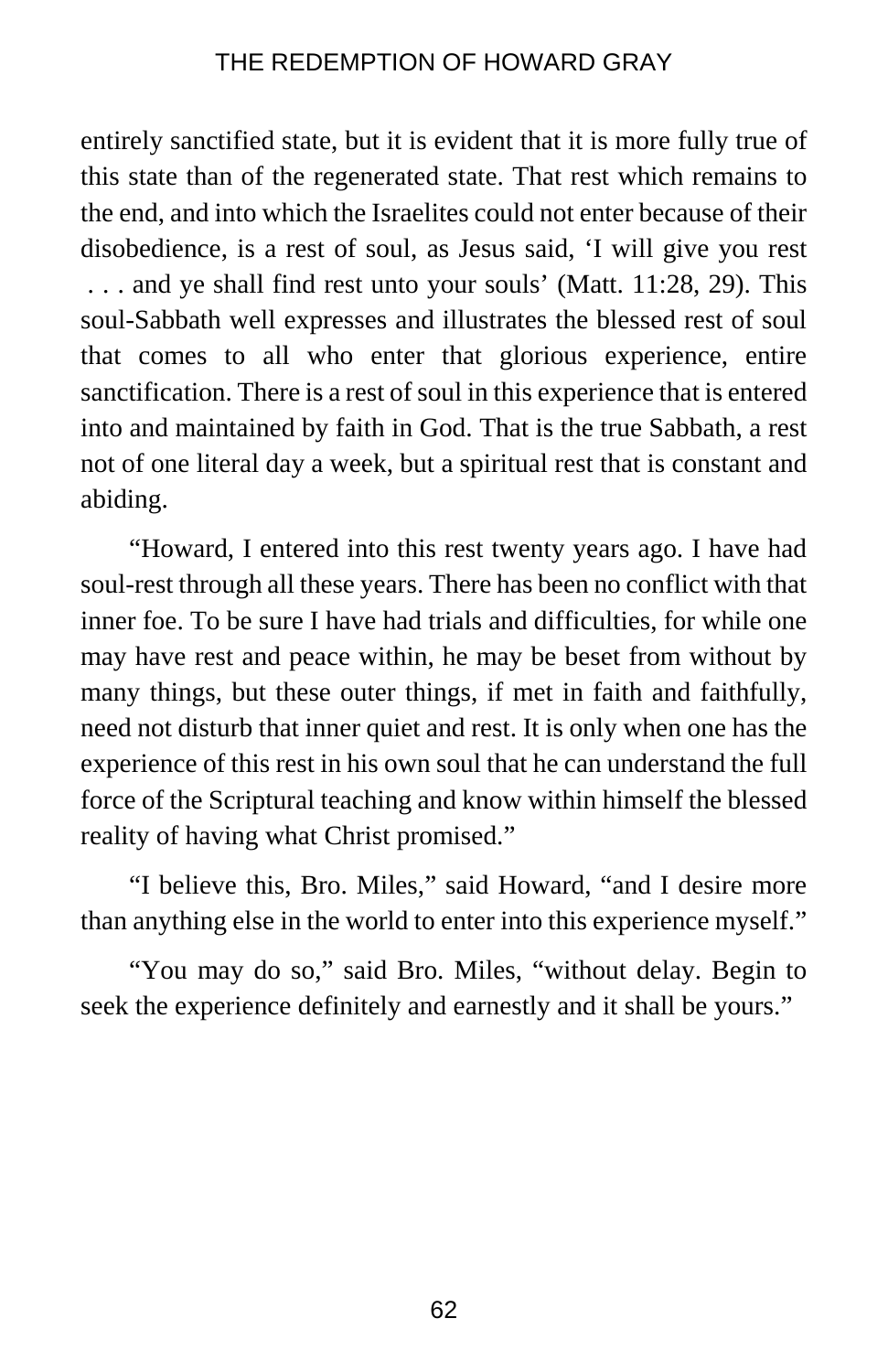# **Chapter Six**

# **"I Am Not Disappointed"**

Howard had just returned from a three weeks' visit to the State Capitol. During his visit he had been much occupied with the thought of entire sanctification. He had talked with different people concerning it and had heard some preaching upon the subject. He was very eager to talk it over with Bro. Miles, for the different opinions he had heard expressed did not harmonize with each other. He seized the first opportunity to visit Bro. Miles. He was warmly greeted, and they spent the evening in friendly discussion.

"Bro. Miles," said he, "while in the city I talked with an old gentleman concerning sanctification. He said he had heard of it all his life and knew all about it. He claimed that we grow into it; that it is an experience that we cannot attain to until death, but that we gradually grow and develop until we reach it."

"Yes," said Bro. Miles, "there are many who teach thus, but they have neglected to consider some things that the Bible says. The Bible speaks of it as a present experience. Jude addressed his epistle 'To them that are sanctified' (Jude 1) not to those who should be sanctified in the future. When Paul wrote the First Epistle to the Corinthians he addressed it 'to them that are sanctified in Christ Jesus' (1 Cor. 1:2) and in chapter 6:11 he said, 'Ye are sanctified.' In Heb. 2:11, the writer of that Epistle said, 'they who are sanctified.'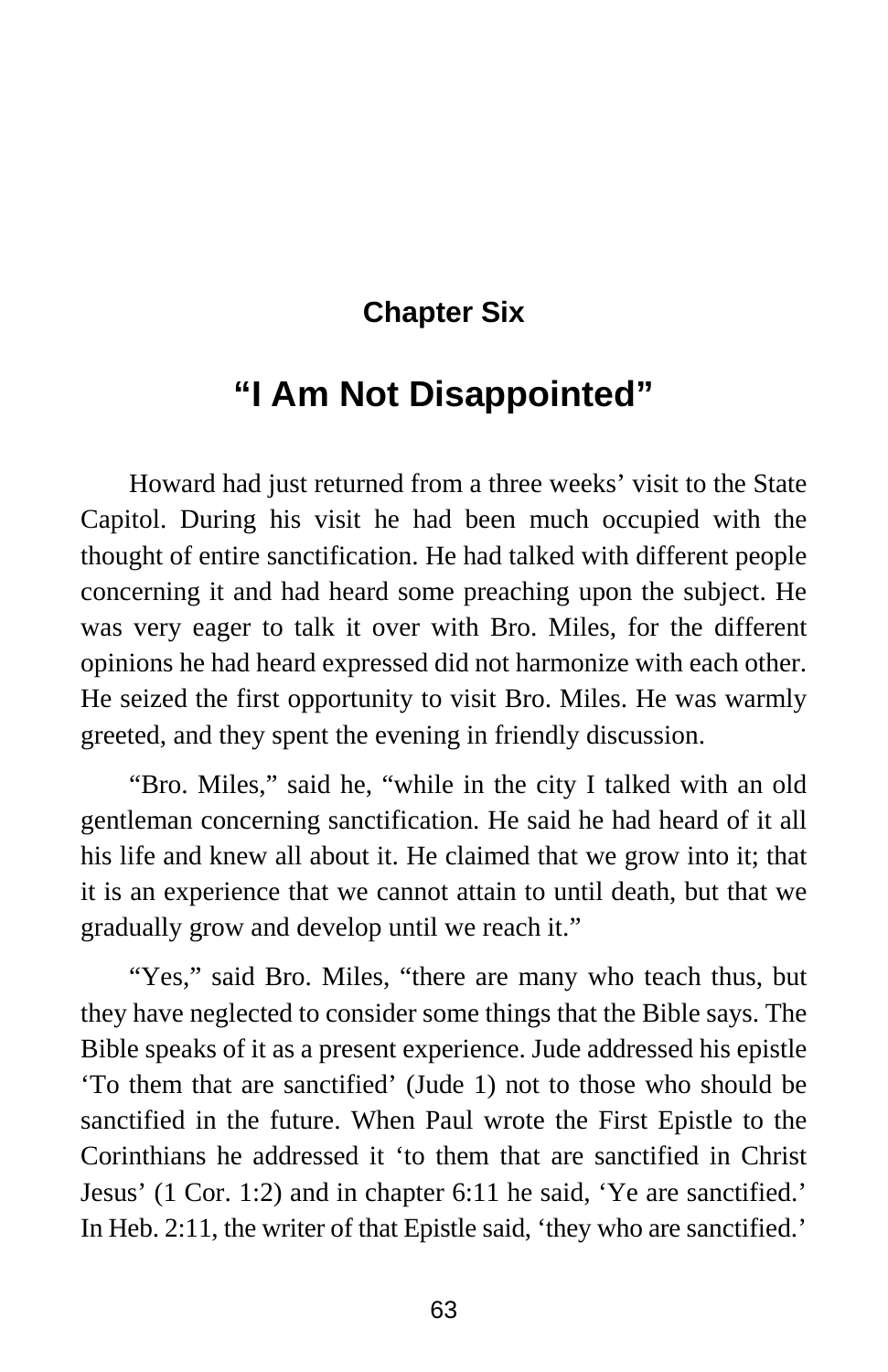In chapter 10:29 he speaks of people that were sanctified; so, you see, it is not an experience that we can only get at death.

"Now, as to the question of it being a growth—it is true that we grow in grace; we are to grow and develop in the Christian life so long as we live, but that is altogether a different thing from the experience of entire sanctification. A point to be noted is that growth does not change the nature; it only increases what already exists. Therefore, we can increase in growth only in what we already have. Too, growth does not decrease; therefore, the sin that is innate in the unregenerate cannot be grown out any more than weeds can be grown out of one's garden. Growth neither gives anything new nor eradicates the old.

"The Bible plainly teaches that our hearts must be purified, and purified not by growth but by a cleansing through the blood of Christ. Let me read you some texts from the Bible. Heb. 13:12 says, 'Wherefore Jesus also, that he might sanctify the people with his own blood, suffered without the gate.' Chapter 10:10 says, 'We are sanctified through the offering of the body of Jesus Christ once for all.' And verse 29 of this chapter says, 'the blood of the covenant, wherewith he was sanctified.' Now if we are sanctified, as the Scriptures say, by the blood of Christ, does He apply His blood many different times and cleanse us a little at a time? There is no thought of growth in the idea of cleansing. 'The blood of Jesus Christ his Son cleanseth us from all sin' (1 John 1:7). It is, therefore, a definite, specific act. It is God who acts in order to sanctify us, as Jude said—'Sanctified by God the Father' (Jude 1). And we read 'The very God of peace sanctify you wholly' (1 Thess. 5:23). This proves that it is not a continuous act, but one act as complete in its results as that act of God which cleanses us from the guilt of our actual transgressions.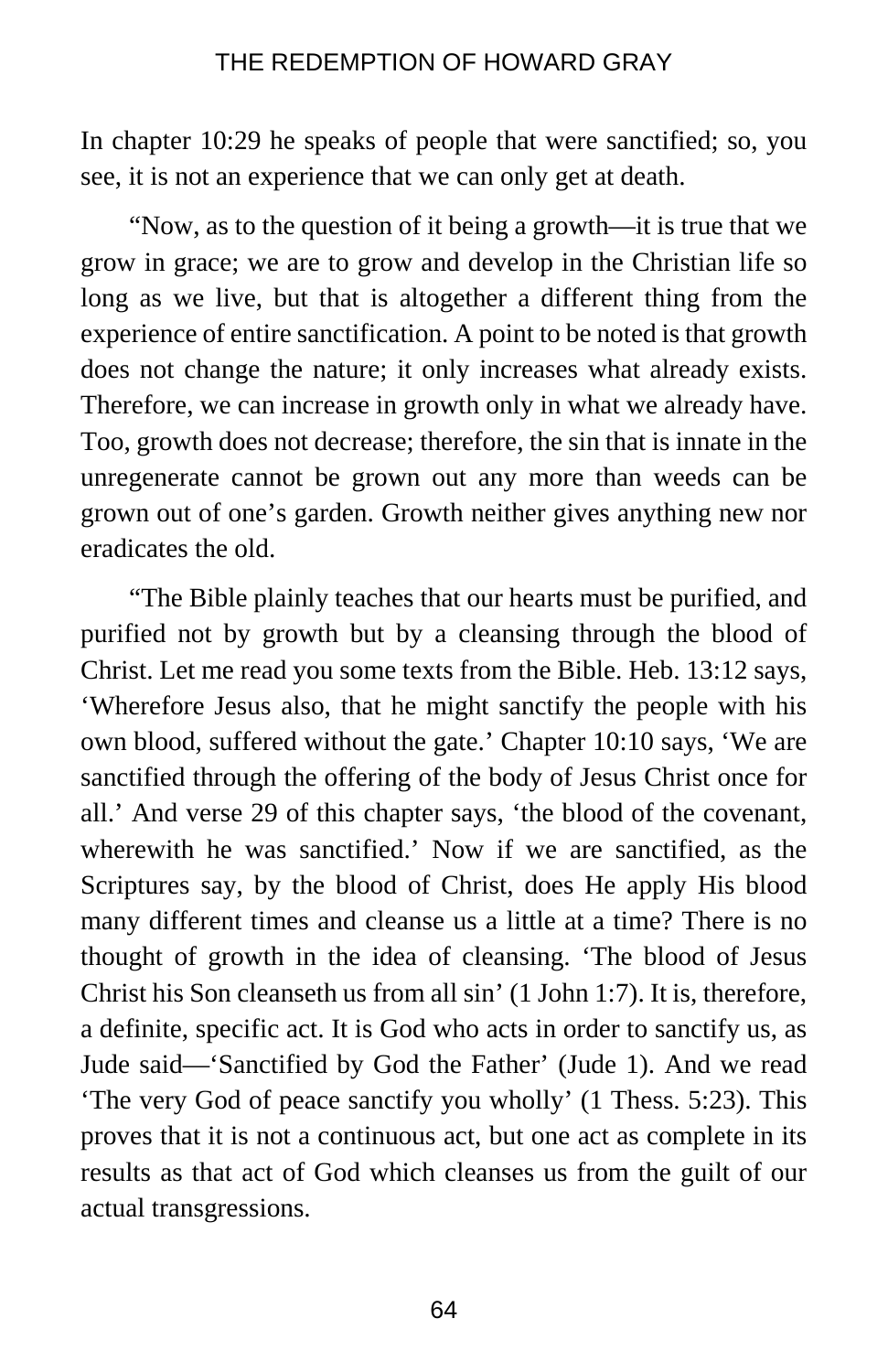"Another thing—we are sanctified by faith. Acts 26:18 speaks of 'them which are sanctified by faith.' Peter speaks of 'purifying their hearts by faith' (Acts 15:9). This is exactly the means by which we are justified. There must be a definite act of faith, and this brings a definite operation of God in our hearts through the Holy Spirit. Then too, as I pointed out to you before, the gift of the Holy Ghost, or the baptism of the Holy Ghost, which is the same, accompanies this cleansing of the heart, and God does not give the Holy Spirit to us piecemeal. The Holy Spirit fell 'suddenly' on the disciples at Pentecost and on other occasions. There was nothing gradual in the work.

"Another thing to take into consideration is the fact that in speaking in the Greek language of sanctification, the Greek being the original language of the New Testament, the past tense is frequently used. This always signifies completed action; it means once for all. This tense is used in Eph. 5:26 where it says of the church, 'That he might sanctify and cleanse it with the washing of water by the word.' The Revised Version says, 'having cleansed it.' The work is done now; it is not a future thing; it is not a growth. It did not wait till death. The experience is a present, completed one. There are other similar texts that might be quoted."

"I see, Bro. Miles," said Howard, "that that old gentleman was mistaken. You are right in what you said about it not being a growth, but that it is a present experience. I found some other people who were teaching very differently. They teach much as you have taught me, but they also say that when one is baptized with the Holy Spirit, he will speak in tongues as the evidence, and they say that no one has the experience unless he does speak with tongues as the evidence. I attended some of their meetings. They certainly are very positive in their teaching, and I saw some strange things among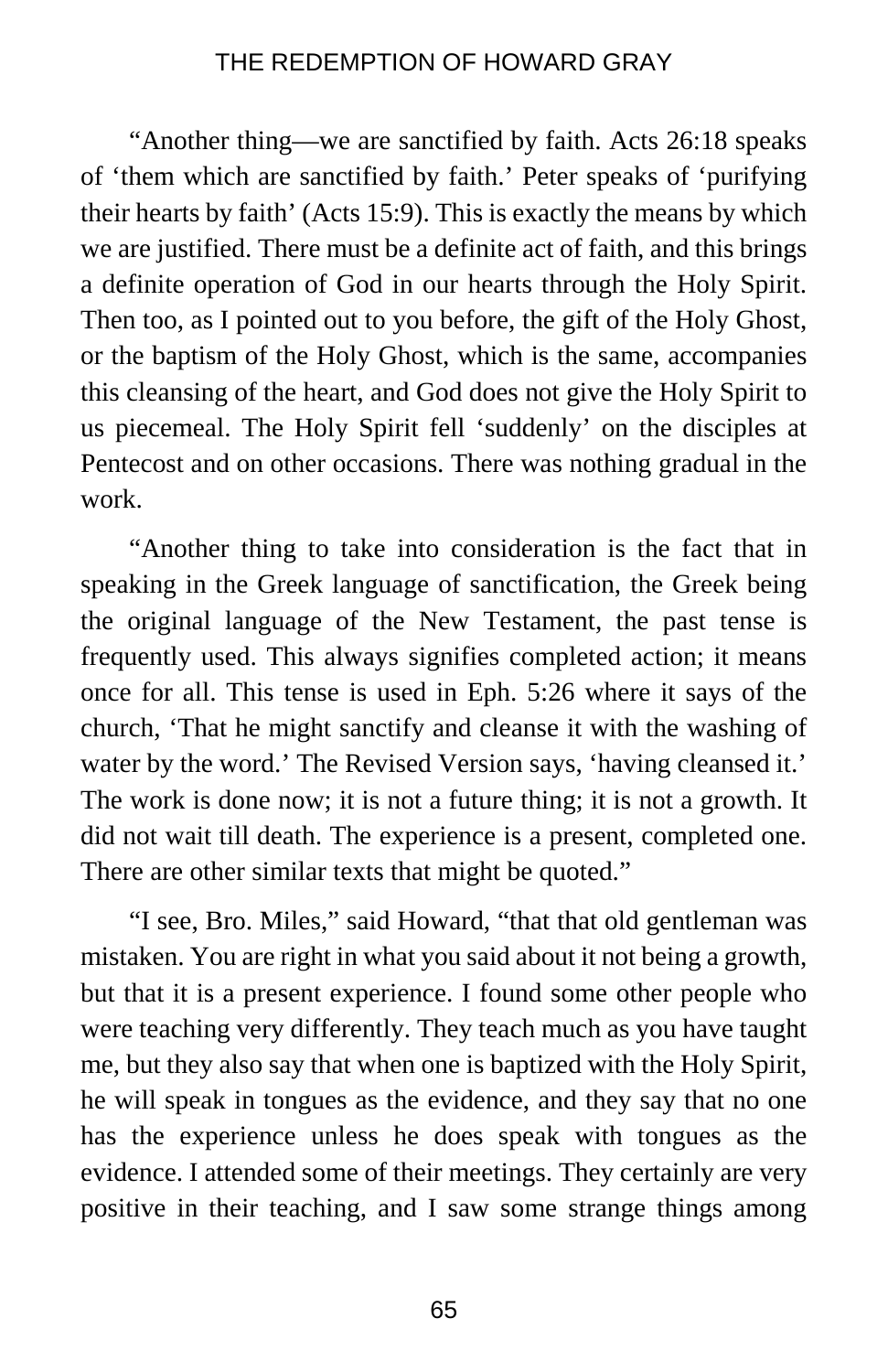them. I have some of their literature here. Would you like to look at  $i$ f?"

"I suppose it is just about like that which I already have had," said Bro. Miles. "I am quite well acquainted with their teachings and have attended some of their meetings at various places. There is such a thing as the gift of tongues spoken of in the Scriptures, but the Bible nowhere teaches that all the sanctified will receive this gift, or that all did receive it, or that all who receive the Holy Ghost speak in tongues.

"There was one thing you noticed in their meetings; that is, their love of the spectacular. They love physical manifestation and cultivate emotionalism. As I have already pointed out, these things are no part of salvation. Giving way to wild emotionalism is bound to produce hysterical results. People who 'fall under the power,' or who go through wild unseemly demonstrations, do so as the result of physical excitement of unrestrained enthusiasm. Carried to the extreme this often produces a form of catalepsy. People often go into trances and perhaps lie unconscious for hours. In many cases these things are physical and mental results and do not come from the Spirit of God. The tongues that many people speak nowadays, in many instances no doubt, are mere manifestations of subconscious mental action.

"The same results are often produced outside of religion. Insane persons are said often to speak in tongues. Spiritualistic mediums frequently do the same. It is a well-known fact that among the Chinese and East Indians it is no uncommon thing for people to speak in tongues. These people are not Christians, and the tongues they speak are not by the Holy Ghost. So we need to be careful about this tongue craze that is leading astray so many people. The laws of such demonstrations are very well understood by psychologists.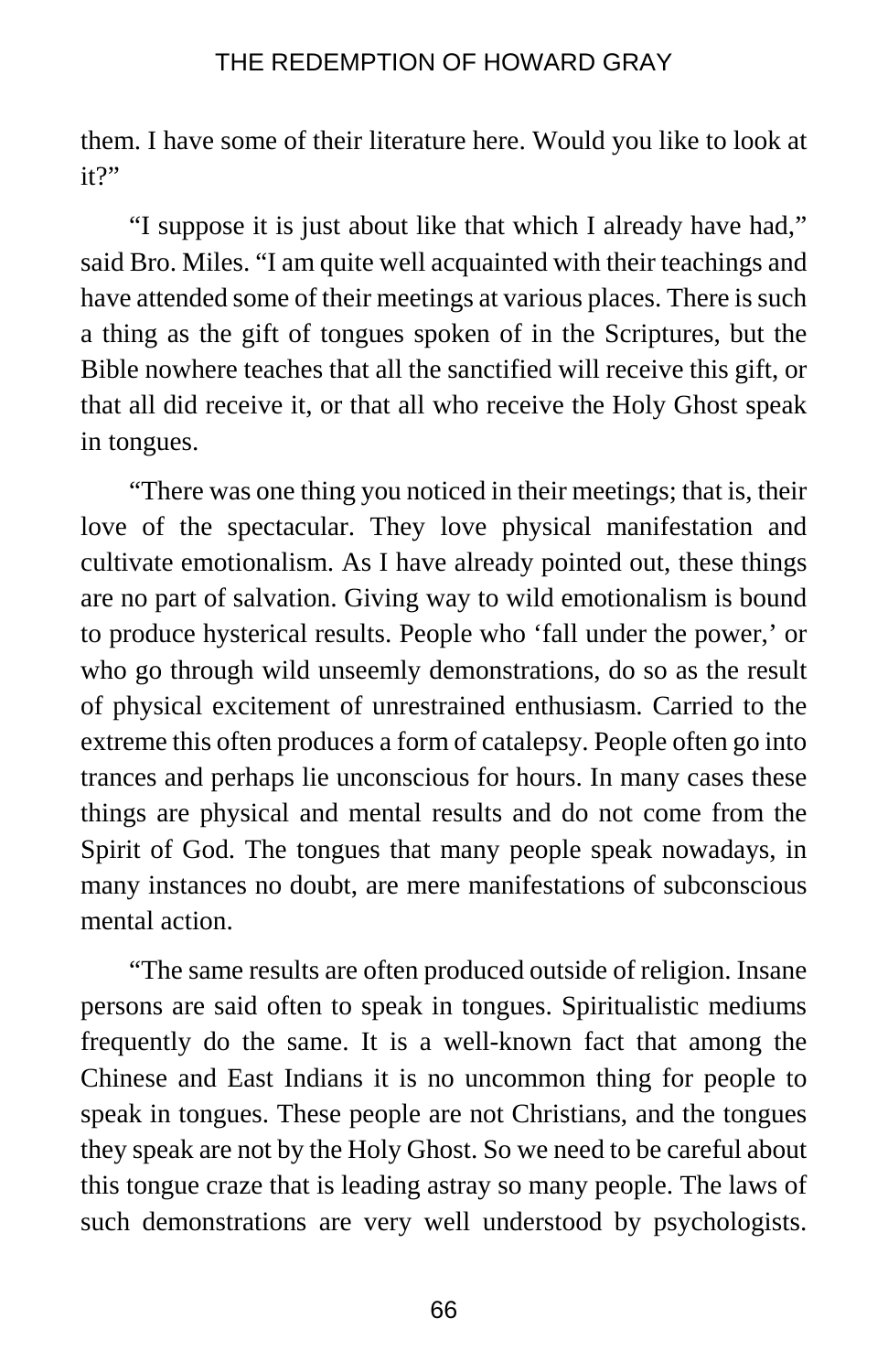There are many tongues that are not the operation of the Spirit of God. In fact, some of the 'tongues' ministers have admitted to me that they could not tell the difference between the false tongues, which they admit are among them, and the true ones. Sometimes people in the meetings who make no profession of religion whatever go to speaking in tongues. People who do profess and yet live godless lives frequently speak in tongues. We need some better evidence than this that the Holy Spirit has come.

"The real evidence is the indwelling Spirit of God Himself. It is that pureness of heart; that power that comes only from the Holy Ghost; that enriching of the spiritual life; the fullness of love; all these are evidences of this work wrought in the heart.

"People spoke in tongues in Mr. Wesley's day, but he rejected it and said it was not of God; that is, the kind of tongues they spoke. The true gift of tongues may be manifested. Some people may speak in tongues when they are sanctified wholly, but the majority do not and never did so far as we have any record. The initial outpouring at Pentecost was perhaps the greatest manifestation that has been seen. I want something as evidence that is a little more substantial than a temporary jabbering in some supposed tongue that neither I nor anyone else understands, and which may be produced by a variety of other causes. When you get the Bible experience, Howard, you will know it without having any need of speaking in tongues. You will have that inner consciousness of the work done. You will know it as really and truly as you knew when you were converted. The experience is just as real and just as definite as the experience of conversion."

"Bro. Miles, will you please tell me how to get the experience? My heart craves it very much. I long to be cleansed entirely. I long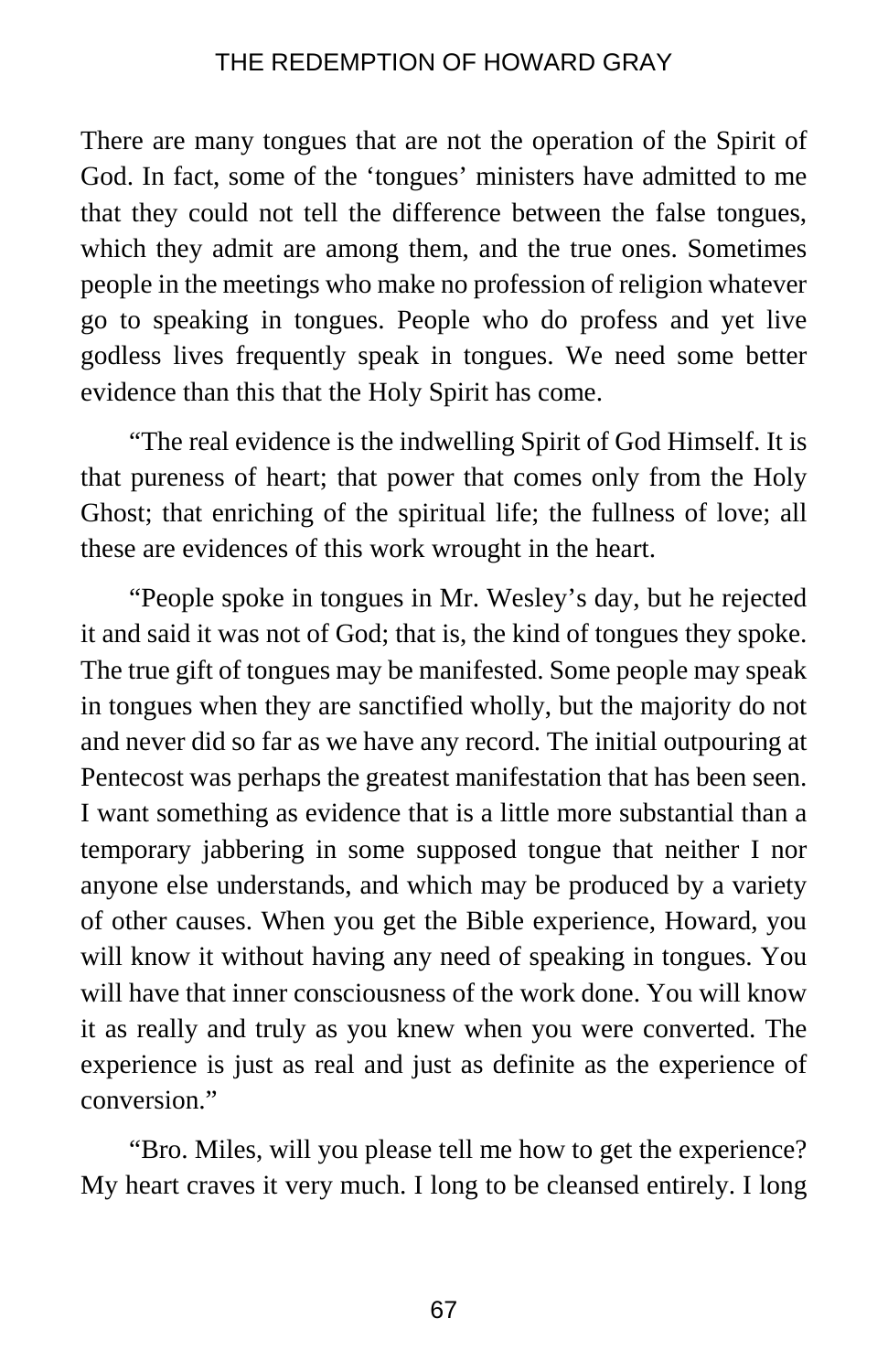for the Holy Spirit, the Comforter, to dwell in me in His power and glory."

"I can tell you some things that you must do to receive the experience," said Bro. Miles, "but there are some things that cannot be made plain to you. God has left it so that your heart must reach out for Him and desire Him without fully understanding, until your heart goes beyond the understanding of your mind; so that your heart's deepest depths are reached. To follow out a mere mental conception of receiving the experience is to be disappointed. For that reason God does not make every step plain to us in the Scripture. But the Holy Spirit will guide us and the yearnings of our hearts will reach out in the right direction.

"The first thing for you to do is to consecrate yourself fully to God. You must yield to the whole will of God. You must come to the place where you are willing not to be your own; not to choose for yourself, but to let God choose for you and work His will in you, for you, and through you. You must dedicate yourself completely to God, without reserve. When you do this you will come to the place where you will realize that you are all surrendered to God. You will know that you have reached the end of self-surrender. Some tell us that this of itself is sanctification. Such is not the case, however, for as I have pointed out to you, sanctification is a work of God wrought in us through the blood of Christ. Consecration and dedication are our part: sanctification is God's part.

"Along with this dedication of yourself must be an earnest desire and diligent prayer for God to do the work. You received forgiveness of your sins only when you became earnest enough to seek Him with your whole heart. You will become sanctified only when you reach that same earnestness and seek Him with all your heart. Along with a whole-hearted dedication and earnest seeking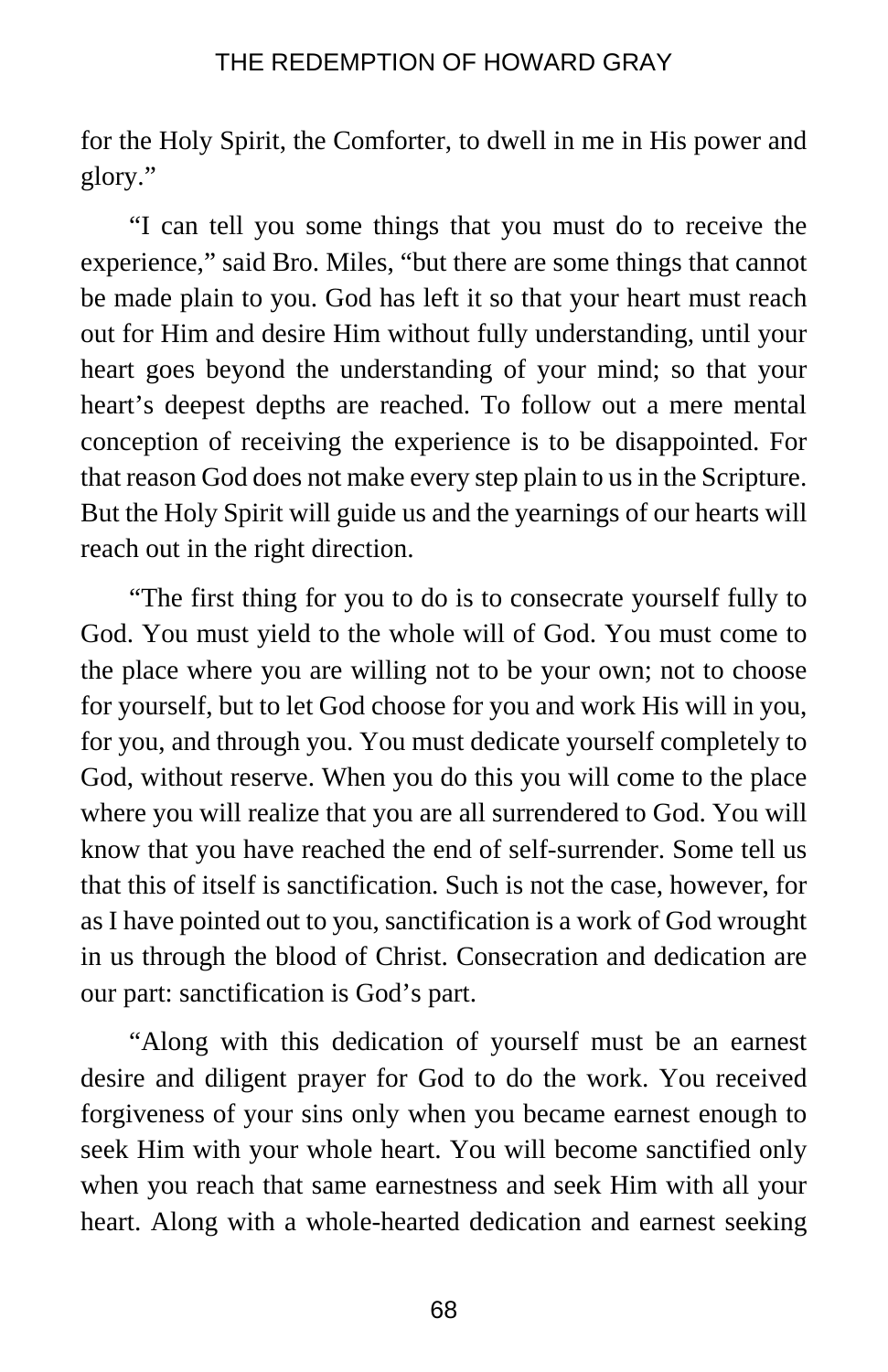and asking must go a definite faith. We are sanctified by faith: therefore, it requires as definite and active an operation of faith for our sanctification as it does for our conversion. The Scripture says, 'What things soever ye desire, when ye pray, believe that ye receive them, and ye shall have them.' God desires to give you the Holy Spirit. He desires to cleanse your heart completely, and as soon as you reach the point of whole-hearted dedication, earnest seeking, and definite faith, you will receive the experience. One point to keep in mind concerning faith is that it is not struggling or trying, but is simply relying upon God's promises. It is accepting them as true true for you here and now. Faith operates naturally, easily, and effectually when we have reached the proper place in consecration and earnest seeking."

"Bro. Miles, how shall I feel when I am sanctified?"

"I have no idea," said Bro. Miles. "Sanctification is no more a matter of feeling than is regeneration. Whatever emotion goes with it is an accidental or incidental thing and no part of the work of God. People are usually joyful when they receive the experience. The emotions of some run very high. If people are of an emotional temperament they are likely to become very happy and perhaps shout. I have seen people who rejoiced and shouted until it seemed they could hardly stop. I have seen other people who were perfectly calm and collected. There was only a quiet, joyful peace, accompanied by no external demonstrations beyond the look of satisfaction and joy in their countenances. These quiet ones who made no demonstration have shown in their lives that they had received just as much of an experience, just as deep an experience, and just as real an experience as those who had been so demonstrative. So I cannot tell you how you will feel when you receive the experience.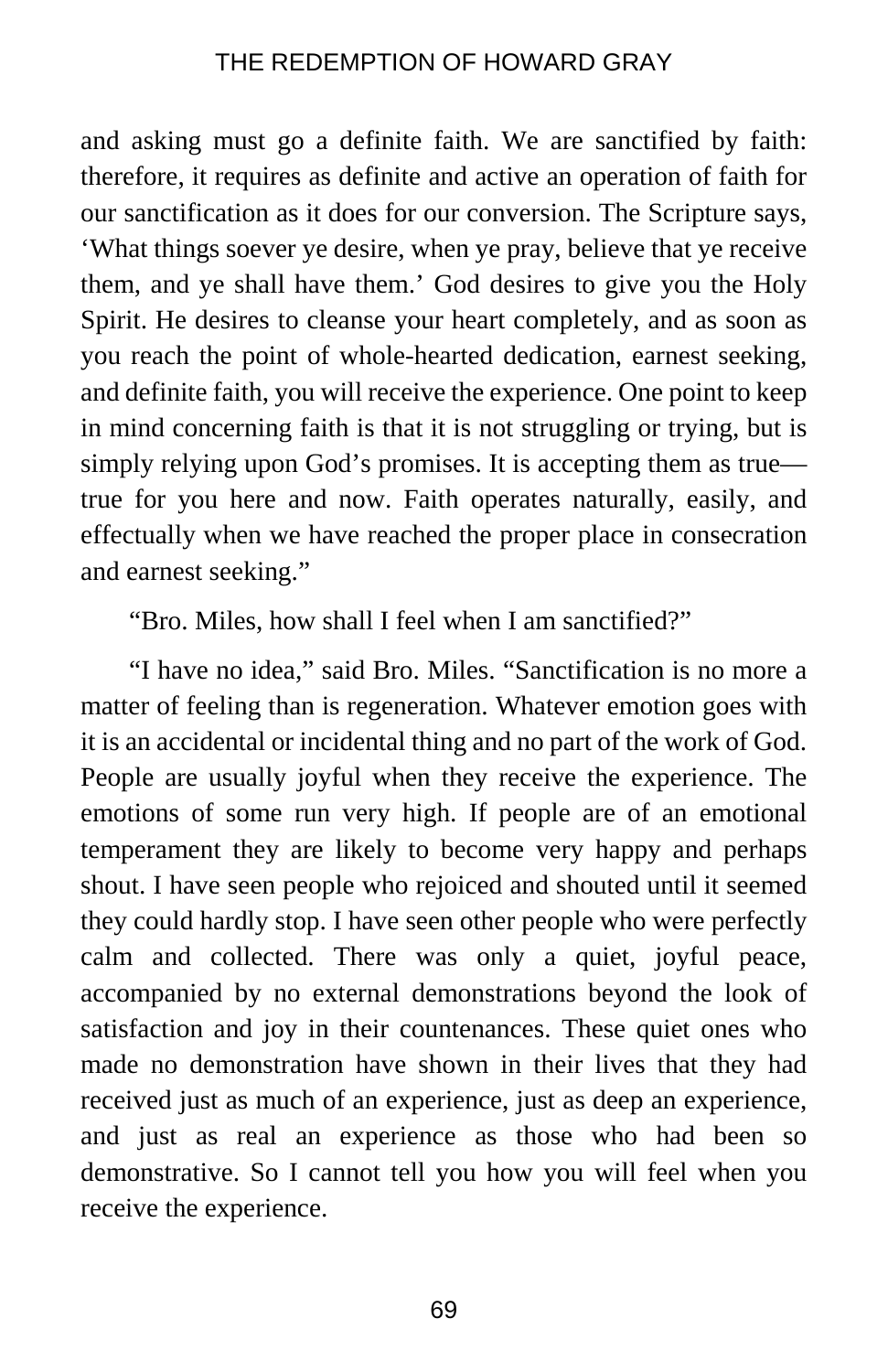"You will need to put into practice with respect to your sanctification the lessons that you learned concerning your justification. You can thereby miss conflicts similar to those through which you passed after your conversion when you trusted your emotions and rated your relationship with God by your emotions. One's emotions are the result of his temperament. The more emotional one is and the more he trusts his emotions, the greater his spiritual conflicts are likely to be. Great emotions, therefore, are not to be sought after; neither are demonstrations of any kind. Demonstrations of themselves mean nothing. They have little real value from a spiritual standpoint. If one's joy depends on his emotions, then emotion is a necessary part of life, but if we make any part of our salvation to depend upon our emotions we shall make trouble for ourselves. We must live by faith and base our salvation upon faith, even when our emotions are exalted. Unless we do so, when emotions subside our faith will subside, our confidence in ourselves will subside, and we shall be left to battle against doubts."

They talked on of various things, and of many other phases of this great experience. As Howard went home he determined in his heart to seek the experience of entire sanctification immediately. He reviewed his life. He saw that he had given his all to God in the beginning, as far as he comprehended what that meant. Now he could realize in a far deeper sense and to a far greater extent the possibilities of a deeper dedication, of a more perfect surrender, of a more extensive yielding. He began to yield himself. He did not find himself able to yield all at once to the full depths of his nature, but gradually he came more and more to the point of self-surrender. Not many days were spent in this, but it was a time of intense heartsearching. He found many indications, small in themselves, but pointing out a great fact, that he had never realized what full selfsurrender meant. As fast as he saw how to yield and what to yield,

70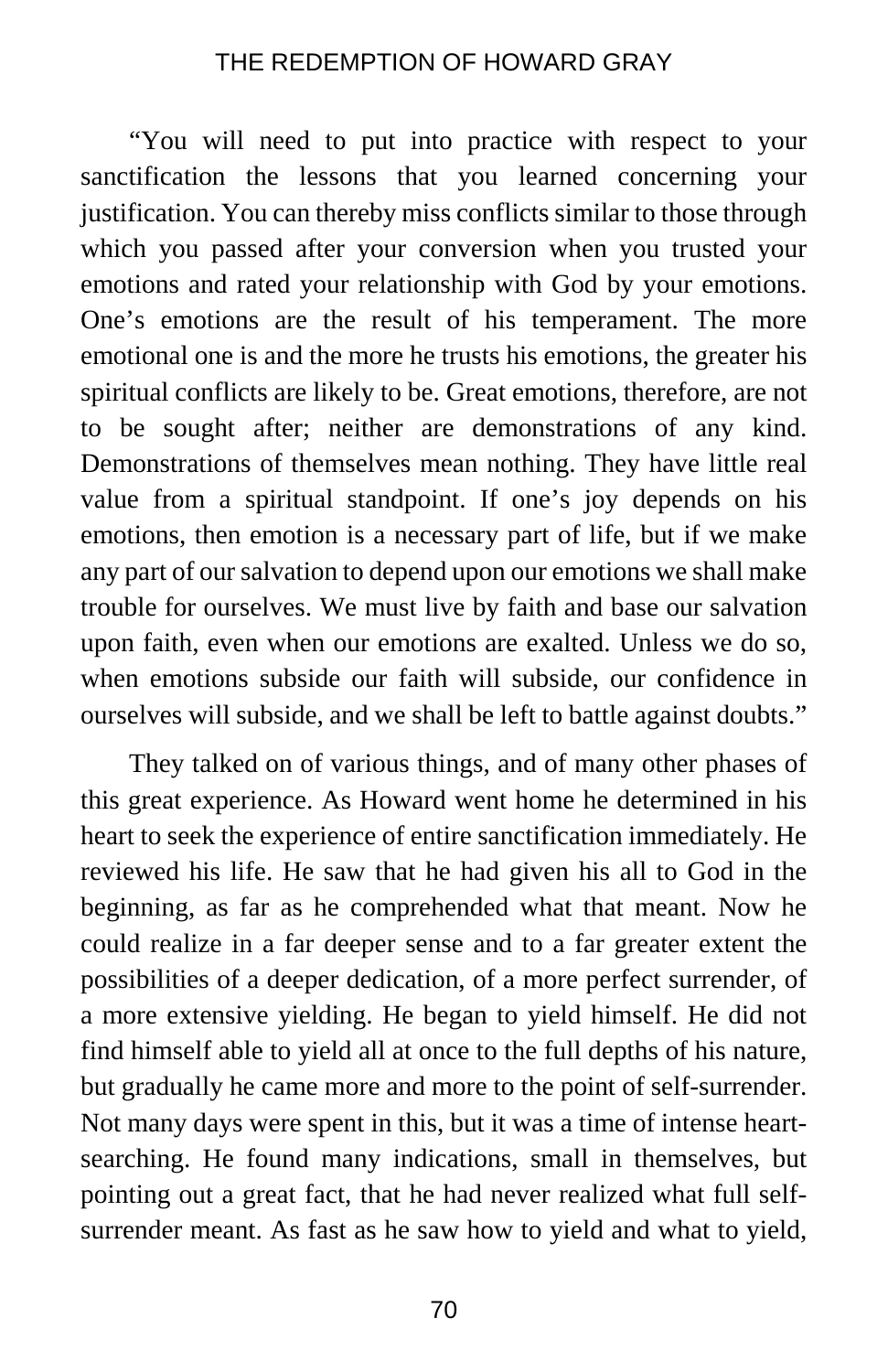he yielded. The more he yielded, the more intense became his desire for the experience that he was seeking. The more intensely he prayed, the nearer he seemed to draw to God. One night he came to the point where his desire became so great that he determined to shut himself up in his room and seek until he found the experience which he craved.

Howard fell upon his knees. The Holy Spirit seemed at once to open up to his understanding the whole subject, in such a way as to enable him quickly to reach the point of complete self-surrender. When he reached that point he knew it; there was a consciousness that there was nothing withheld. Then his faith took hold upon God and he realized that the work was done. His emotions were altogether different from those that filled him at his conversion. This was doubtless because of the difference of his attitude and of his mental state. Some have similar emotions at both times; others quite dissimilar ones. With Howard there was no particular emotion, only it seemed that a great calm and a wonderful peace had settled down upon his spirit. He arose from his knees and went to bed. He did not shout; he did not feel like it. The thing that stood out the clearest of all was the inner consciousness that the work was done. There was a satisfaction in this. He felt like a man who had been on a long journey and who in returning to his own fireside had opened the door, stepped into his own home and reached the end of his journey, the resting-place he desired.

The next morning when Howard awoke his heart was full of joy. His Lord seemed very precious to him. It is useless to describe the details of his experience for there is a great variety of personal experiences and we cannot make the experience of one person the test of the experience of another except in that inner work wrought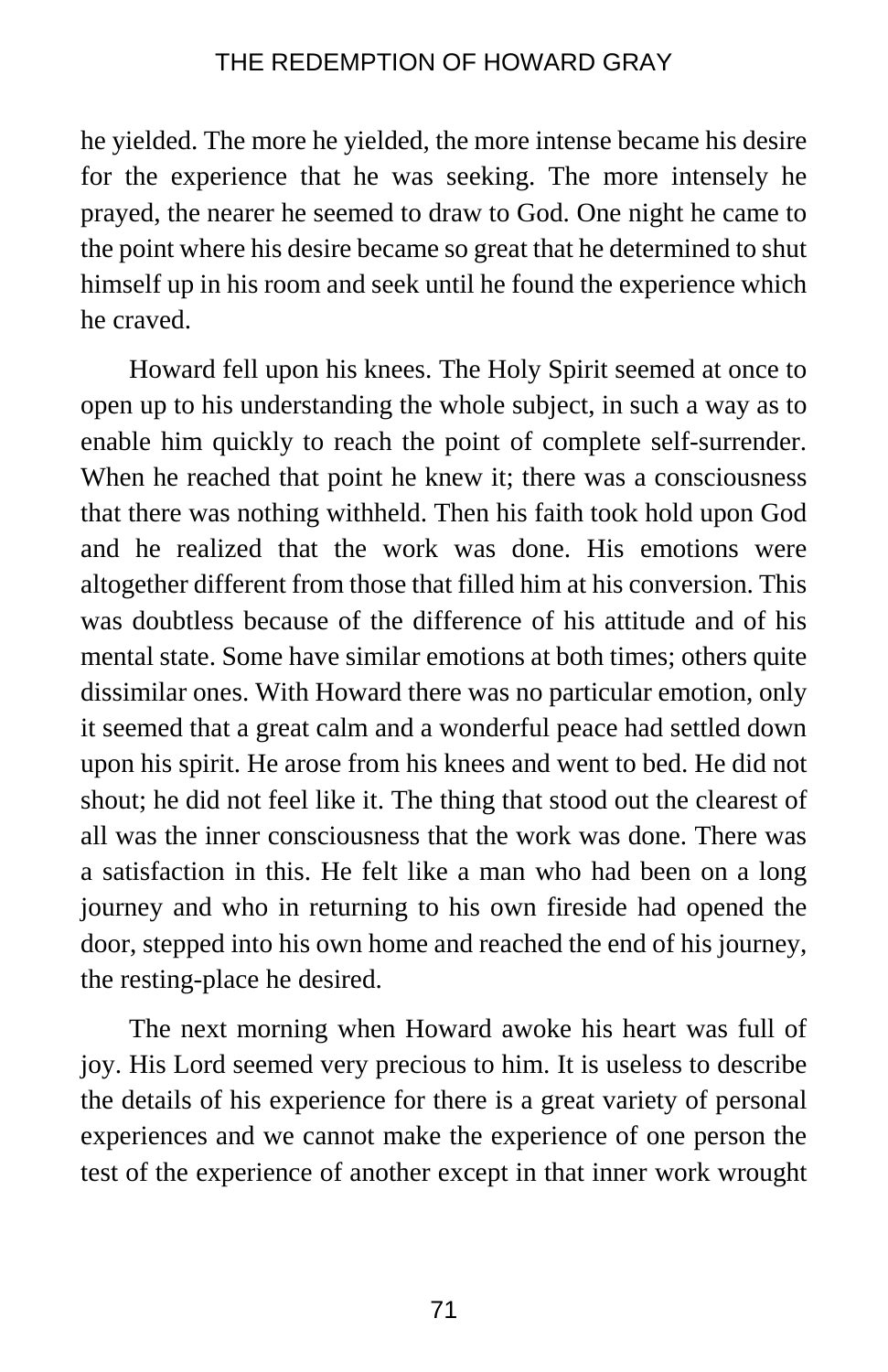by God's Holy Spirit. The external manifestations and the emotions vary widely.

A few days later Howard met a man whom he had seen at the Ridge at different times. He told this man of his new experience.

"Yes," said the man, "I was sanctified in the revival last winter. I consecrated and took it by faith just as they told me to."

"Did you realize that you received the real experience?" asked Howard.

"Well," said the man, "I did not notice much difference, but I just took it by faith."

"That is the way I got it, too," said Howard, "but faith in my case brought real knowledge of a change wrought, of something added to me. I knew the work was done; I know it still. Does that correspond with your experience?"

The man hesitated. "I cannot just say that I feel that way about it. Sometimes I feel that I am sanctified, and then sometimes I doubt it, but I took it by faith the best I knew how."

The next day Howard went to see Bro. Miles to tell about his experience. Howard's face told the story to Bro. Miles before he had said a word. "Ah!" said Bro. Miles, "I see you have what you wanted."

"Yes," said Howard, "I have it. I know I have it." Then he told of the gracious outpouring of the Holy Spirit upon his heart and related the particulars of his experience. "I am not disappointed," he exclaimed. "It is what I have longed for." "But," said he, "there is one thing I cannot understand. I was talking to Mr. Jason yesterday and he said that he took it by faith, but that he did not seem to know that he had received anything. I wondered how that was."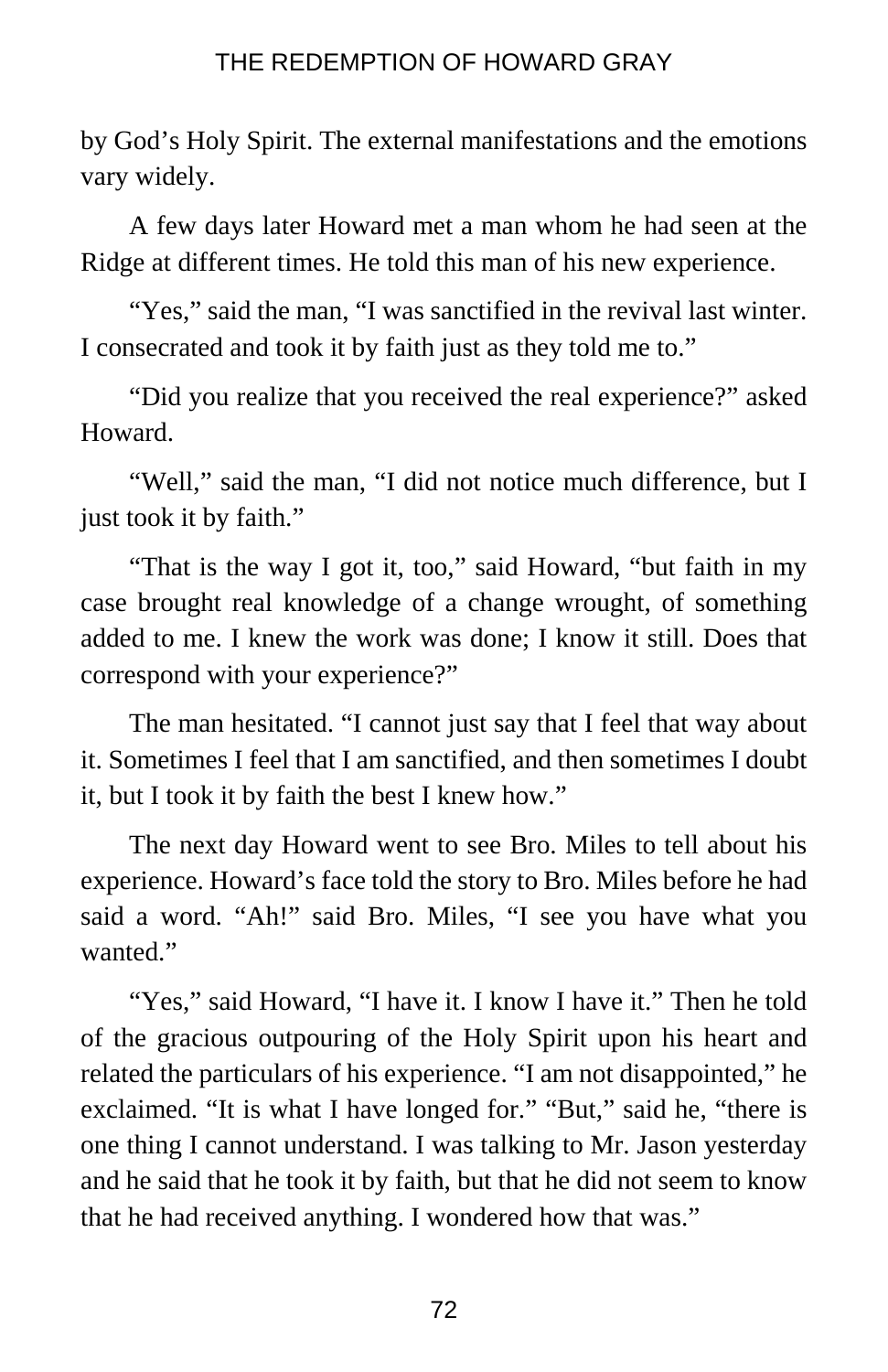"It is true, Howard, that some people claim to take things by faith from the Lord and still do not have any consciousness within themselves that they have something. We get what we get from the Lord through faith. When we exercise a definite faith for a thing and receive it through that faith, we have an inner consciousness that our prayer has been granted and that we have the thing that we desired. Faith brings knowledge. The trouble with Mr. Jason is that he has never reached the proper depths of consecration and dedication of himself to God so that faith can operate normally. The faith that he exercised was a mere intellectual faith. There is a difference between mere intellectual faith and that real faith of the heart that grasps the promises of God and makes them our own. This latter faith can come only when we have definitely met the conditions God has given us, for what we are asking.

"There are many people, who, as they say, take it by faith, who never have it in reality. The trouble is that they do not take it by faith. They only attempt to do so and fail in the attempt. Faith cannot operate effectually until it has a solid basis and that solid basis in receiving entire sanctification is wholehearted dedication and earnest seeking. If there were more of this wholehearted dedication to God; this complete yielding; this choosing of His will instead of our own, there would be fewer people claiming to have the experience without its fruit in their hearts and lives. Real faith brings real experience. But the foundation and background for faith, as I have said, is wholehearted dedication to God and His will. Faith founded on this brings the real experience to the heart. The real experience is something definite and soul-satisfying."

"Bro. Miles, now that I have that foe destroyed from within me and my heart is cleansed, will I have any more temptations, or any more battles to fight?"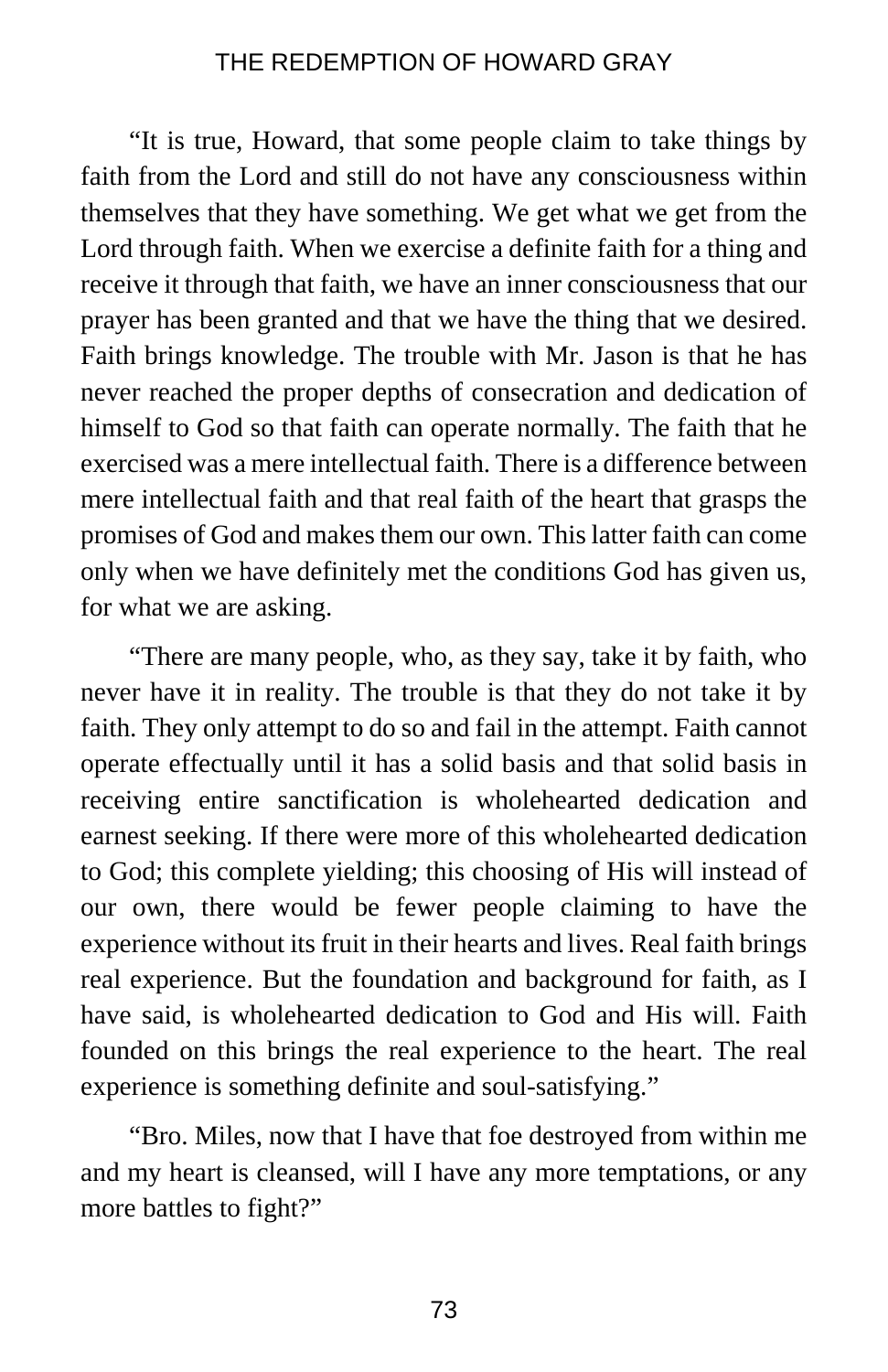"Oh, yes," said Bro. Miles, "you will have plenty of them."

"But if my heart is pure, how can I be tempted?" asked Howard.

"How was Jesus tempted? His heart was pure, yet it is said, 'He was in all points tempted like as we are, yet without sin.' Adam's heart was pure but he was tempted and overcome. So, having a pure heart does not guarantee that we shall have no temptation. You will have many battles to fight; you will have many things to overcome. But, you will not have that foe within you to answer to temptation. However, you are still a human being and you will find that you still have the weaknesses that belong to humanity. While you are redeemed from all sin and your heart is purified and made white in the blood of Christ, you will find in yourself many imperfections. There will be imperfections of judgment; of understanding; you will make many mistakes in the course of your life and many times you will find that your wisdom is inadequate.

"You will often need additional strength from God to meet the circumstances that arise. Then, too, you have within yourself those inherited traits and characteristics that are not sinful in themselves but a part of your real self, that sanctification does not eradicate from you because they are not spiritual impurities. These things will have to be carefully guarded. It is also necessary for you to remember that you, though a spiritual being, live in a human body. This fleshly body has its natural functional desires. These must be guarded and guided and sometimes must be overcome by sheer will-power. These things of themselves are not evil, but Paul said that he kept under his body lest while he preached to others he himself might become a castaway. He brought himself into subjection.

"You will not be righteous automatically. You cannot control yourself without an effort. It is true that the greater grace you have the easier you will maintain yourself on the plane of righteousness,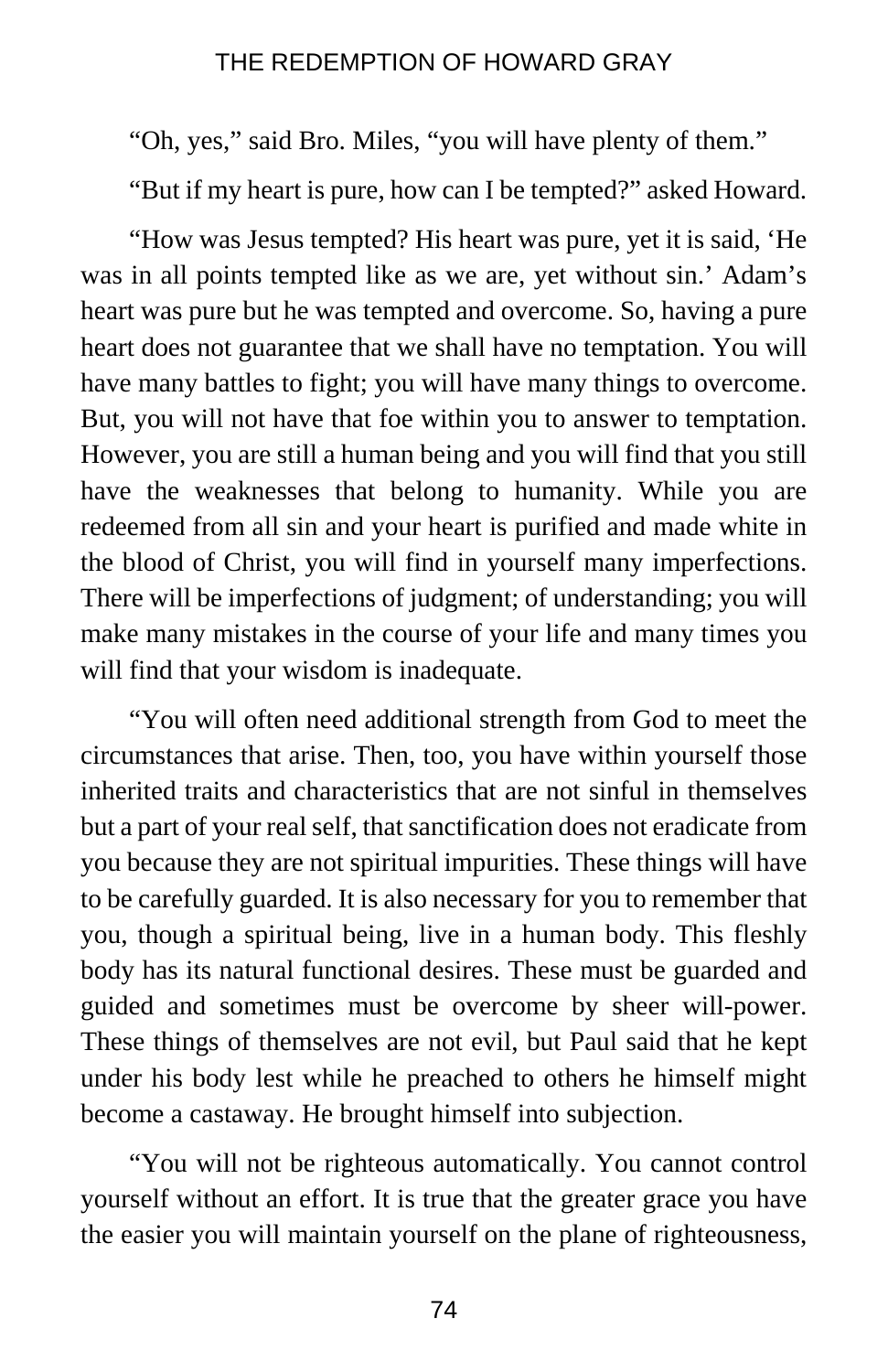but Paul spoke of the Christian life as a battle as well as a race. There must be self-mastery. That means that there is something left to master, something left to overcome. Yes, there are many things in life we must overcome, but we can overcome them through the grace of God and live victorious Christian lives until God shall call us up higher.

"The indwelling Spirit and the power of holiness is a wonderful thing in a life. You will find that some things that have troubled you in the past will trouble you no longer. You will find more of an evenness in your spiritual life than hitherto. You will find greater breadth and depth and an illumination of your spiritual understanding such as you did not have before. Your life will be richer and fuller. The presence of God will be real to you if you live spiritually.

**∙ ∙ ∙ ∙ ∙ ∙ ∙**

. . . "Sinners are living an abnormal life. Full salvation restores life to normality. One thing to remember, Howard, is to keep simplehearted. Walk close to God. Do not think you are any better now than you were before, in, and of yourself. Remember that whatever good there is that has come to you is by the grace of God. Live a humble, pure, and godly life, and you will know what is the true value of life and the sweetness of divine fellowship. You will find that human life reaches its normal development only through the operations of the divine Spirit and the outpoured grace and power of God.

"And now, Howard, I shall say a few additional words about the Christian's personal life: The inner Christian life is the fruit of God's Spirit working in us. We must maintain that inner spiritual relationship with God whereby we draw from Him our life and the grace we need to keep saved. It is by maintaining that inner Christian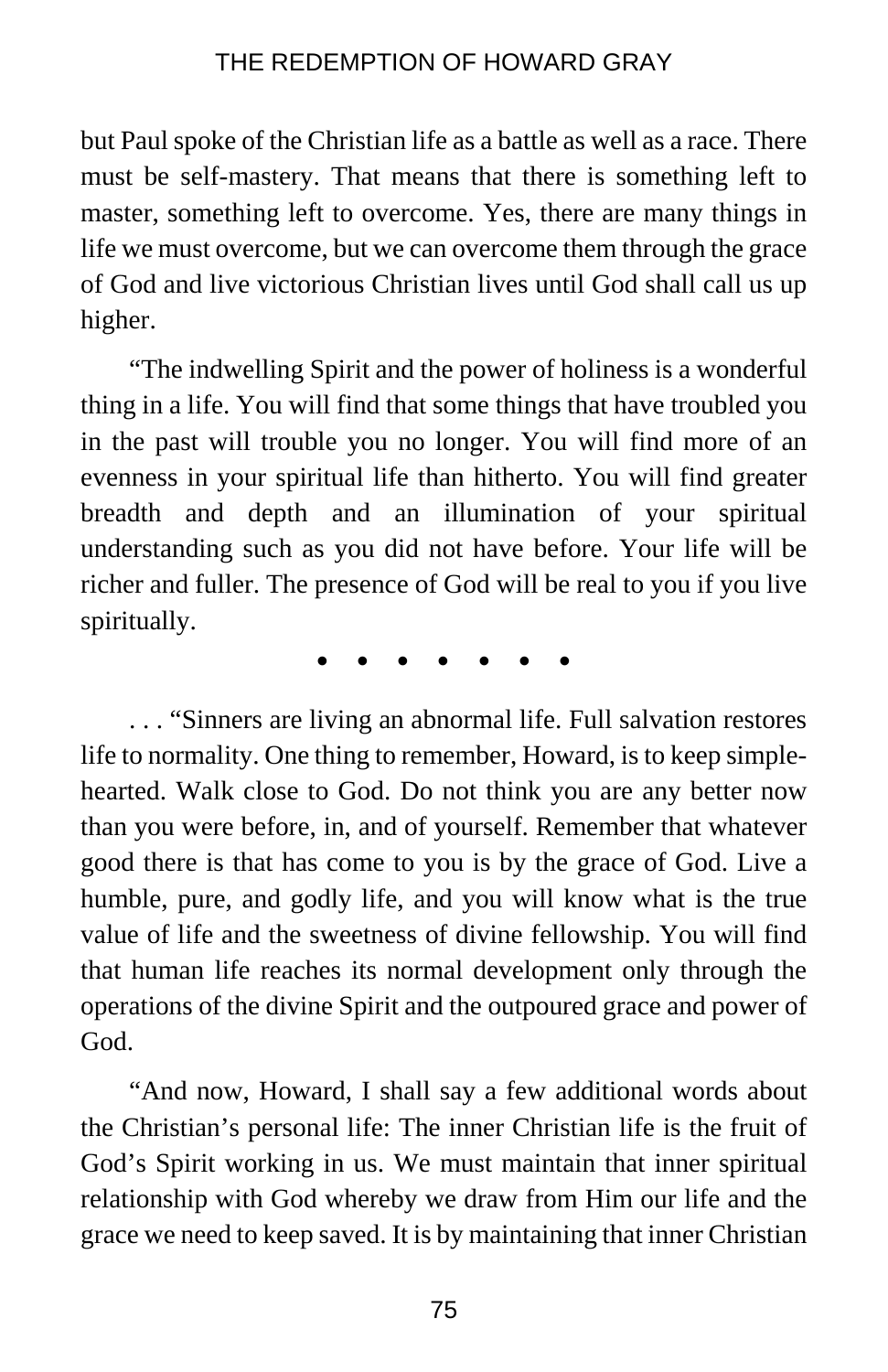character and by this means alone that we can manifest a Christian life to the world about us. Our inner life will be reflected in our outer life. The inner fountain of life must be pure if the outer life is to be pure. Christian character is priceless. If we allow anything to mar our Christian characters, we lose our most precious possession.

"You are young yet, Howard; your life is before you. Be careful to maintain those high ideals you have. Do not lower your standard. Preserve your ideals and remember that whatever success you may make in life can be rated from any proper standpoint a success only when you are successful in carrying out the true principles of Christianity. Christian principle should permeate everything in your life. Only Christian ideals will enable us to live on a lofty plane. True nobility is found in the way of Christ. Let your outward life correspond with the inner ideals you have. Develop integrity, straightforwardness, a rugged honesty. Let your faithfulness characterize every detail of your life. If you will do this, you will become a Christian man who 'needeth not to be ashamed' but one who will stand stedfast and unmovable in the storms of life."

"It is my purpose, Bro. Miles, to live a worthy Christian life. I assure you that I mean to live up to my ideals and put into practice those things that are taught in the Bible. I know it can be done, for other men do it. I know it is worthwhile to do it, not only for time, but for eternity. I thank you for your counsel and advice. I mean to profit by that."

Howard went back to the ordinary tasks of his life. He became a stalwart Christian and a few years later entered the ministry. His earnest, faithful Christian life was an inspiration to many others. Here we leave him. We have told you how he passed over the road that led him to that settled, holy, vital Christian manhood which it is God's will for all to attain. That road all may travel; to that goal of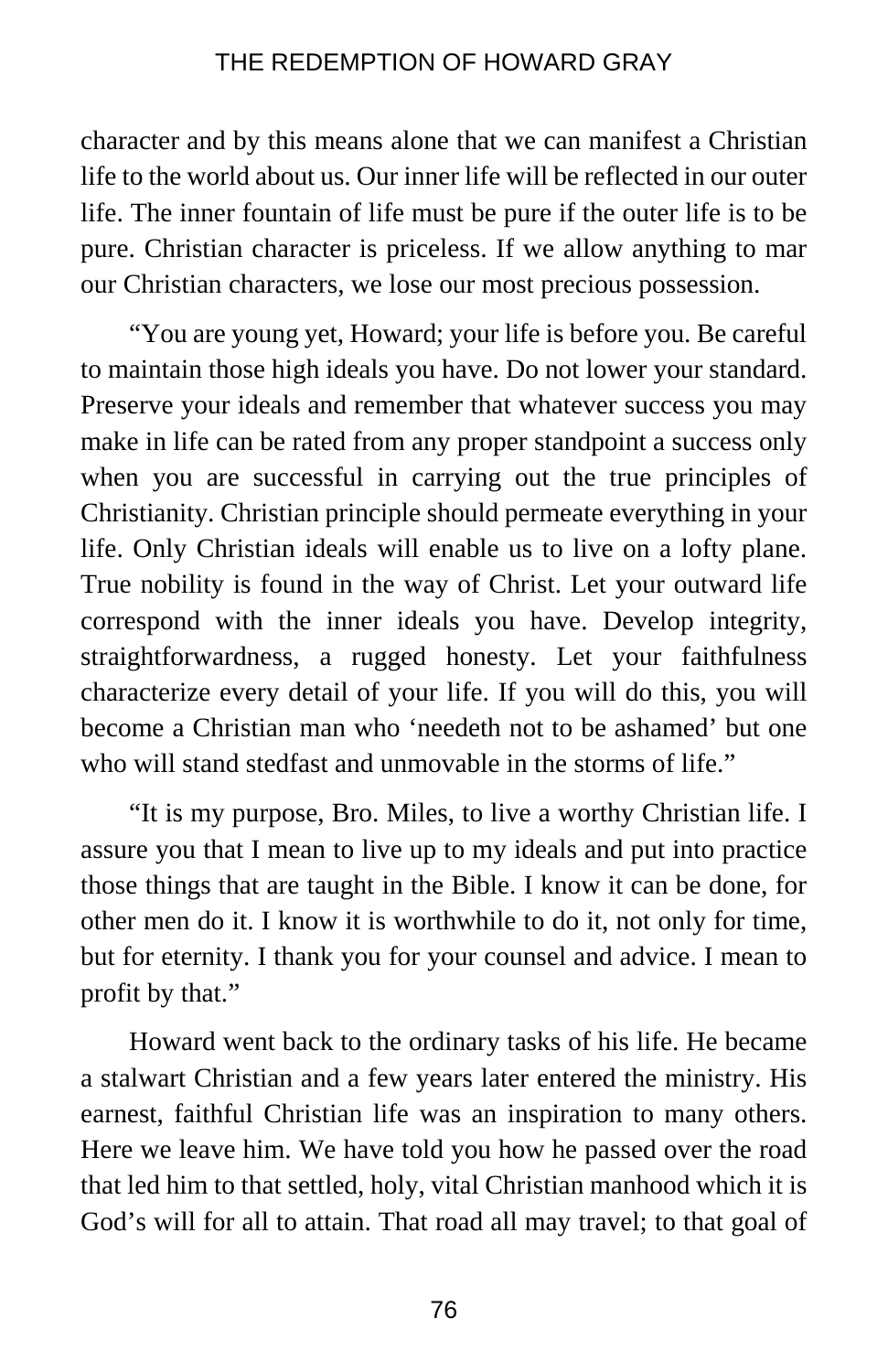life all may come, and as the days and years go by the Christian life will become broader, richer, and more heavenly until at last life's race having been run the soul will pass joyfully through the gates into the great beyond to the final goal of eternity.